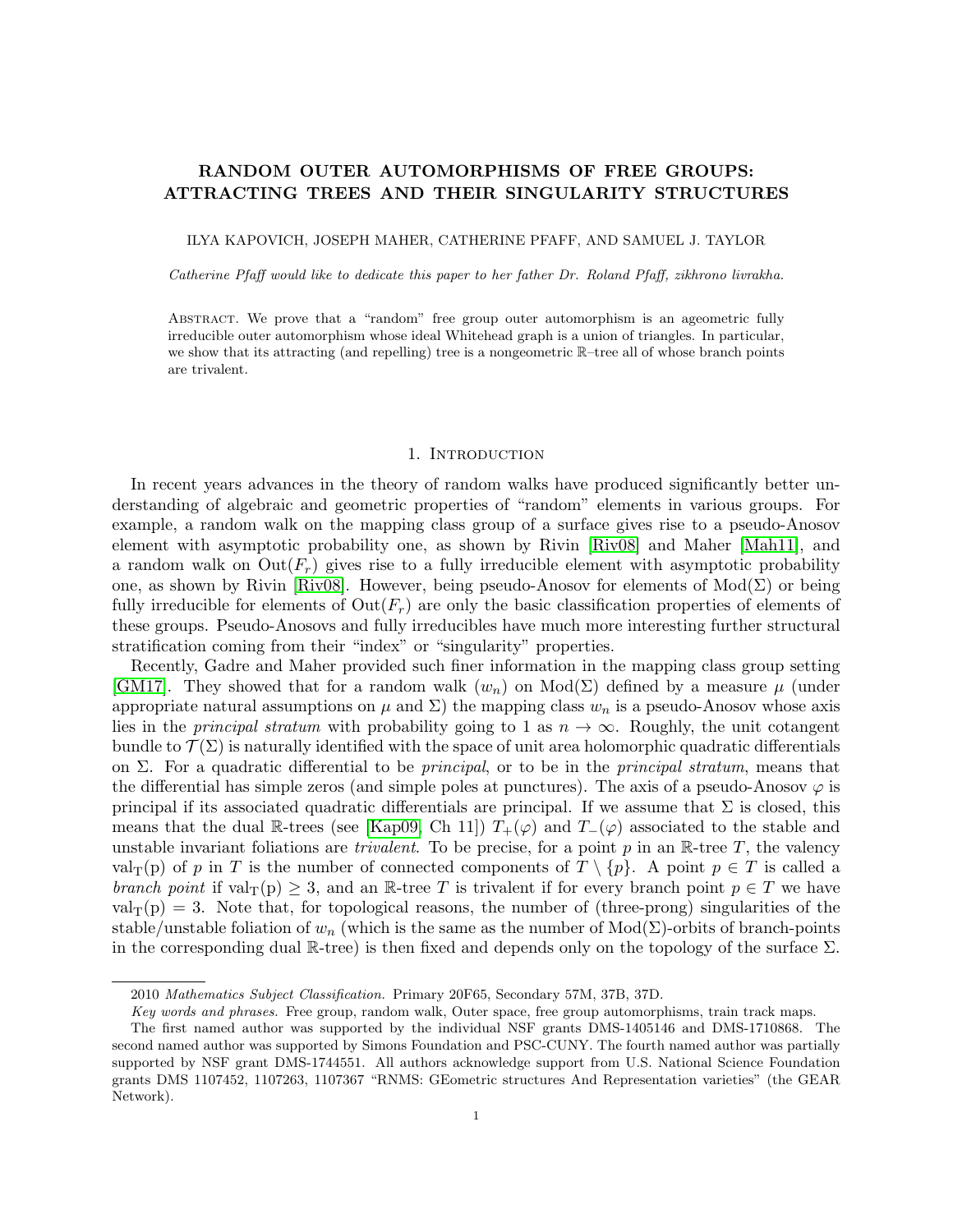In this paper we study similar questions for "random" elements of  $Out(F_r)$ , the outer automorphism group of the free group  $F_r$ , where  $r \geq 3$ . Recall that an element  $\varphi \in \text{Out}(F_r)$  is called fully *irreducible* if no positive power of  $\varphi$  leaves invariant a nontrivial proper free factor of  $F_r$ . Fully irreducibles serve as the main counterparts to pseudo-Anosovs in the  $Out(F_r)$  setting and play a crucial role in the study of  $\text{Out}(F_r)$ . The index theory of  $\text{Out}(F_r)$  goes back to the 1990s [\[GL95,](#page-25-2) [GJLL98\]](#page-25-3) and turns out to be considerably more complicated than in the mapping class group setting. For simplicity assume that  $\varphi \in \text{Out}(F_r)$  is fully irreducible. Then the original definition of the *index* of  $\varphi$  involves the dynamics of various representatives of  $\varphi$  in Aut( $F_r$ ) when acting on  $\partial F_r$ , and specifically the structure of periodic points.

One of the key differences between the mapping class group case and the  $Out(F_r)$  case is that the value of  $i(\varphi)$  is not fixed as a function of the rank r and in general one only has the inequality  $0 > i(\varphi) \geq 1 - r$ . The values of  $i(\varphi)$  actually help us classify outer automorphisms. For socalled geometric fully irreducibles  $\varphi \in \text{Out}(F_r)$ , that is, those that are induced by pseudo-Anosov homeomorphisms of compact surfaces with one boundary component and with fundamental group isomorphic to  $F_r$ , one has  $i(\varphi) = 1-r$ . Nongeometric fully irreducible outer automorphisms come in two flavors: parageometric ones, for which  $i(\varphi) = 1-r$ , and ageometric ones, for which  $i(\varphi) > 1-r$ .

Another invariant of a fully irreducible is its associated *attracting tree*  $T_+^{\varphi}$  in the boundary  $\partial CV$  of the Culler–Vogtmann Outer space CV. These two invariants, namely  $i(\varphi)$  and  $T_+^{\varphi}$ , are interconnected. For a nongeometric fully irreducible  $\varphi$ , we have that  $T_+^{\varphi}$  is an  $\mathbb R$ -tree endowed with a free isometric action of  $F_r$  with dense orbits, and with only finitely many  $F_r$ -orbits of branch points [\[GL95\]](#page-25-2). One can interpret the index properties of  $\varphi$  in terms of this action. In particular,  $i(\varphi)$  is equal to  $\sum_{n=1}^{\infty} \left(1 - \frac{\text{val}(p)}{2}\right)$  $\frac{d(p)}{2}$  taken over all representatives p of  $F_r$ -orbits of branch points in  $T_+^{\varphi}$ . It is also known that  $i(\varphi) = 1 - r$  (i.e.  $\varphi$  is geometric or parageometric) if and only if the tree  $T_+^{\varphi}$  $^{+}$ is "geometric" in the sense of [\[LP97\]](#page-26-2), that is,  $T_+^{\varphi}$  is dual to a foliation on some finite 2-complex.

The index theory of  $Out(F_r)$  contains some additional, finer data. First, for a nongeometric fully irreducible  $\varphi \in \text{Out}(F_r)$ , it records the "index list" of  $\varphi$ , which we can think of as the list of valencies/degrees of  $F_r$ -representatives of branch points of  $T_+^\varphi$ . Second, at each branch point p of  $T_+^{\varphi}$ , apart from the degree of p in  $T_+^{\varphi}$ , one can also record the "turns" taken by the attracting lamination  $\Lambda_{\varphi}$  at p in  $T^{\varphi}_{+}$ . The union of this data over representatives of all  $F_r$ -orbits of branch points in  $T^{\varphi'}_+$  is called the *ideal Whitehead Graph IW* $(\varphi)$ , which was introduced by Handel and Mosher in [\[HM11\]](#page-25-4). As with the index, in practice the ideal Whitehead graph  $IW(\varphi)$  can be readoff using a train track representative of  $\varphi$  and it is often defined in such a way. See §[3](#page-7-0) below for additional background, definitions, and references regarding the index theory for  $Out(F_r)$ .

1.1. Main results. Before stating our main results, we introduce a few more definitions (even further notation and explanations follow the statement). For  $r > 3$ , we denote by  $\Delta_r$  the graph which is the disjoint union of  $2r - 3$  triangles. We say that an ageometric fully irreducible  $\varphi \in$ Out(F<sub>r</sub>) is principal if  $IW(\varphi) \cong \Delta_r$ . We say that an ageometric fully irreducible  $\varphi \in Out(F_r)$  is *triangular* if  $IW(\varphi)$  is isomorphic to the union of several components of  $\Delta_r$ , that is, if  $IW(\varphi)$  is the disjoint union of  $\leq 2r-3$  triangles. Note that for a principal  $\varphi$  we have  $i(\varphi) = \frac{3}{2} - r$  and for a triangular  $\varphi$  we have  $i(\varphi) \geq \frac{3}{2} - r$ . We can now state our main result:

<span id="page-1-0"></span>**Theorem A.** Let  $r \geq 3$  and let  $\mu$  be a probability distribution on  $Out(F_r)$  which is nonelementary and has bounded support for the action on  $\mathcal{F}\mathcal{F}$ , and let  $(w_n)$  be the random walk determined by  $\mu$ . Suppose that  $\langle \text{supp}(\mu) \rangle_+$  contains  $\varphi^{-1}$  for some principal fully irreducible  $\varphi \in \text{Out}(F_r)$ . Then  $w_n$ is a triangular fully irreducible outer automorphism with probability going to 1 as  $n \to \infty$ .

Here  $\mathcal{F}\mathcal{F}$  is the free factor graph for  $F_r$ , which is the free group analog of the curve graph (see §[6\)](#page-17-0). The main point to remember for now is that  $\mathcal{F}\mathcal{F}$  is Gromov-hyperbolic and that  $\psi \in \text{Out}(F_r)$  acts loxodromically on  $\mathcal{F}\mathcal{F}$  if and only if  $\psi$  is fully irreducible, as shown by Bestvina and Feighn [\[BF14\]](#page-25-5).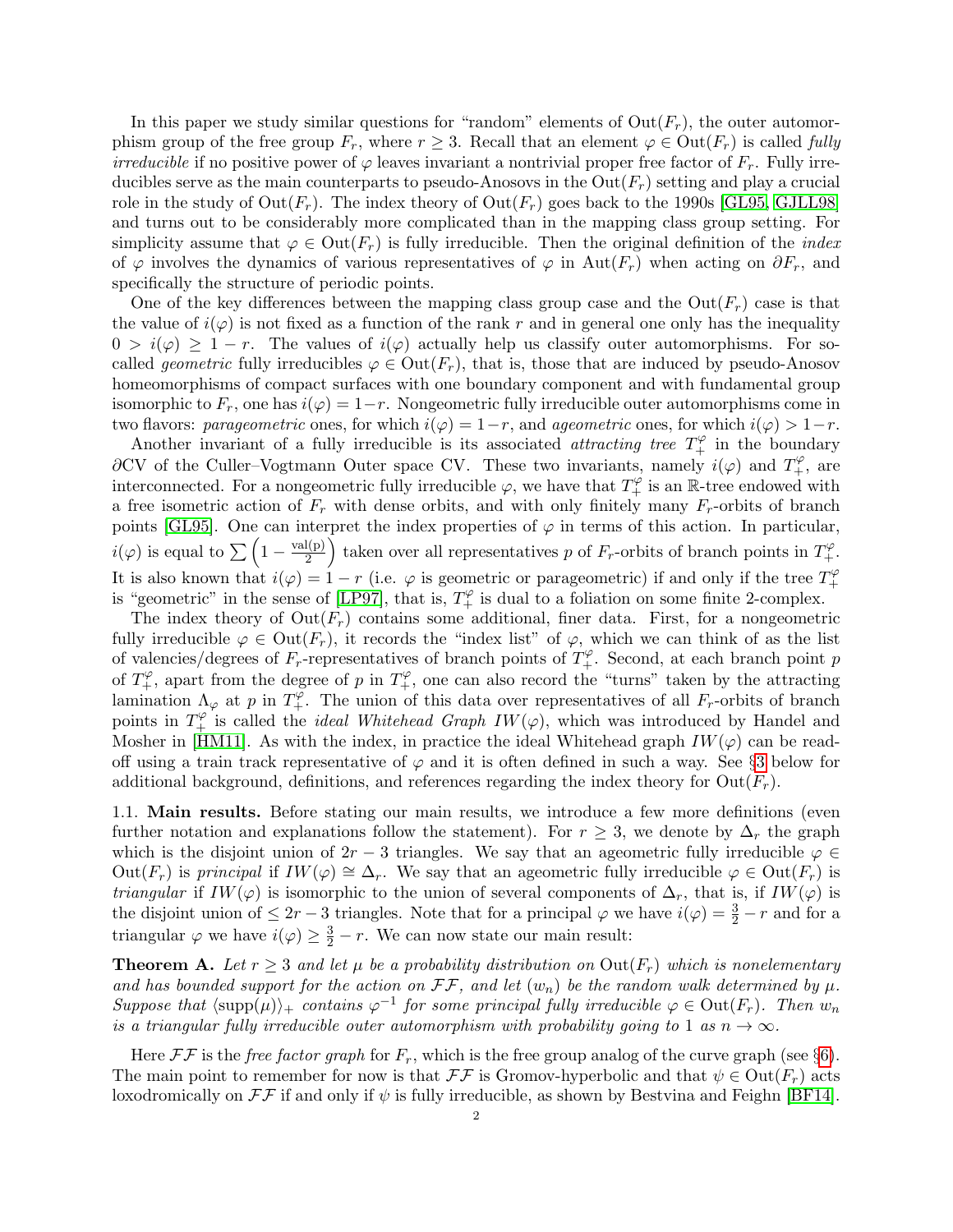Above,  $\langle \text{supp}(\mu) \rangle_+$  denotes the subsemigroup of G generated by the support of  $\mu$ . The action on  $\mathcal{F}\mathcal{F}$  is considered nonelementary if  $\langle \text{supp}(\mu) \rangle_+$  contains two independent loxodromic isometries of FF.

Theorem [A](#page-1-0) has several important consequences:

<span id="page-2-0"></span>**Corollary B.** Let  $r \geq 3$  and let  $\mu$  be a probability distribution on  $Out(F_r)$  which is nonelementary and has bounded support for the action on  $\mathcal{F}\mathcal{F}$ , and let  $(w_n)$  be the random walk determined by  $\mu$ . Suppose that  $\langle \text{supp}(\mu) \rangle_+$  contains  $\varphi^{-1}$  for some principal fully irreducible  $\varphi \in \text{Out}(F_r)$ .

Then, with probability going to 1 as  $n \to \infty$ ,  $w_n$  is an ageometric fully irreducible outer automorphism  $\varphi_n$  satisfying:

- (1) each component of the ideal Whitehead graph  $IW(\varphi)$  is a triangle;
- (2) each branchpoint of  $T_{+}^{\varphi_n}$  is trivalent;
- $\Gamma(\beta)$   $i(\varphi_n) > 1-r$  and  $ind_{geom}(T^{\varphi_n}_+) < 2r-2$  (here  $i(\varphi_n)$  is the rotationless index of  $\varphi_n$  and  $ind_{geom}(T^{\varphi_n}_+)$  is the geometric index of  $\varphi_n$ );
- (4) the tree  $T_+^{\varphi_n}$  is nongeometric.

In fact, our arguments apply equally well to the inverse of a random outer automorphism:

<span id="page-2-1"></span>**Corollary C.** Let  $r \geq 3$  and let  $\mu$  be a probability distribution on  $Out(F_r)$  which is nonelementary and has bounded support for the action on  $\mathcal{F}\mathcal{F}$ , and let  $(w_n)$  be the random walk determined by  $\mu$ . Suppose that  $\langle \text{supp}(\mu) \rangle_+$  contains a pair of elements  $\varphi$  and  $\psi$ , such that both  $\varphi$  and  $\psi^{-1}$  are principal fully irreducible outer automorphisms.

Then, with probability approaching 1 as  $n \to \infty$ , both  $w_n$  and  $w_n^{-1}$  are triangular fully irreducible outer automorphisms. In particular, both fixed trees of  $w_n$  are trivalent.

We remark that it is proved in [\[AKKP18,](#page-25-6) Example 6.1] that for each  $r \geq 3$  there exists a principal  $\varphi \in \text{Out}(F_r)$ . Thus the assumption in Theorem [A](#page-1-0) and in Corollary [B](#page-2-0) that  $\langle \text{supp}(\mu) \rangle_+$ contain the inverse of some principal outer automorphism is automatically satisfied if, for example,  $\langle \text{supp}(\mu) \rangle_+ = \text{Out}(F_r)$  or if  $\langle \text{supp}(\mu) \rangle_+$  is a subgroup of finite index in  $\text{Out}(F_r)$ . Similarly, the assumption in Corollary [C,](#page-2-1) that  $\langle \text{supp}(\mu) \rangle_+$  contains a pair of elements  $\varphi$  and  $\psi$  such that both  $\varphi$ and  $\psi^{-1}$  are principal fully irreducible outer automorphisms, is also automatically satisfied in the case where either  $\langle \text{supp}(\mu) \rangle_+ = \text{Out}(F_r)$  or  $\langle \text{supp}(\mu) \rangle_+$  is a subgroup of finite index in  $\text{Out}(F_r)$ .

1.2. Key ingredients. The proof of Theorem [A](#page-1-0) involves several key ingredients. The first is the "stability" result of Algom-Kfir, Kapovich, and Pfaff [\[AKKP18\]](#page-25-6) about the axes of principal outer automorphisms in Outer space CV. The second is a strengthened contraction property for axes of fully irreducibles in CV, which we call the bounded geodesic image property; see Theorem [7.8.](#page-21-0) This is stronger than previous contraction properties that were established in [\[AK11\]](#page-24-0) and later in [\[BF14,](#page-25-5) [DT17\]](#page-25-7). The third ingredient is the *lone axis* property for principal outer automorphisms. Lone axis fully irreducibles  $\varphi \in \text{Out}(F_r)$  are those fully irreducibles for which the entire "axis bundle" (introduced by Handel and Mosher in [\[HM11\]](#page-25-4)) consists of a single line, and consequently, which have a unique axis in CV. Lone axis fully irreducibles were introduced and studied by Mosher and Pfaff in [\[MP16\]](#page-26-3), where also an explicit characterization (in terms of the index theory) of the lone axis property was obtained. The results of [\[MP16\]](#page-26-3), as well of [\[AKP17,](#page-25-8) [AKKP18\]](#page-25-6), demonstrate the existence of deep connections between the index properties of fully irreducibles, particularly the structure of their ideal Whitehead graphs, and the geometric properties of their axes in CV. In the present paper we use the lone axis property of principal outer automorphisms to "coarsify" the infinitesimal stability results from [\[AKKP18\]](#page-25-6), see Corollary [5.14](#page-17-1) below.

1.3. Further questions. Theorem [A](#page-1-0) naturally raises the questions of whether the properties of being principal or lone axis are typical, in the random walk sense, for the elements of  $Out(F_r)$ . We believe that the answer to both of these questions is probably negative, but that principal outer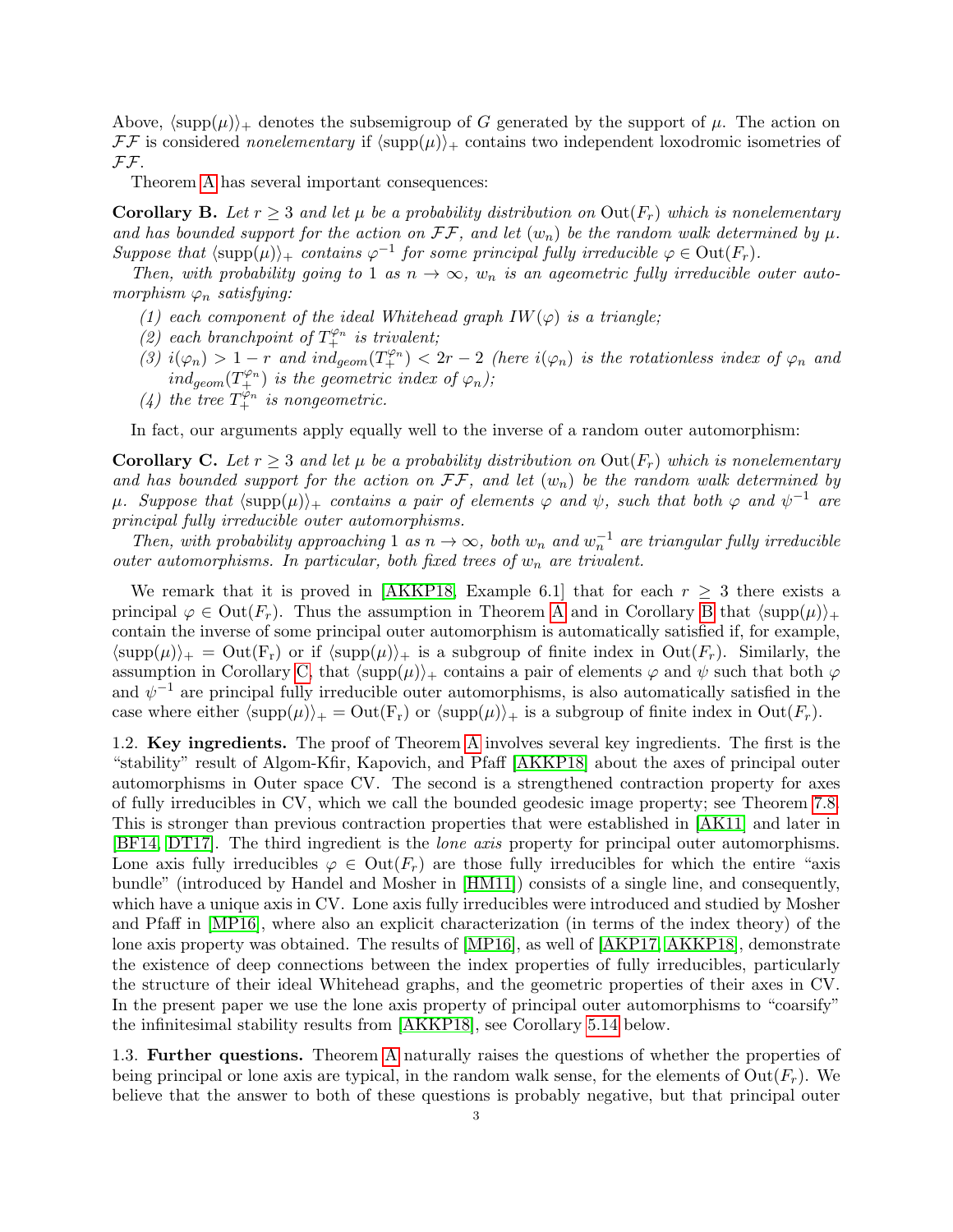automorphisms do occur with asymptotically positive probability. Note that, as a consequence of the results of [\[MP16\]](#page-26-3), for a triangular automorphism  $\varphi$  it follows that  $\varphi$  is lone axis if and only if  $\varphi$  is principal, i.e. if and only if  $i(\varphi) = \frac{3}{2} - r$ . Computer experiments, that we conducted using Thierry Coulbois' SAGE train track package<sup>[1](#page-0-0)</sup>, appear to indicate that several possibilities for  $i(\varphi)$ (and not just  $i(\varphi) = \frac{3}{2} - r$ ) happen with asymptotically positive probability. Moreover, specific examples exhibited in [\[AKKP18\]](#page-25-6) demonstrate a specific reason why a loss of several components of  $IW(\varphi)$  may occur, resulting in the loss of the lone axis property. Roughly, a periodic vertex in a train track representative of  $\varphi$ , which contributes to  $IW(\varphi)$ , may become nonperiodic for a "nearby" outer automorphism  $\psi$  and thus no longer contribute to  $IW(\psi)$ . Heuristic considerations suggest that this behavior will have detectable probabilistic effect.

However, this assumption in Theorem [A](#page-1-0) cannot, in general, be removed. In [\[KP15\]](#page-25-9) Kapovich and Pfaff constructed a "train track directed" random walk on  $Out(F_r)$ . While that walk is defined by an irreducible finite state Markov chain, rather than by a sequence of i.i.d. random variables distributed according to  $\mu$ , qualitatively the walk behaves similarly to the ones considered in the present paper. However, with asymptotically positive probability, for the outer automorphisms  $\varphi_n$ produced by that walk after n steps, the ideal Whitehead graph  $IW(\varphi_n)$  is the complete graph on  $2r-1$  vertices. Thus  $\varphi_n$  is neither principal nor triangular in that case. The walk considered in [\[KP15\]](#page-25-9) is constructed in such a way that it never encounters principal outer automorphisms.

Acknowledgements. We are grateful to Lee Mosher and Chris Leininger for useful conversations. We also thank Yael Algom-Kfir, who contributed to early discussions of the problems considered in this paper.

### 2. Metric spaces, random walks, and oriented matches

<span id="page-3-0"></span>2.1. Metric space notation. In this section we collect together some basic definitions about (possibly asymmetric) metric spaces. The main two examples we shall consider are Outer space with the Lipschitz metric  $(CV, d_{CV})$ , an asymmetric geodesic metric space which is locally compact, and the complex of free factors  $(\mathcal{F}\mathcal{F}, d_{\mathcal{F}\mathcal{F}})$ , a symmetric Gromov hyperbolic space which is not locally compact. See §[3.1](#page-7-1) and §[6](#page-17-0) for further details.

An (asymmetric) metric space is a pair  $(X, d_X)$ , where X is a topological space, and  $d_X$  is a function  $d_X: X \times X \to \mathbb{R}_{\geq 0}$  which satisfies  $d_X(x,x) = 0$  for all points  $x \in X$ , and  $d_X(x,y) \leq$  $d_X(x, z) + d_X(z, y)$ , for all points  $x, y, z \in X$ . We say that  $(X, d_X)$  is symmetric if  $d_X(x, y) =$  $d_X(y, x)$  for all  $x, y \in X$ .

We say that the (possibly asymmetric) metric space  $(X, d_X)$  is geodesic if for each pair of points  $x, y \in X$  there is a subinterval  $I = [0, d_X(x, y)] \subset \mathbb{R}$  and a path  $\gamma: I \to X$  such that  $d_X(x, \gamma(t)) = t$ . Let I be a connected subset of  $\mathbb{R}$ , or a set of consecutive integers in  $\mathbb{Z}$ , and let Q be a non-negative constant. We say that a map  $\gamma: I \to (X, d_X)$  is a *Q*-quasigeodesic if for all  $s < t$  in *I*,

$$
\frac{1}{Q}|s-t| - Q \le d_X(\gamma(s), \gamma(t)) \le Q|s-t| + Q.
$$

We say that X is Gromov hyperbolic, or  $\delta$ -hyperbolic, if  $(X, d_X)$  is a symmetric geodesic metric space, and there is a constant  $\delta \geq 0$  such that for any geodesic triangle in X, each side is contained in a  $\delta$ -neighbourhood of the other two.

The *Gromov product* of three points  $x, y, z \in X$  is defined to be

$$
(y|z)_x = \frac{1}{2}(d_X(x,y) + d_X(x,z) - d_X(y,z)).
$$

<sup>&</sup>lt;sup>1</sup>The Coulbois computer package is available at [\[Cou14\]](#page-25-10).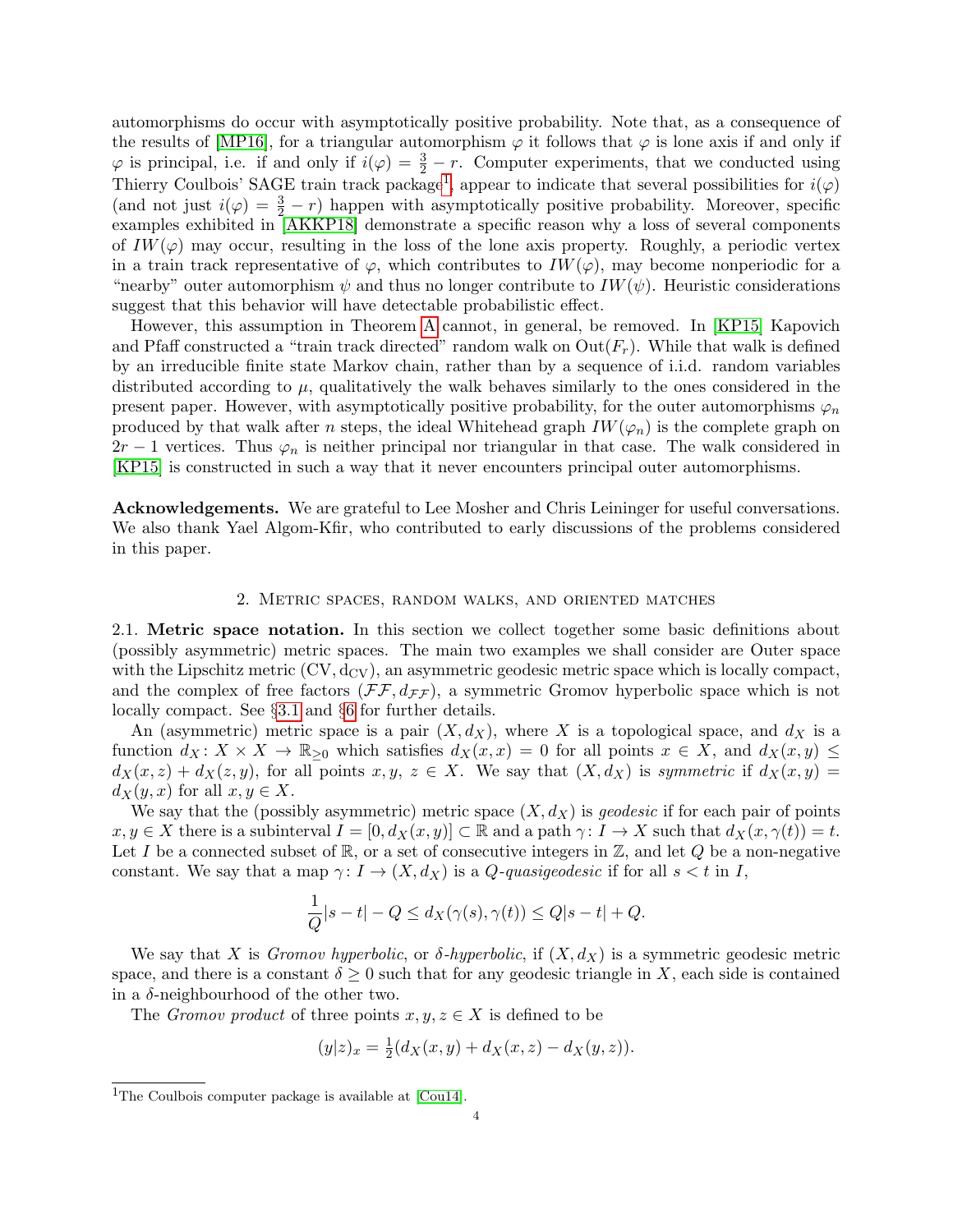If X is  $\delta$ -hyperbolic, then  $(y|z)_x$  is equal to the distance from x to a geodesic from y to z, up to an error of at most  $2\delta$ . Given two points x and y in X, and a number R, we define the shadow  $S_x(y,R)$  to be

$$
S_x(y, R) = \{ z \in X \mid (y|z)_x \ge d_X(x, y) - R \}.
$$

The Gromov boundary  $\partial X$  may be defined to be equivalence classes of quasigeodesic rays  $\gamma: \mathbb{R}_{\geq 0} \to X$ , where two quasigeodesic rays  $\gamma$  and  $\gamma'$  are equivalent if there exists a value K such that  $d(\gamma(t), \gamma'(t)) < K$  for all  $t \in \mathbb{R}_{\geq 0}$ . Given  $\delta \geq 0$ , there is a constant  $Q \geq 0$  such that any two distinct points in  $\partial X$  are connected by a bi-infinite  $Q$ -quasigeodesic.

Let g be an isometry of X. We say that g is loxodromic if the orbit of  $(g<sup>n</sup>x)_{n\in\mathbb{Z}}$  of any point  $x \in X$  is a quasigeodesic in X. A loxodromic element g has precisely two fixed points in the boundary, and we call any bi-infinite  $Q$ -quasigeodesic connecting them a *quasi-axis* for  $q$ , though we may always assume the quasi-axis is g-invariant.

2.2. Random walks background. Let G be a countable group, and let  $\mu$  be a probability distribution on G. We shall define the *step space* to be the countable product  $(G, \mu)^{\mathbb{Z}}$ , and we shall write  $g_n$  for projection onto the *n*-th factor. The random variables  $(g_n)_{n\in\mathbb{Z}}$  then correspond to a bi-infinite sequence of independent  $\mu$ -distributed random variables. A sequence of steps  $\omega \in (G, \mu)^{\mathbb{Z}}$ determines a random walk, whose location at time  $n$  is given by the product of the first  $n$  steps. More precisely, the location of the random walk at time 0 is  $w_0 = 1$ , and the location of the random walk at time *n* is given by  $w_{n+1} = w_n g_n$ . We shall write  $\mu$  for the reflected measure, i.e.  $\check{\mu}(g) = \mu(g^{-1})$ , and we shall write  $\mu^{*n}$  for the *n*-fold convolution of  $\mu$  with itself. In particular,  $w_n$ is a random variable on  $(G, \mu)^{\mathbb{Z}}$  with values in G, whose distribution is given by  $\mu^{*n}$  if  $n > 0$  and by  $\check{\mu}^{*n}$  if  $n < 0$ .

For a group G with a probability distribution  $\mu$ , the support supp $(\mu)$  of  $\mu$  is the set of all elements  $g \in G$  such that  $\mu(g) > 0$ . We also denote by  $\langle \text{supp}(\mu) \rangle_+$  the sub-semigroup of G generated by  $\text{supp}(\mu)$ . Note that for  $g \in G$  we have  $g \in \langle \text{supp}(\mu) \rangle_+$  if and only if there exists an  $n \geq 1$  such that  $\mu^{*n}(g) > 0.$ 

Let  $G$  act on a hyperbolic metric space  $X$  by isometries. We say two loxodromic isometries are *independent* if their fixed point sets are disjoint in the Gromov boundary  $\partial X$ . We say that the probability distribution  $\mu$  is nonelementary if  $\langle \text{supp}(\mu) \rangle_+$  contains two independent loxodromic elements.

A choice of basepoint  $x_0 \in X$  determines an orbit map from G to X given by  $g \mapsto gx_0$ . random walk  $(w_n)_{n\in\mathbb{Z}}$  on G then gives rise to a sequence  $(w_n x_0)_{n\in\mathbb{Z}}$  in X. If  $\mu$  is nonelementary then almost every sequence  $(w_n)_{n\in\mathbb{Z}}$  converges to a point in  $\partial X$  in both the forward and backward directions. Let  $\gamma_\omega$  be a bi-infinite Q-quasigeodesic in X connecting the two limit points. We say that  $\mu$  has bounded support in X if the image of the support of  $\mu$  in X under the orbit map has bounded diameter. If  $\mu$  has bounded support in X, then there are constants  $\ell > 0$ ,  $K > 0$ , and  $c < 1$  such that the following estimates hold. The random walk has positive drift [\[MT14,](#page-26-4) Theorem 1.2, i.e. for all  $n \geq 0$ ,

<span id="page-4-1"></span>(1) 
$$
\mathbb{P}(d_X(x_0, w_n x_0) \leq \ell n) \leq Kc^n.
$$

Furthermore, there is exponential decay for the convolution measures of shadows [\[Mah12,](#page-26-5) Lemma 2.10], i.e. for all n, for all  $y \in X$ , and for all  $R \geq 0$ ,

<span id="page-4-0"></span>(2) 
$$
\mu^{*n}(S_{x_0}(y,R)) \leq K c^{d_X(x_0,y)-R}.
$$

The following two estimates follow from exponential decay for shadows. For all  $n \in \mathbb{Z}$  and for all  $r \geq 0$ , we have the following estimate for the probability of a location of the sample path  $w_n x_0$ being far from  $\gamma_\omega$  [\[MT14,](#page-26-4) Proposition 5.7]:

(3) 
$$
\mathbb{P}(d_X(w_n x_0, \gamma_\omega) \geq r) \leq Kc^r.
$$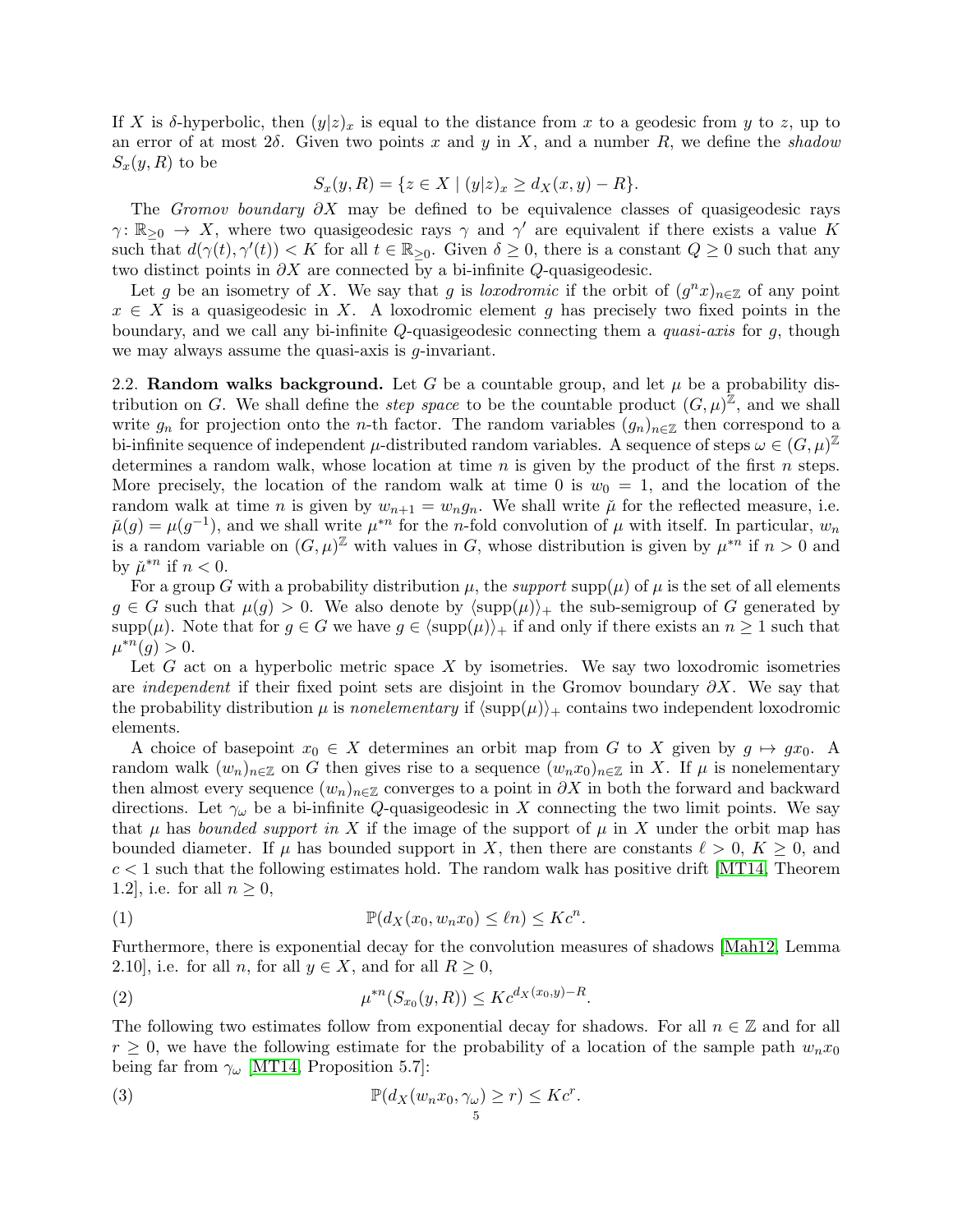Finally, for Gromov products we have the following estimate for all  $0 \leq i \leq n$  and all  $r \geq 0$ :

<span id="page-5-0"></span>(4) 
$$
\mathbb{P}((x_0|w_nx_0)_{w_ix_0} \geq r) \leq Kc^r.
$$

A weaker form of this estimate is stated in [\[MT14,](#page-26-4) Proposition 5.9], but the proof essentially shows the version above. We give the argument below for the convenience of the reader.

Proof of [\(4\)](#page-5-0). If  $(x_0|w_nx_0)_{w_ix_0} \geq r$ , then x lies in a shadow  $S_{w_ix_0}(w_nx_0, R)$ , with  $d(w_ix_0, w_nx_0)$  –  $R \geq r + O(\delta)$ . The random variables  $w_i$  and  $w_i^{-1}w_n$  are independent, so by exponential decay of shadows [\(2\)](#page-4-0), this occurs with probability at most  $Kc^{r+O(\delta)}$ . .

We remark that a priori the constants K and c in  $(1)-(4)$  $(1)-(4)$  above may all be different, but without loss of generality, we may choose  $K$  and  $c$  to be the largest of any of these constants, and then  $(1)–(4)$  $(1)–(4)$  $(1)–(4)$  hold for the same K and c.

2.3. Oriented matches. Given  $\kappa > 0$ , a quasigeodesic segment  $\gamma: J \to X$ , and a quasigeodesic  $\gamma' : I \to X$ , we follow [DH] and say that  $\gamma'$  crosses  $\gamma$  up to distance  $\kappa$  if there exists an increasing map  $\theta: J \to I$  such that  $d_X(\gamma(t), \gamma'(\theta(t))) \leq \kappa$  for all  $t \in J$ .

<span id="page-5-2"></span>**Proposition 2.1.** [\[DH17,](#page-25-11) Proposition 2.5] Given non-negative constants  $\delta$  and  $Q$ , there is a constant  $\kappa > 0$  such that if G is a group acting by isometries on a  $\delta$ -hyperbolic space X, and if  $\mu$  is a nonelementary probability measure on  $G$  with bounded support in  $X$ , then for almost every sample path  $\omega \in (G, \mu)^{\mathbb{Z}}$  of the random walk, and all  $0 < \varepsilon < 1$ , there exists an integer  $N \geq 0$  such that for all integers  $n \geq N$ , the element  $w_n$  acts loxodromically on X, and for all geodesic segments  $\gamma_n$  from  $x_0$  to  $w_n x_0$ , every  $Q$ –quasiaxis  $\alpha_{w_n}$  for  $w_n$  crosses a subsegment of  $\gamma_n$  of length at least  $(1 - \varepsilon)d_X(x_0, w_n x_0)$  up to distance  $\kappa$ .

This result is stated for  $\mu$  with finite support in [\[DH17,](#page-25-11) Proposition 2.5], but their proof only uses finite support to give positive drift with exponential decay, and exponential decay for the measures of shadows, so their result holds for  $\mu$  with bounded support in X.

Now suppose we have an isometric action  $G \curvearrowright X$  and let  $\gamma$  and  $\gamma'$  be quasigeodesics in X. We say that  $\gamma$  and  $\gamma'$  have an  $(L, \kappa)$ –oriented match if there is a subpath  $s \subset \gamma$  of diameter at least L and some  $h \in G$  such that  $h \cdot \gamma'$  crosses s up to distance  $\kappa$ .

The following proposition is essentially given in [\[MS17,](#page-26-6) Proposition 3.2]. However, there it is assumed that the action is acylindrical and the authors were not concerned with the orientation of the match.

<span id="page-5-1"></span>**Proposition 2.2.** Given non-negative constants  $\delta$  and  $Q$ , there is a constant  $\kappa_0$ , such that if  $G \cap X$  is a nonelementary action on a  $\delta$ -hyperbolic space,  $\mu$  is a nonelementary measure on G for this action, and  $q \in G$  is a loxodromic in the semi-group generated by the support of  $\mu$ , then for all  $L \geq 0$  and  $\kappa \geq \kappa_0$ , the probability that a Q-quasiaxis  $\alpha_{w_n}$  for  $w_n$  has an  $(L, \kappa)$ -oriented match with a Q–quasiaxis  $\alpha_q$  of g goes to 1 as  $n \to \infty$ .

Proposition [2.2](#page-5-1) follows from Proposition [2.1](#page-5-2) and [\[MS17,](#page-26-6) Proposition 3.2.4]. Propositions 3.2.1– 3.2.5 in [\[MS17\]](#page-26-6) are stated for acylindrical actions, but acylindricality is only used in Propositions 3.2.1 and 3.2.2. Proposition [2.2](#page-5-1) follows from the proof of [\[MS17,](#page-26-6) Proposition 3.2.4], which is stated for a more general definition of matching which allows orientation reversing matchings, but in fact the proof shows this by showing that the probability of an oriented match tends to one. We give the details for the convenience of the reader.

We shall start by showing that for any  $0 < \varepsilon < 1$ , the probability that  $\gamma_n$  has a match of size  $(1 - \varepsilon)|\gamma_n|$  with  $\gamma_\omega$  tends to one as  $n \to \infty$ .

<span id="page-5-3"></span>**Proposition 2.3.** [\[MS17,](#page-26-6) Proposition 3.2.3] Given non-negative constants  $\delta$  and  $Q$ , there is a constant  $\kappa > 0$  such that if G is a group acting by isometries on a δ-hyperbolic space X, and  $\mu$  is a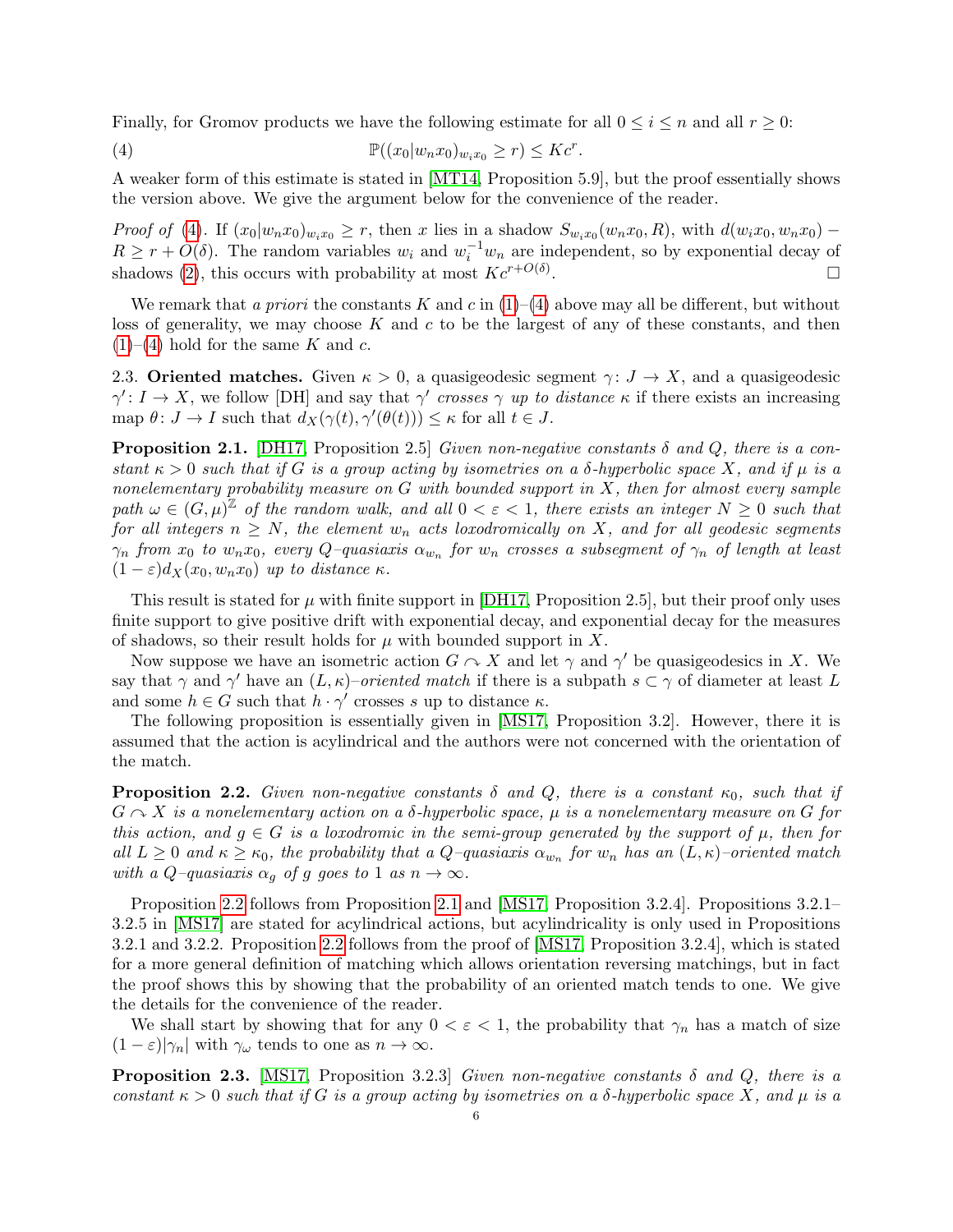nonelementary probability measure on  $G$  with bounded support in  $X$ , then for almost every sample path  $\omega \in (G, \mu)^{\mathbb{Z}}$  of the random walk, and all  $0 < \varepsilon < 1$ , the probability that  $\gamma_n$  has a subsegment of length  $(1 - \varepsilon)|\gamma_n|$  contained in a  $\kappa$ -neighbourhood of  $\gamma_\omega$  tends to one as  $n \to \infty$ .

*Proof.* Let  $\kappa_1$  be a Morse constant for  $Q$ -quasigeodesics in X, i.e. any geodesic connecting points of a Q-quasigeodesic is contained in a  $\kappa_1$ -neighbourhood of the Q-quasigeodesic.

As  $\mu$  has bounded support in X, there are constants  $\ell > 0$ ,  $K \geq 0$ , and  $c < 1$  such that the estimates for positive drift [\(1\)](#page-4-1) and distance from  $\gamma_{\omega}$  [\(4\)](#page-5-0) imply that the probability that both

<span id="page-6-0"></span>(5) 
$$
d_X(x_0, \gamma_\omega) \leq \varepsilon_1 |\gamma_n| \text{ and } d_X(w_n x_0, \gamma_\omega) \leq \varepsilon_1 |\gamma_n|
$$

is at least  $1 - 2Kc^{\varepsilon_1\ell n} + Kc^n$ . Thus the probability that [\(5\)](#page-6-0) holds tends to one as  $n \to \infty$ . If (5) holds, then by thin triangles,  $\gamma_n$  has a subgeodesic of length at least  $(1 - 2\varepsilon_1)|\gamma_n|$  contained in a  $(\kappa_1 + 2\delta)$ –neighbourhood of  $\gamma_\omega$ . Therefore the result holds with  $\varepsilon = 2\varepsilon_1$  and  $\kappa = \kappa_1 + 2\delta$ .

We may now complete the proof of Proposition [2.2.](#page-5-1)

*Proof of Proposition [2.2.](#page-5-1)* Let  $\gamma_n$  be a geodesic from  $x_0$  to  $w_nx_0$ , let  $\alpha_{w_n}$  be a  $Q$ -quasiaxis for  $w_n$ , and let  $\gamma_{\omega}$  be a bi-infinite Q–quasigeodesic determined by the forward and backward limit points of a bi-infinite random walk  $\omega$  generated by  $\mu$ . Combining Propositions [2.1](#page-5-2) and [2.3,](#page-5-3) there is a constant  $\kappa \geq 0$  such that for any  $0 < \varepsilon < 1$  the probability that  $\gamma_n$  has a subsegment of length  $(1-\varepsilon)|\gamma_n|$  which is contained in a  $\kappa$ -neighbourhood of  $\alpha_{w_n}$ , and also in a  $\kappa$ -neighbourhood of  $\gamma_\omega$ , tends to one as  $n \to \infty$ .

Let g be a loxodromic element which lies in the semi-group generated by the support of  $\mu$ , which we shall denote  $\langle \text{supp}(\mu) \rangle_+$ , and let  $\alpha_g$  be a Q-quasiaxis for g. We now show that the probability that a subsegment of  $\gamma_\omega$  has a large match with  $\alpha_g$  tends to one as the length of the subsegment tends to infinity.

We shall write  $\nu$  for the harmonic measure on  $\partial X$ , and  $\check{\nu}$  for the reflected harmonic measure, i.e the harmonic measure arising from the random walk generated by the probability distribution  $\mu(g) = \mu(g^{-1})$ . By assumption, the group element g lies in  $\langle \text{supp}(\mu) \rangle_+$ , and so the group element  $g^{-1}$  lies in  $\langle \text{supp}(\check{\mu}) \rangle_+$ . By [\[MT14,](#page-26-4) Proposition 5.4], there is a constant  $R_0$  such that  $\nu(S_{x_0}(gx_0, R_0)) > 0$  for all  $g \in \langle \mathrm{supp}(\mu) \rangle_+,$  and so also  $\check{\nu}(S_{x_0}(gx_0, R_0)) > 0$  for all  $g \in \langle \mathrm{supp}(\check{\mu}) \rangle_+.$ 

Given  $\delta$  and  $Q$ , there is a constant  $\kappa_0 \geq 0$  so that for any constants  $\kappa \geq \kappa_0$  and  $L \geq 0$ , there is an m sufficiently large such that any oriented Q-quasigeodesic  $\gamma$  from  $S_{x_0}(g^{-m}x_0, R_0)$  to  $S_{x_0}(g^{m}x_0, R_0)$ has a subsegment of length L which  $\kappa$ -fellow travels with the Q-quasiaxis  $\alpha_g$ , and whose orientation agrees with the orientation of  $\alpha_q$ . In particular, any such  $\gamma$  has an  $(L, \kappa)$ -match with  $\alpha_q$ .

As  $\nu(S_{x_0}(g^mx_0, R_0)) > 0$  and  $\check{\nu}(S_{x_0}(g^{-m}x_0, R_0)) > 0$ , there is a positive probability p so that  $\gamma_\omega$ has an oriented  $(L,\kappa)$ -match with  $\alpha_q$ . Ergodicity now implies that for any  $\varepsilon > 0$  the proportion of times  $\varepsilon n \leq k \leq (1-\varepsilon)n$  for which  $\gamma_{\omega}$  has a subsegment of length at least L which lies in a K-neighbourhood of  $w_k \gamma_g$  tends to p as  $n \to \infty$ , for almost all sample paths  $\omega$ .

The final step is to relate the locations  $w_kx_0$  of the random walk to the geodesic  $\gamma_n$ , by showing that all of the  $w_kx_0$  for  $\varepsilon n \leq k \leq (1-\varepsilon)n$  have nearest point projections to  $\gamma_n$  that are far from the endpoints, with asymptotic probability one:

**Claim.** For any  $\varepsilon > 0$ , the probability that all  $w_k x_0$  with  $4\varepsilon n \leq k \leq (1-4\varepsilon)n$  have nearest point projections to  $\gamma_n$  which lie distance at least  $\varepsilon|\gamma_n|$  from each endpoint tends to one as  $n \to \infty$ .

*Proof.* Let  $\ell > 0, K \geq 0$ , and  $c < 1$  be the constants from the estimates in [\(1\)](#page-4-1)–[\(4\)](#page-5-0). Exponen-tial decay for Gromov products [\(4\)](#page-5-0) implies that the probability that  $(x_0|w_nx_0)_{w_kx_0} \leq \lambda \log n$  for all  $1 \leq k \leq n$  is at least  $1 - nKc^{\lambda \log n}$ . For  $\lambda$  sufficiently large, this  $\rightarrow 1$ , as  $n \rightarrow \infty$ . Posi-tive drift with exponential decay [\(1\)](#page-4-1) implies that the probability that  $d_X(x_0, w_kx_0) \geq 2\varepsilon |\gamma_n|$  and  $d_X(w_kx_0, w_nx_0) \geq 2\varepsilon |\gamma_n|$  for all  $4\varepsilon n \leq k \leq (1-4\varepsilon)n$  is at least  $1-2nKc^{4\varepsilon n}$ , which  $\to 1$  as  $n \to \infty$ .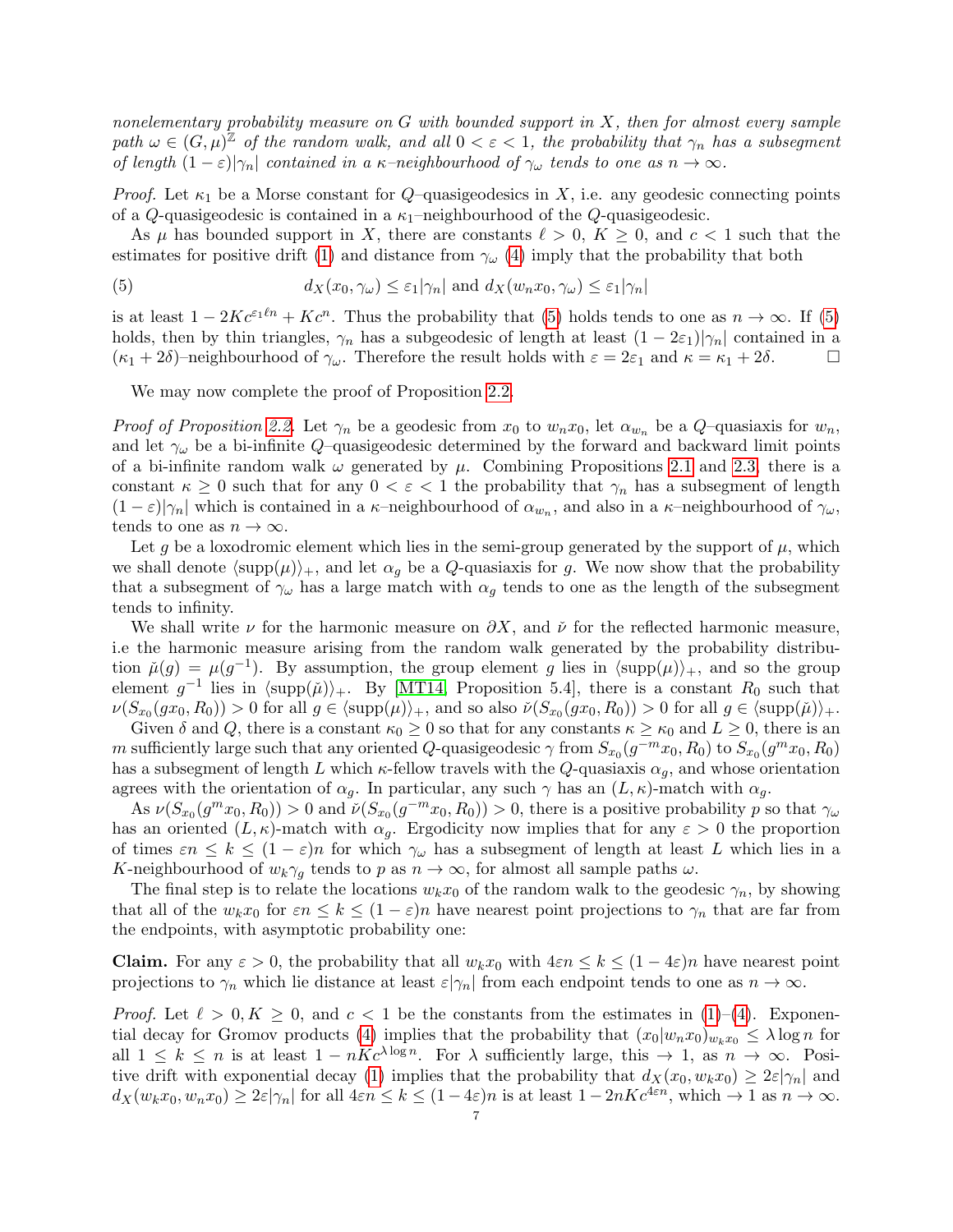If the Gromov product  $(x_0|w_nx_0)_{w_k} \leq \varepsilon |\gamma_n|$ , and the nearest point projection of  $w_kx_0$  to  $\gamma_n$  is within distance  $\varepsilon|\gamma_n|$  of  $x_0$ , then  $d_X(x_0, w_kx_0) \leq 2\varepsilon|\gamma_n| + O(\delta)$ , and similarly for the other endpoint  $w_nx_0$ . Therefore, as the probability that the Gromov products  $(x_0|w_nx_0)_{w_kx_0} \leq \lambda \log n \leq \varepsilon |\gamma_n|$  for all k tends to one, this implies that the probability that all of the nearest point projections of  $w_kx_0$ to  $\gamma_n$ , for  $4\epsilon n \leq k \leq (1-4\epsilon)n$ , lie distance at least  $\epsilon|\gamma_n|$  from the endpoints,  $\to 1$  as  $n \to \infty$ .

This completes the proof of Proposition [2.2.](#page-5-1)

#### 3. Outer space and the attracting tree for a fully irreducible

<span id="page-7-0"></span>We assume throughout that  $r \geq 3$  is an integer, that  $F_r$  is the rank-r free group, and that  $Out(F_r)$  is its outer automorphism group. Recall that  $\varphi \in Out(F_r)$  is fully irreducible if no positive power of  $\varphi$  fixes the conjugacy class of a nontrivial proper free factor of  $F_r$ . It is proved in [\[BH92\]](#page-25-12) that fully irreducible outer automorphisms have train track representatives.

<span id="page-7-1"></span>3.1. Outer space CV. Culler–Vogtmann Outer space was first defined in [\[CV86\]](#page-25-13). We refer the reader to [\[FM11,](#page-25-14) [Bes14,](#page-25-15) [Vog15\]](#page-26-7) for background on Outer space and give only abbreviated discussion here. For  $r \geq 2$  we denote the (volume-one normalized) Outer space for  $F_r$  by CV. We think of points of CV in three different ways. First, points of CV are equivalence classes of volume-one marked metric graphs  $h : R_r \to \Gamma$  where  $R_r$  is the r-rose, where  $\Gamma$  is a finite volume-one metric graph with betti number  $b_1(\Gamma) = r$  and with all vertices of degree  $\geq 3$ , and where h is a homotopy equivalence called a marking. Second, a point of CV can be viewed as a minimal free and discrete isometric action of  $F_r$  on an R-tree T with the quotient metric graph of volume one (where the tree T, in the previous picture, is obtained as the universal cover of the metric graph Γ). In this paper, by an  $F_r$ -tree we will mean an R-tree T endowed with a minimal nontrivial isometric action of  $F_r$ , or sometimes the projective class of such an action (when talking about points of compactified Outer space). Third, a point  $T \in CV$  can be viewed as a length function  $||.||_T : F_r \to \mathbb{R}_{\geq 0}$  where for  $w \in F_r$  the number  $||w||_T = \inf_{x \in T} d(x, wx)$  is the translation length of w in T. Each of these three descriptions, in the appropriate sense, uniquely defines a point of CV. One can also think of CV as the union of the open simplices obtained by varying the lengths of edges of  $\Gamma$  for a given  $h: R_r \to \Gamma$ . By abuse of notation, we will usually denote by  $\Gamma$  a point of CV given by  $h: R_r \to \Gamma$ and suppress the mention of the marking h.

Outer space CV admits a natural compactification  $\overline{CV} = CV \cup \partial CV$ . Points of  $\overline{CV}$  are projective (homothety) classes of minimal very small  $F_r$ -actions on R-trees, [\[BF94\]](#page-25-16), [\[CL95\]](#page-25-17). See [\[Pau89\]](#page-26-8) for descriptions of several equivalent topologies on  $\overline{CV}$ . The space CV naturally embeds in  $\overline{CV}$  as an open dense  $Out(F_r)$ -invariant subset, where a point of CV is identified with its projective class.

We consider CV with the asymmetric Lipschitz metric (see, for example, [\[FM11\]](#page-25-14) for background information). We briefly recall the definition here for completeness. If  $h_1: R_r \to \Gamma_1$  and  $h_2: R_r \to$  $\Gamma_2$  are two points of CV, a continuous map  $f:\Gamma_1\to\Gamma_2$  is called a *difference of markings* from  $\Gamma_1$ to  $\Gamma_2$  if f is freely homotopic to  $f_2 \circ f_1^{-1}$ . The Lipschitz distance  $d_{\rm CV}(\Gamma_1, \Gamma_2)$  is defined as

$$
d_{\mathrm{CV}}(\Gamma_1, \Gamma_2) := \inf_f \log \mathrm{Lip}(f)
$$

where  $\text{Lip}(f)$  is the Lipschitz constant of f and where the infimum is taken over differences in markings f from  $\Gamma_1$  to  $\Gamma_2$ . It is known that  $d_{\rm CV}$  is an asymmetric metric, in the sense of §[2.1.](#page-3-0)

By a geodesic in CV we always mean a directed geodesic with respect to  $d_{\text{CV}}$ , i.e. a path  $\gamma : J \to$ CV (where  $J \subseteq \mathbb{R}$  is a subinterval) such that for any  $s < t$  in J we have  $d_{CV}(\gamma(s), \gamma(t)) = t - s$ . It is known that  $(CV, d_{CV})$  is a directed geodesic space, i.e. for any  $\Gamma_1, \Gamma_2 \in CV$ , there exists a geodesic (in the above sense) from  $\Gamma_1$  to  $\Gamma_2$  in CV.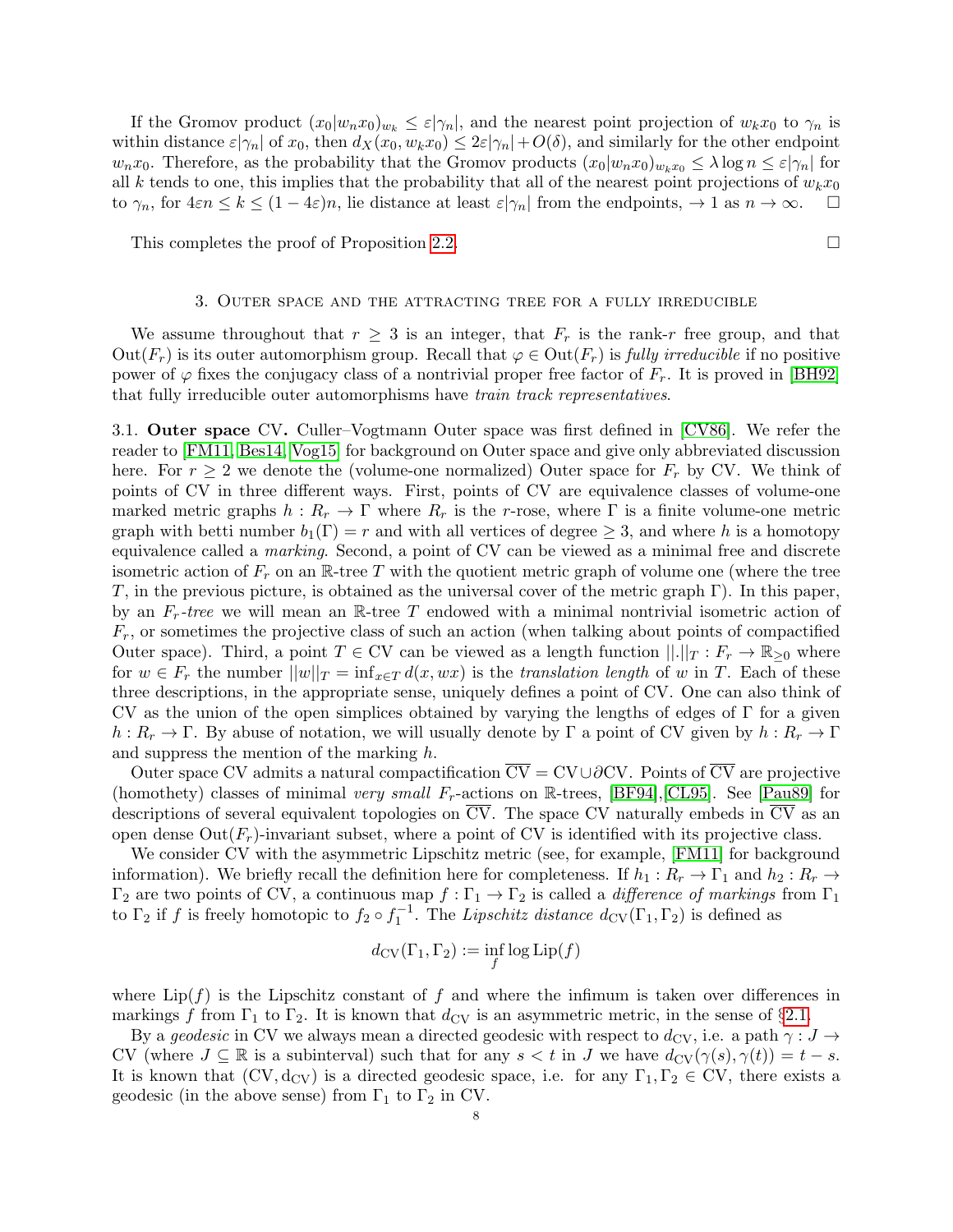It is sometimes convenient to symmetrize the metric  $d_{\text{CV}}$  to obtain a (nongeodesic) metric  $d_{sym}(x,y) = (d_{CV}(x,y) + d_{CV}(y,x))$ . We remark that both metrics  $d_{CV}$  and  $d_{sym}$  define the standard topology on CV [\[FM11\]](#page-25-14), and, in particular,  $(CV, d_{sym})$  is locally compact.

3.2. Train track maps. We adopt the same conventions regarding train track maps and train track representatives of elements of  $Out(F_r)$  as in [\[AKKP18\]](#page-25-6). In particular, for a graph  $\Gamma$  (which at this point we do not have to assume to be finite) and a vertex x of Γ, the directions at x in Γ are germs of initial segments of edges emanating from  $x$ . We refer the reader to [\[BH92,](#page-25-12) [Bog08,](#page-25-18) [Bes11,](#page-25-19) [DKL15\]](#page-25-20) for more detailed background on train track maps in the free group outer automorphism context.

3.3. Attracting and repelling trees  $T_+^{\varphi}$ ,  $T_-^{\varphi}$ . Let  $\varphi \in \text{Out}(F_r)$  be a fully irreducible outer automorphism. Then  $\varphi$  acts on  $\overline{CV}$  with "North-South dynamics" (see [\[LL03\]](#page-25-21)). As elements of  $\partial$ CV, the attractor and repeller for the Out( $F_r$ )-action are  $F_r$ -trees, we denote them respectively by  $T_+^{\varphi}$  and  $T_-^{\varphi}$ .

We recall from [\[GJLL98\]](#page-25-3) a concrete construction of  $T_+^{\varphi}$ . Let  $g: \Gamma \to \Gamma$  be a train track representative of  $\varphi$  and  $\tilde{\Gamma}$  the universal cover of  $\Gamma$  equipped with a distance function  $\tilde{d}$  lifted from  $\Gamma$ . The fundamental group,  $F_r$ , acts by deck transformations, hence isometries, on Γ. A lift  $\tilde{g}$  of g is associated to the unique automorphism  $\Phi$  representing  $\varphi$  satisfying that, for each  $w \in F_r$  and  $x \in \tilde{\Gamma}$ , we have  $\Phi(w)\tilde{g}(x) = \tilde{g}(wx)$ . Define the pseudo-distance  $d_{\infty}$  on  $\tilde{\Gamma}$  by  $\lim_{k \to +\infty} d_k$ , where

$$
d_k(x, y) = \frac{d(\tilde{g}^k(x), \tilde{g}^k(y))}{\lambda^k}
$$

for each  $x, y \in \tilde{\Gamma}$ . Then  $T_+$  is the  $F_r$ -tree defined by identifying each pairs of points  $x, y \in \tilde{\Gamma}$ such that  $d_{\infty}(x, y) = 0$ . It is known from [\[BF94\]](#page-25-16), for example, that  $T_+^{\varphi}$  is the  $F_r$ -equivariant Gromov limit of the trees  $\widetilde{\Gamma_k}$  obtained from  $\widetilde{\Gamma}$  by identifying distance-0 points in  $\widetilde{\Gamma}$  endowed with the respective pseudo-distance  $d_k$ .

<span id="page-8-0"></span>Remark 3.1 (Left and right actions on CV and the direction of the folding lines). The standard action of  $Out(F_r)$  on CV and on  $\overline{CV}$  is a right action. At the level of length functions, this action is described as follows. For a tree T, an outer automorphism  $\varphi \in \text{Out}(F_r)$ , and an element  $w \in F_r$ we have  $||w||_{T_\varphi} = ||\varphi(w)||_T$ . In the language of actions on trees, for an  $F_r$ -tree T and an outer automorphism  $\varphi \in \text{Out}(F_r)$ , the  $F_r$ -tree  $T\varphi$  is defined as the tree T with the action of  $F_r$  twisted via  $\varphi$ : For  $x \in T$  and  $w \in F_N$  we have  $w \underset{T \varphi}{\cdot} x := \varphi(w) \underset{T}{\cdot} x$ .

If  $\varphi \in \text{Out}(F_r)$  is fully irreducible and  $T_+^{\varphi} \in \overline{\text{CV}}$  is the attracting tree of  $\varphi$ , then, projectively, we have  $\lim_{n\to\infty} T_0\varphi^n = T_+^{\varphi}$  in  $\overline{CV}$ , for any  $T_0 \in CV$ . In particular, if  $\gamma$  is a periodic folding axis for  $\varphi$  in CV (see §[5.1](#page-12-0) below) with  $\lim_{t\to\infty} \gamma(t) = T_+^{\varphi}$  (see §5.1 below) then for every  $S \in \gamma$  we have  $\lim_{n\to\infty} S\varphi^n = T_+^{\varphi}.$ 

There is also a standard way to convert this right action of  $Out(F_r)$  on CV and on  $\overline{CV}$  to a left action. Namely, for a tree T and an element  $\varphi \in \text{Out}(F_r)$  set  $\varphi \cdot T := T\varphi^{-1}$ . We need to work with both these right and left actions. Note that if  $\varphi \in \text{Out}(F_r)$  is fully irreducible with a periodic folding axis  $\gamma$  in CV (see the discussion of axes below) then for any  $S \in \gamma$  we have

$$
\lim_{t \to \infty} \gamma(t) = \lim_{n \to \infty} \varphi^{-n} S = \lim_{n \to \infty} S \varphi^n = T_+^{\varphi}
$$

in CV.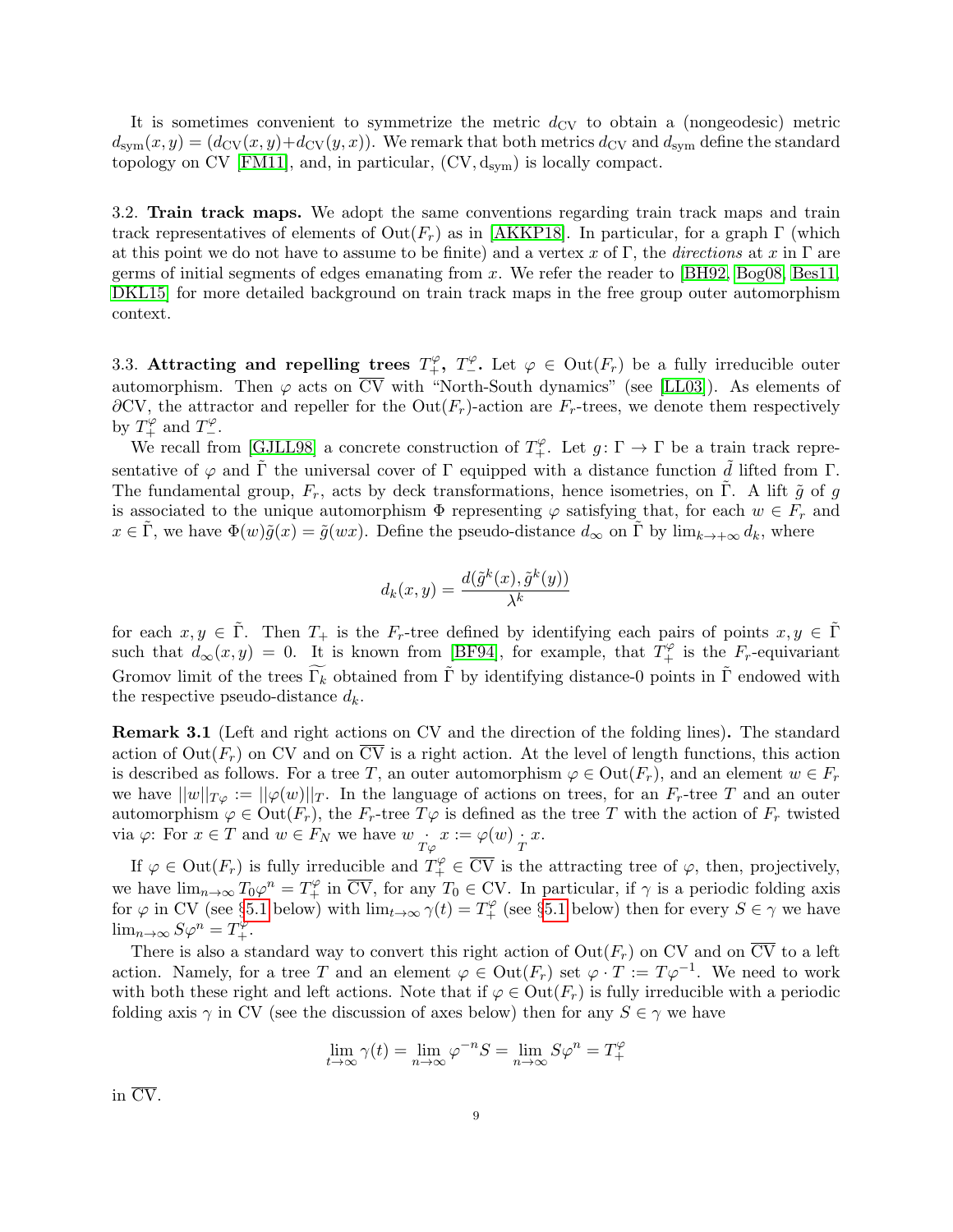<span id="page-9-0"></span>3.4. Ageometric fully irreducible outer automorphisms and PNPs. As in [\[LP97,](#page-26-2) Definition 0.1, we call an  $\mathbb{R}$ -tree *geometric* if it arises as the dual to a measured foliation on some finite simplicial 2-complex. A fully irreducible  $\varphi \in \text{Out}(F_r)$  is ageometric if  $T_+^{\varphi}$  is not geometric. If  $T_+^{\varphi}$  is geometric and  $\varphi$  is induced by a surface homeomorphism, then  $\varphi$  is called *geometric*. One otherwise calls a fully irreducible outer automorphism  $\varphi$  parageometric, i.e. when  $T_+^{\varphi}$  is geometric, but  $\varphi$  is not induced by a surface homeomorphism.

While the definition of a *(periodic) Nielsen path*, or *PNP*, will not directly be of use to us, it will be relevant that each rotationless power of each ageometric fully irreducible outer automorphism has a PNP-free train track representative. In particular, by [\[BF94,](#page-25-16) Theorem 3.2], for a fully irreducible  $\varphi \in \text{Out}(F_r)$ , we have that  $T_+^{\varphi}$  is geometric if and only if the [\[BH92\]](#page-25-12) "stable" train track representative of  $\varphi$  contains a PNP. Using the "stable" PNP-free train track representative for an ageometric fully irreducible outer automorphism allows us, for example, to use the simplified definition of a principal vertex stated in §[4.2](#page-10-0) and the simplified ideal Whitehead graph definition of §[4.4.](#page-10-1)

# 4. Laminations and ideal Whitehead graphs

<span id="page-9-1"></span>**Convention 4.1.** We continue to assume throughout this section that  $r \geq 3$  is an integer, that  $F_r$ is the rank-r free group, and that  $Out(F_r)$  is its outer automorphism group. We add an assumption that  $\varphi \in \text{Out}(F_r)$  is an ageometric fully irreducible outer automorphism and that  $g: \Gamma \to \Gamma$  is a PNP-free irreducible train track representative of  $\varphi$ . We use  $\tilde{q}$ :  $\tilde{\Gamma} \to \tilde{\Gamma}$  to denote a lift of q to the universal cover. Finally, for simplicity, we assume that  $\varphi$ , hence also all of its train track representatives, are rotationless.

The theory of rotationless (outer) automorphisms can be found in [\[FH11\]](#page-25-22) or [\[HM11\]](#page-25-4). We will use the facts that each positive power of this rotationless  $g$  will itself be rotationless, and that anything that is fixed (in the sense of §[4.2\)](#page-10-0) by a positive power  $g^k$  will in fact be fixed by g itself. Thus, for g there is no difference between "periodic" and "fixed" for vertices, directions, etc.

We remark that the PNP-free and rotationless assumptions for  $\varphi$  and g are not restrictive since every fully irreducible outer automorphism has a positive rotationless power, and since (see §[3.4\)](#page-9-0) every ageometric fully irreducible outer automorphism admits a PNP-free train track representative.

4.1. **Laminations.** The attracting lamination,  $\Lambda_{\varphi}$ , for a fully irreducible  $\varphi \in \text{Out}(F_r)$  is defined in [\[BFH97\]](#page-25-23). The lamination records the limiting behavior of a cyclic word under repeated application of an automorphism, and hence has intimate connections to tiling and substitution theory, for example (see  $[ABH<sup>+</sup>06]$ ,  $[CHLo8]$ ). We will be most interested in its "singularity structure," as described in §[4.3](#page-10-2) and §[4.4.](#page-10-1)

Before proceeding further, we warn the reader of a bit of notational discrepancy in the literature. In most places  $\Lambda_{\varphi}$  comes endowed with a "+" sign, but in [\[HM11\]](#page-25-4)  $\Lambda_{\varphi}$  comes instead endowed with a "−" sign. Since we only use the attracting lamination, we leave the sign out altogether.

The attracting lamination can equally be realized as certain unordered pairs (leaves) of distinct boundary points in  $F_r$ , in  $T_+^{\varphi}$ , or in the boundary of any point of CV whose quotient under the  $F_r$ action carries a train track representative for  $\varphi$  (points that are "train tracks" in the language of [\[HM11\]](#page-25-4) or [\[MP16\]](#page-26-3)).

For a definition of  $\Lambda_{\varphi}$  in terms of a train track representative  $g: \Gamma \to \Gamma$ , and most closely relevant to our context, we refer the reader to [\[HM11,](#page-25-4) pg. 36]. We give a brief description here. The realization  $\Lambda(g)$  of  $\Lambda_{\varphi}$  in  $\Gamma$  is the collection of all lines (leaves) realized as bi-infinite immersed edge-paths  $\alpha$  in  $\Gamma$ 

$$
\alpha=\ldots,e_{-n},\ldots,e_{-1},e_0,e_1,\ldots e_n,\ldots
$$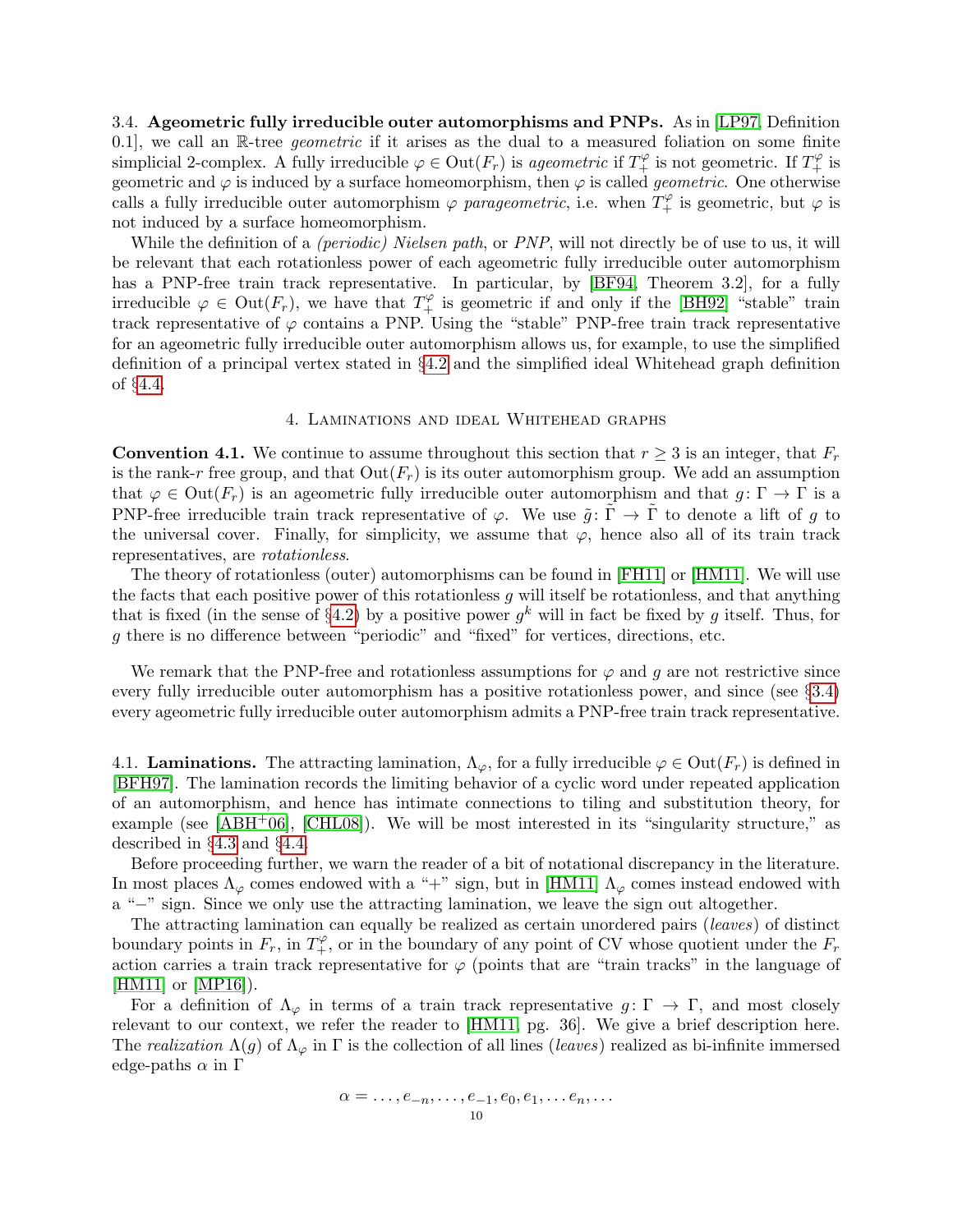(where  $e_i$  are edges of Γ) with the property that for every finite subpath  $\beta$  of  $\alpha$  there exists an integer  $k \geq 1$  and an edge e of  $\Gamma$  such that  $\beta$  is a subpath of  $g^k(e)$ .

The lifts of leaves of  $\Lambda(q)$  to  $\tilde{\Gamma}$  are also referred to as lamination leaves. Every such lift connects a pair of distinct points in  $\partial \tilde{\Gamma}$  and the set of the resulting pairs forms a closed flip-invariant  $F_r$ invariant subset of  $\partial^2 \tilde{\Gamma} = \partial \tilde{\Gamma} \times \partial \tilde{\Gamma} - \Delta$  which gives another way of viewing  $\Lambda(g)$ . Via a natural identification  $\partial \tilde{\Gamma} \cong \partial F_r$  and, correspondingly,  $\partial^2 \tilde{\Gamma} \cong \partial^2 F_r$ , this allows one to associate to  $\Lambda(g)$  a subset  $\Lambda_{\varphi} \subseteq \partial^2 F_r$  that turns out to be independent of the choice of g and to depend on  $\varphi$  only.

On pg. 29-30 of [\[HM11\]](#page-25-4), Handel and Mosher define a "direct limit" map  $g_{\infty} : \tilde{\Gamma} \to T_{+}^{\varphi}$  (there called  $f_g$ ) that is an isometry when restricted to each edge of  $\tilde{\Gamma}$  (when  $\tilde{\Gamma}$  is equipped with the natural "eigenmetric" determined by the transition matrix of g). The map  $g_{\infty}$  is well-defined up to isometric conjugacy of the  $F_r$  action on  $T_+^{\varphi}$ . By [\[HM11,](#page-25-4) Lemma 2.21] we know that the restriction of  $g_{\infty}$  to each leaf is an isometry and that the collection in  $T_+^{\varphi}$  of  $g_{\infty}$ -images of leaves is independent of the choice of train track representative g of  $\varphi$ . This collection of leaf images will be the *realization* of  $\Lambda_{\varphi}$  in  $T^{\varphi}_{+}$ .

<span id="page-10-0"></span>4.2. Principal vertices and lifts. The notions of principal points and principal lifts were first introduced in [\[FH11\]](#page-25-22) to mimic the corresponding surface theory notions. We first establish certain relevant terminology.

Since both  $T_+^{\varphi}$  and  $\tilde{\Gamma}$  are R-trees, we freely use R-tree terminology. For a general R-tree T we have the following. A point  $p \in T$  is called a *branch point* if  $T\pmb{\downarrow} p$  has  $\geq 3$  components. Each of these components is called a *direction* at p. A turn at p is an unordered pair of directions  $\{d_i, d_j\}$ at p.

Recall that  $\varphi$  and g are as in Convention [4.1.](#page-9-1) A g-fixed point (which, since we are in the absence of PNPs, is necessarily a vertex) in Γ is *principal* if it has  $\geq 3$  g-fixed directions. A point  $\tilde{v} \in \Gamma$  is called *principal* if it is a lift of a principal point or, equivalently, if some positive power of the lift  $\tilde{g}$ fixes  $\tilde{v}$  and  $\geq 3$  directions at  $\tilde{v}$ . (See, for example, [\[HM11,](#page-25-4) pg. 27-28]). A lift  $\tilde{g} : \Gamma \to \Gamma$  is *principal* when its boundary extension, denoted  $\hat{q}$ , has  $\geq$  3 nonrepelling fixed points.

<span id="page-10-2"></span>4.3. Local/stable Whitehead graphs. In [\[HM11\]](#page-25-4), Handel and Mosher define the ideal Whitehead graph for an arbitrary nongeometric fully irreducible  $\varphi \in \text{Out}(F_r)$ . Here we will restrict our consideration to the case of ageometric fully irreducible outer automorphism. since that is the only case relevant to the present paper. We recall that  $\varphi$  and g are as in Convention [4.1.](#page-9-1)

We define the following graphs:

- For a vertex v of Γ, the local Whitehead graph  $LW(g, v)$  has a vertex for each direction at v and an edge connecting the vertices corresponding to the pair of directions  $\{d_1, d_2\}$  if the turn  $\{d_1, d_2\}$  is taken by an image under some  $g^k$  of some, hence any, edge of  $\Gamma$  (equivalently is taken by a leaf of  $\Lambda(q)$ ).
- The stable Whitehead graph  $SW(g, x)$  at a principal vertex x is then the induced subgraph of  $LW(q, x)$  obtained by restricting to the g-fixed directions.

For a principal vertex  $\tilde{x} \in \tilde{\Gamma}$ , one similarly defines  $\widetilde{SW}(\tilde{x})$  to have a vertex for each direction at  $\tilde{x}$  fixed by the principal lift  $\tilde{g} : \tilde{\Gamma} \to \tilde{\Gamma}$  fixing  $\tilde{x}$  and an edge connecting the corresponding pair of vertices for each turn taken by a lamination leaf. See §3 of [\[HM11\]](#page-25-4) for the detailed definition of  $SW(\tilde{x})$ . Note, however, that the graph  $SW(\tilde{x})$  is naturally isomorphic to  $SW(g, x)$ , where  $\tilde{x}$  is a lift of x.

<span id="page-10-1"></span>4.4. Ideal Whitehead graphs. In §3 of [\[HM11\]](#page-25-4) Handel and Mosher define the ideal Whitehead graph  $IW(\varphi)$  and give several equivalent descriptions of it. We use their description in the train track language (under our assumption of no PNPs) as the main definition. See [\[HM11,](#page-25-4) Lemma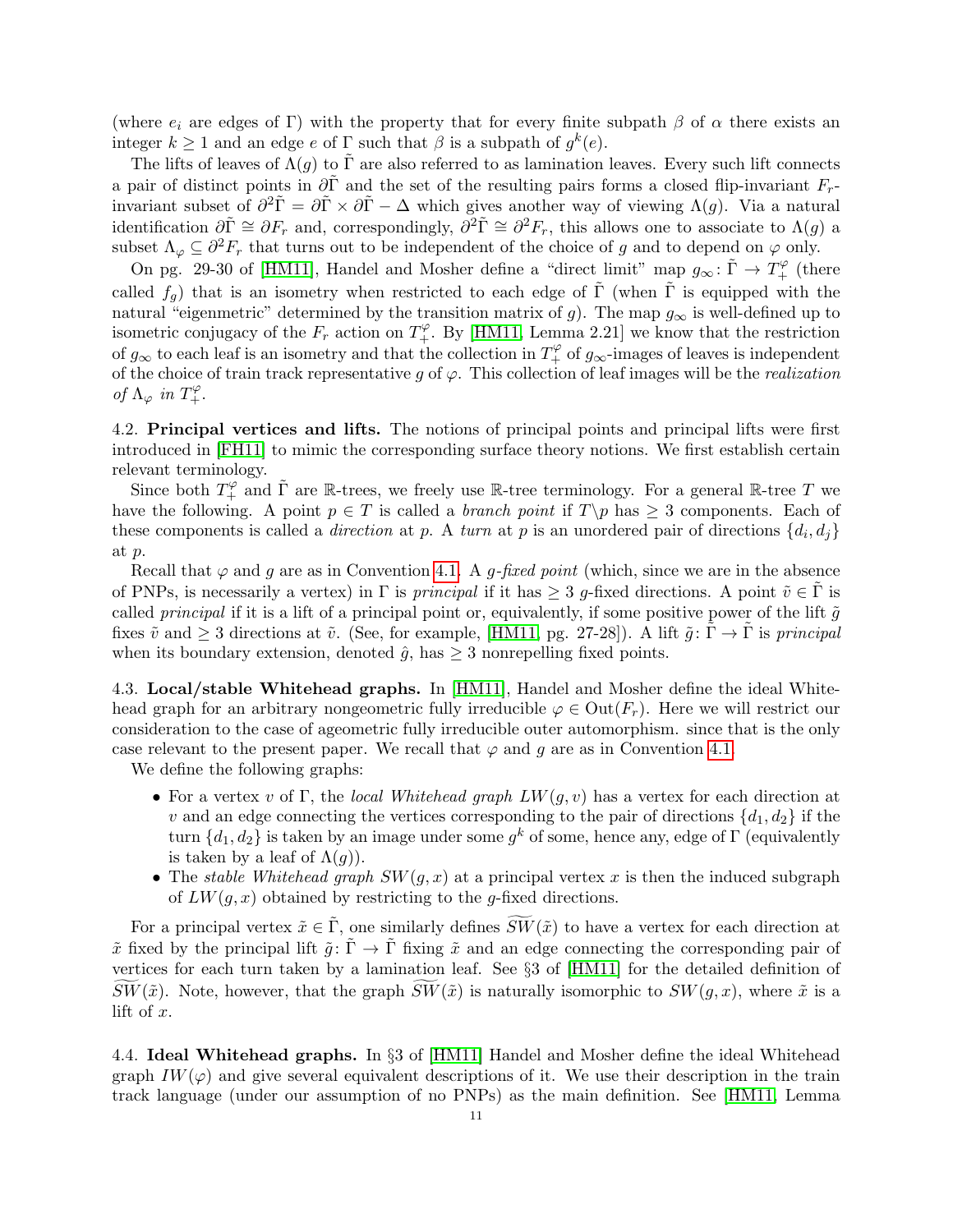3.1, Corollary 3.2 for additional details. Note that if  $\tilde{q}$  fixes two distinct vertices in  $\tilde{\Gamma}$  then the geodesic between them projects to a PNP in  $\Gamma$  [\[HM11,](#page-25-4) Lemma 3.1], contradicting our no PNP assumption on g. Thus the no PNPs assumption on g means that each principal lift  $\tilde{g}$  of g fixes a unique principal vertex  $\tilde{x}$  in  $\tilde{\Gamma}$ , which we call the *center* of  $\tilde{q}$ . We will also sometimes say that  $\tilde{q}$  is centered at  $\tilde{x}$ . In this case, we define<sup>[2](#page-0-0)</sup>

$$
W(\tilde{g}) := \widetilde{SW}(\tilde{x}).
$$

Recall that two principal lifts  $\tilde{g}$ ,  $\tilde{g}'$  of g are considered equivalent,  $\tilde{g} \sim \tilde{g}'$ , if there exists some  $w \in F_r$  such that  $\tilde{g}' = w \circ \tilde{g} \circ w^{-1}$  (for the left translation covering action of  $F_r$  on  $\tilde{\Gamma}$ ). In this case (again, under the no PNPs assumption), there is a bijective correspondence between equivalence classes of principal lifts of g and the set of principal vertices of Γ, see §2 of [\[HM11\]](#page-25-4) for the details.

We now state the definition of the ideal Whitehead graph of  $\varphi$ , following the discussion on p. 42 in §3.1 of [\[HM11\]](#page-25-4).

**Proposition-Definition 4.2** (Ideal Whitehead graph). We define the *ideal Whitehead graph* as follows.

(1) Let  $\varphi$  and g be as in Convention [4.1.](#page-9-1)

We define the *ideal Whitehead graph IW* $(\varphi)$  of  $\varphi$  as the disjoint union of the W $(\tilde{g})$  taken over the equivalence classes of all principal lifts  $\tilde{g}$  of g.

In view of the discussion above and using [\[HM11,](#page-25-4) Lemma 3.1, Corollary 3.2], under our assumption of no PNPs, we have

$$
IW(\varphi) = \sqcup SW(g, x)
$$

where the union is taken over all principal vertices  $x \in \Gamma$ .

- (2) Handel and Mosher (see also [\[Pfa12\]](#page-26-9)) prove that this definition of  $IW(\varphi)$  does not depend on the choice of g, is an invariant of the conjugacy class of  $\varphi$  in  $Out(F_r)$ , and is preserved under taking positive powers. Recall that each ageometric fully irreducible  $\varphi \in \text{Out}(F_r)$ admits an expanding irreducible train track representative with no PNPs, and therefore the above definition applies to all rotationless ageometric fully irreducible outer automorphisms.
- (3) Let  $\varphi \in \text{Out}(F_r)$  be an arbitrary ageometric fully irreducible outer automorphism. Then there exists some integer  $k \geq 1$  such that  $\varphi^k$  is rotationless. Set  $IW(\varphi) := IW(\varphi^k)$ .

4.5. Ideal Whitehead graph and branch points in the attracting tree. In [\[HM11\]](#page-25-4), for a nongeometric fully irreducible  $\varphi \in \text{Out}(F_r)$ , Handel and Mosher also give an equivalent description of  $IW(\varphi)$  in terms of directions at branch points in  $T_+^{\varphi}$  and the turns "taken" by  $\Lambda_{\varphi}$  there. We will not need the full strength of this description here and will only state the simplified versions of their results required for our purposes. Recall that  $g_{\infty}$  is the map  $f_g$  of [\[HM11,](#page-25-4) pg. 29-30].

<span id="page-11-0"></span>**Proposition 4.3.** Let  $\varphi \in \text{Out}(F_r)$  be a rotationless ageometric fully irreducible outer automorphism represented by an expanding irreducible train track map  $g : \Gamma \to \Gamma$  with no PNPs. Let  $g_{\infty} : \tilde{\Gamma} \to T^{\varphi}_+$  be the  $F_r$ -equivariant "direct limit" map. Then the following hold:

- (1) Let  $\tilde{g}$  be a principal lift of g centered at a principal vertex  $\tilde{x}$  of  $\tilde{\Gamma}$ . Then  $b = g_{\infty}(\tilde{x})$  is a branch point of  $T^{\varphi}_+$  and the map  $g_{\infty}$  induces a bijection between the set of  $\tilde{g}$ -fixed directions at  $\tilde{x}$  in  $\tilde{\Gamma}$  (which are precisely the vertices of  $\widetilde{SW}(\tilde{x})$ ) and the set of directions (i.e. connected components of  $T^{\varphi}_{+} - \{b\}$  of  $T^{\varphi}_{+}$  at b.
- (2) Every branch point  $b \in T^{\varphi}_+$  arises as in part (1).

*Proof.* Part (1) follows from [\[HM11,](#page-25-4) Lemma 3.4]. Part (2) follows from [HM11, Lemma 2.16(1)].  $\square$ 

<sup>&</sup>lt;sup>2</sup>[\[HM11\]](#page-25-4) give a different definition of  $W(\tilde{g})$  which in our setting is equivalent to the one given here.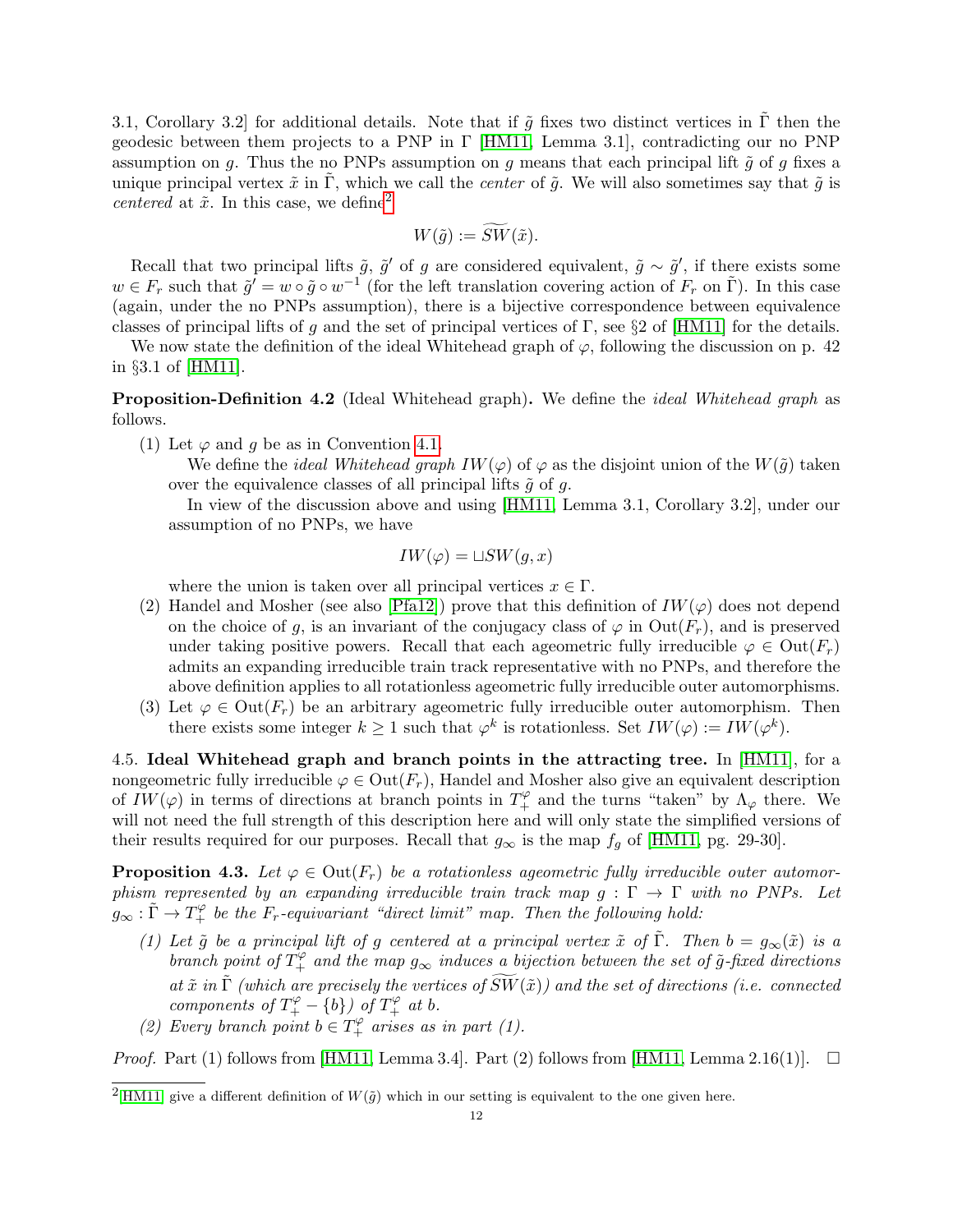<span id="page-12-1"></span>4.6. The rotationless index and an alternate ageometric characterization. The notion of an index ind( $\varphi$ ) for an outer automorphism  $\varphi \in Out(F_r)$  was first introduced in [\[GJLL98\]](#page-25-3). This notion is not in general invariant under taking powers. [\[HM11\]](#page-25-4) introduces the notion of a rotationless index (there just called the index sum)  $i(\varphi)$  for a fully irreducible  $\varphi \in \text{Out}(F_r)$ . Let  $\varphi$ be a nongeometric fully irreducible outer automorphism. For each component  $C_i$  of  $IW(\varphi)$ , let  $k_i$ denote the number of vertices of  $C_i$ . Then the *rotationless index* is defined as  $i(\varphi) := \sum 1 - \frac{k_i}{2}$ . It follows from [\[HM11,](#page-25-4) Lemma 3.4] that for a rotationless nongeometric fully irreducible  $\varphi \in \text{Out}(F_r)$ , the two notions differ only by a change of sign.

The rotationless index can be used to determine whether a fully irreducible outer automorphism is ageometric. In particular, a fully irreducible  $\varphi \in Out(F_r)$  is ageometric if any only if  $0 > i(\varphi) >$  $1 - r$ . While the characterization follows fairly easily from a sequence of previous results, it is finally more or less stated in [\[KP15\]](#page-25-9) as Corollary 2.36. A justification and explanation of the fact can be found sprinkled throughout [\[KP15\]](#page-25-9) or in [\[MP16,](#page-26-3) §2.9].

# 5. Fold lines, axis bundles, and geodesics in CV

The proof of our main theorem requires us to understand the behavior of an axis of a random outer automorphism. As such, we need a detailed account of these axes.

<span id="page-12-0"></span>5.1. Fold lines and axis bundles. Let  $\widetilde{CV}$  denote the "unprojectivized" version of CV and  $p : \widehat{CV} \to CV$  the projection map. Then a A *fold line* in CV is the image under p of a continuous, injective, proper function from  $\mathbb R$  to  $\widetilde{CV}$  that is defined by a continuous 1-parameter family of marked graphs  $t \to \Gamma_t$  and a family of homotopy equivalences  $h_{ts} : \Gamma_s \to \Gamma_t$  defined for  $s \le t \in \mathbb{R}$ , each marking-preserving, and satisfying:

- $h_{ts}$  is a local isometry on each edge for all  $s \le t \in \mathbb{R}$  and
- $h_{ut} \circ h_{ts} = h_{us}$  for all  $s \le t \le u \in \mathbb{R}$  and  $h_{ss} \colon \Gamma_s \to \Gamma_s$  is the identity for all  $s \in \mathbb{R}$ .

A fold line in Outer space  $\mathbb{R} \to \mathrm{CV}$  is said to be *simple* if there exists a subdivision of  $\mathbb{R}$  by points  $(t_i)_{i\in\mathbb{Z}}$ 

$$
\ldots t_{i-1} < t_i < t_{i+1} \ldots
$$

such that  $\lim_{i\to\infty} t_i = \infty$ ,  $\lim_{i\to\infty} t_i = -\infty$ , and the following holds:

For each  $i \in \mathbb{Z}$  there exist distinct edges  $e, e'$  in  $\Gamma_{t_i}$ , with a common initial vertex, such that: For each  $s \in (t_i, t_{i+1}]$  the map  $h_{st_i}: \Gamma_{t_i} \to \Gamma_s$  identifies an initial segment of e with an initial segment of  $e'$ , with no other identifications (that is,  $h_{st_i}$  is injective on the complement of those two initial segments in  $\Gamma_{t_i}$ ).

<span id="page-12-2"></span>Remark 5.1. By [\[AKKP18,](#page-25-6) Lemma 2.27], simple periodic fold lines in CV, defined by expanding irreducible train track representatives of outer automorphisms  $\varphi \in \text{Out}(F_r)$ , are geodesics in CV.

In [\[HM11\]](#page-25-4), Handel and Mosher define the axis bundle of a fully irreducible, in analogy with the Teichmüller axis for a pseudo-Anosov:

Suppose that  $\varphi \in \text{Out}(F_r)$  is a nongeometric fully irreducible outer automorphism. Then the axis bundle  $\mathcal{A}_{\varphi}$  is the union of the images of all fold lines  $\gamma: \mathbb{R} \to \mathrm{CV}$  such that  $\gamma(t)$  converges in  $\overline{\text{CV}}$  to  $T^\varphi_-$  as  $t \to -\infty$  and to  $T^\varphi_+$  as  $t \to +\infty$ .

We call the fold lines of the axis bundle axes. An axis  $\gamma$  in CV for  $\varphi$  is *periodic* if there exists an  $R > 0$  such that for every  $t \in \mathbb{R}$  we have  $\gamma(t + R) = \gamma(t)\varphi$ . Thus in this case  $\gamma$  is  $\varphi$ -invariant and for every  $x_0 \in \gamma$  we have  $\lim_{n\to\infty} x_0\varphi^n = T_+^{\varphi}$  and  $\lim_{n\to\infty} x_0\varphi^{-n} = T_-^{\varphi}$  in  $\overline{CV}$ . (We recall the conventions regarding right and left actions of  $Out(F_r)$  explained in Remark [3.1\)](#page-8-0). In more generally understanding "periodic fold lines," of particular relevance here are the descriptions given in [\[AKKP18,](#page-25-6) Definitions 2.18-2.20], though these notions date back to Stallings [\[Sta83\]](#page-26-10) and Skora [\[Sko89\]](#page-26-11).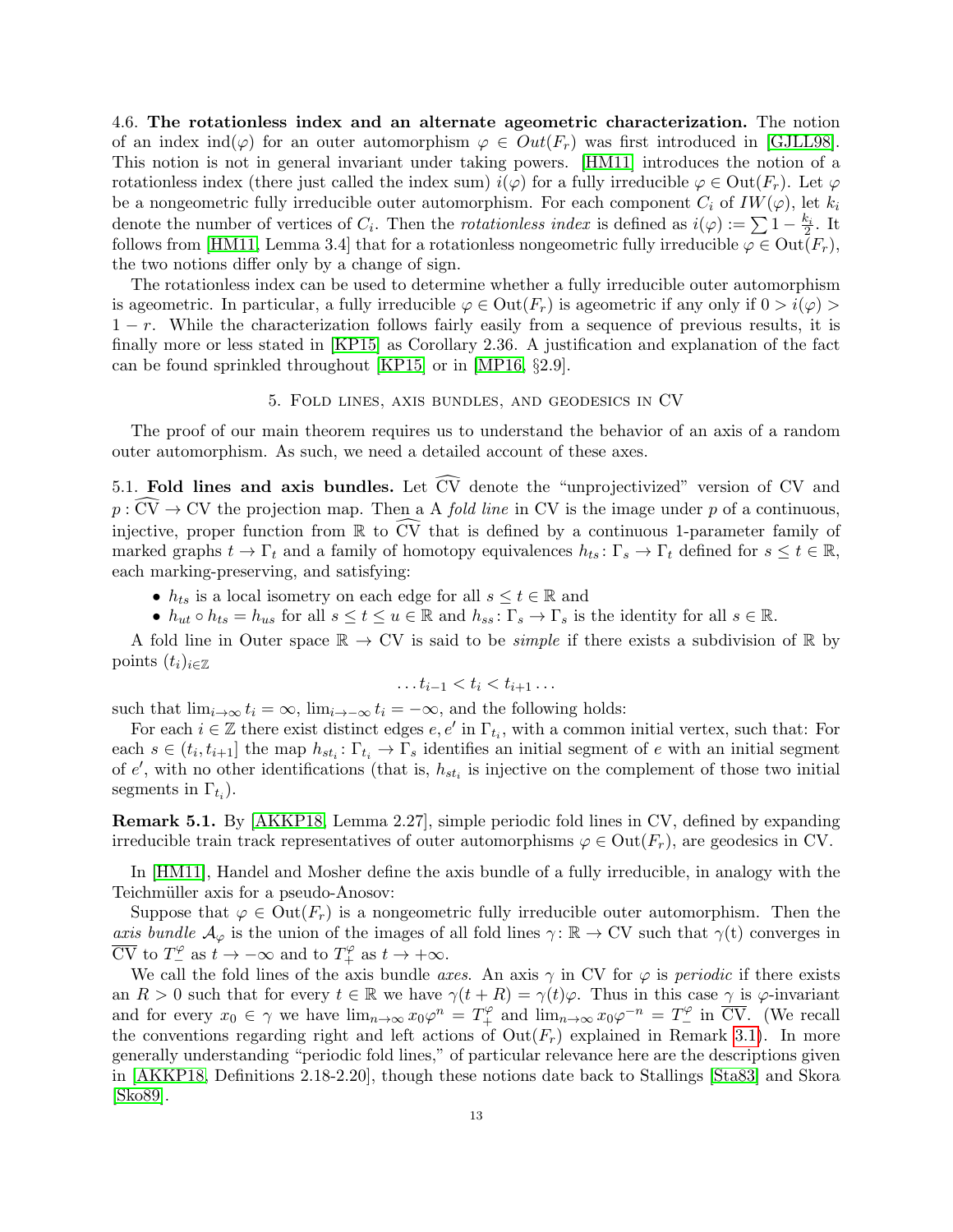In the circumstance where  $\mathcal{A}_{\varphi}$  is formed from only a single fold line, we call this fold line a lone axis and we say that  $\varphi$  is a *lone axis* fully irreducible outer automorphism. It is noteworthy that the lone axis will always be a periodic fold line for  $\varphi$ .

Remark 5.2 (Fully irreducible outer automorphisms have simple axes). While not every periodic axis of a fully irreducible outer automorphism is simple, the axes constructed from Stallings fold decompositions, as explained in [\[AKKP18,](#page-25-6) Definitions 2.18-2.20] for example, are simple. In particular, every fully irreducible outer automorphism has at least one simple axis.

Mosher–Pfaff [\[MP16\]](#page-26-3) gives a necessary and sufficient condition for an ageometric fully irreducible outer automorphism to have a lone axis.

**Theorem 5.3** (MP16) Theorem 4.7). The axis bundle of an ageometric fully irreducible outer automorphism  $\varphi \in \text{Out}(F_r)$  is a unique axis precisely if both of the following two conditions hold:

- (1) the rotationless index satisfies  $i(\varphi) = \frac{3}{2} r$  and
- (2) no component of the ideal Whitehead graph  $IW(\varphi)$  has a cut vertex.

One may note that, using the definition of §[4.6,](#page-12-1) the first condition can be replaced by an ideal Whitehead graph condition.

Remark 5.4 (Lone axes are simple greedy fold lines). It will be relevant throughout this paper that the lone axis of a lone axis fully irreducible outer automorphism is always a "greedy fold line" (also called a "fast folding path" in [\[FM11,](#page-25-14) Definition 5.7]). One can find the full definition of a greedy fold path in §2 of [\[BF14\]](#page-25-5) and on pg. 33 of [\[DH17\]](#page-25-11). We omit the precise definition here but the idea is that at every time t of the folding process one folds all the turns that can be folded then, at uniform speed. The lone axis of a lone axis fully irreducible outer automorphism is greedy because at every time t there is a unique turn to fold. By  $[FM11, Theorem 5.6]$ , greedy fold lines are geodesics in CV, and hence lone axes of lone axis fully irreducible outer automorphisms are geodesics as well. This fact provides another explanation of these axes being geodesic, alternative to the use of [\[AKKP18,](#page-25-6) Lemma 2.27] mentioned in Remark [5.1](#page-12-2) above. The lone axis of a lone axis fully irreducible outer automorphism is also always a simple fold line.

The following lemma states that any geodesic which fellow travels an axis has the same forward and backward limits. It will be important later.

<span id="page-13-0"></span>**Lemma 5.5.** Suppose that  $\gamma$  is any geodesic axis of a nongeometric fully irreducible  $\varphi \in \text{Out}(F_r)$ and that a bi-infinite geodesic  $\gamma'$  satisfies that, for some  $\rho > 0$ , we have  $d_{sym}(\gamma(t), \gamma'(t)) \leq \rho$  for all  $t \in \mathbb{R}$ . Then  $\gamma'(t) \to \tilde{T}_+^\varphi$  as  $t \to +\infty$  and  $\gamma'(t) \to \tilde{T}_-^\varphi$  as  $t \to -\infty$ .

*Proof.* Suppose that  $\lim_{t\to\infty} \gamma'(t) \neq T_+^{\varphi}$  in  $\overline{CV}$ . Since  $\overline{CV}$  is compact, there exists some  $T' \in \partial CV$ , with  $T' \neq T_+^{\varphi}$ , and a sequence  $t_i \geq 0$ , with  $\lim_{i \to \infty} t_i = \infty$ , such that  $\lim_{i \to \infty} \gamma'(t_i) = T'$  in  $\overline{CV}$ . By the assumptions on  $\gamma'$ , for each  $i \geq 1$ , we have that  $d_{sym}(\gamma'(t_i), \gamma(t_i)) \leq \rho$ . Since  $\lim_{i \to \infty} t_i = \infty$ , we have that  $\lim_{i\to\infty}\gamma(t_i)=T_+^{\varphi}$ . Because of the condition that  $d_{sym}(\gamma(t_i),\gamma'(t_i))\leq\rho$ , it follows that for the (unprojectivized)  $\mathbb{R}$ -trees  $T_+^{\varphi}$  and  $T'$  there exists some  $c \geq 1$  such that for every  $w \in F_r$ 

$$
\frac{1}{c}||w||_{T_+^\varphi}\leq ||w||_{T'}\leq c||w||_{T_+^\varphi}.
$$

Hence  $L^2(T_+^{\varphi}) = L^2(T')$  where  $L^2(.)$  is the "dual lamination" of a tree in  $\overline{CV}$ , see [\[KL10\]](#page-25-25) for the precise definition. Therefore, by [\[KL10,](#page-25-25) Theorem 1.3(2)], we have  $T' = T_+^{\varphi}$  in  $\overline{CV}$ . This contradicts the assumption that  $T' \neq T_+^{\varphi}$ . Thus  $\lim_{t\to\infty} \gamma'(t) = T_+^{\varphi}$ , as claimed. The argument for  $\lim_{t\to-\infty}\gamma'(t)=T_-^{\varphi}$  $\frac{1}{2}$  is similar.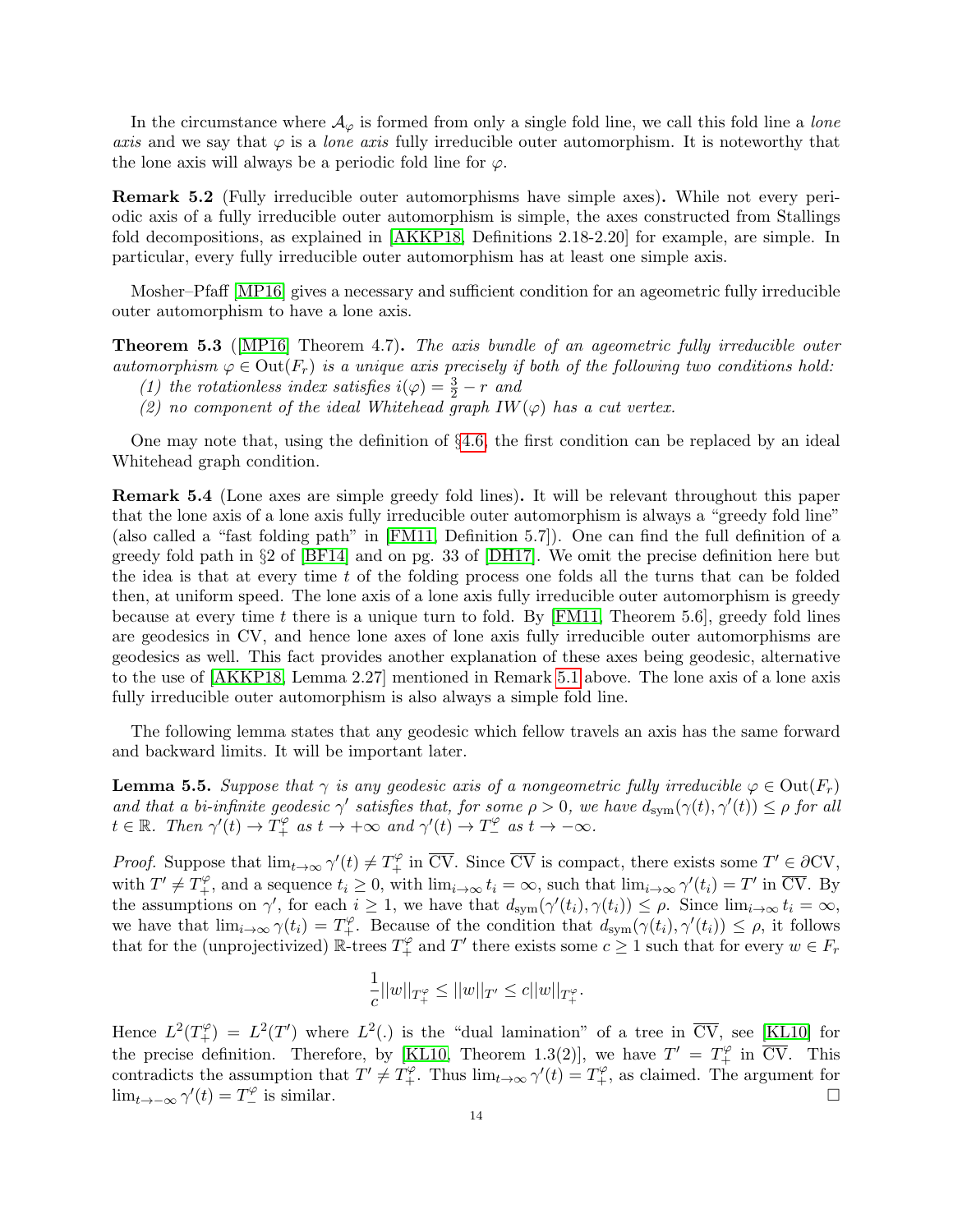## 5.2. The space of geodesics.

**Definition 5.6** (Fellow travelling). Let  $R \ge 0$  and  $\rho \ge 0$ . Let  $\gamma : I \to CV$  and  $\gamma' : J \to CV$  be parameterized geodesics in CV (where  $I, J \subseteq \mathbb{R}$  are some intervals).

(1) Let  $t_0, t'_0 \in \mathbb{R}$  be such that  $[t_0, t_0 + R] \subseteq I$ , and  $[t'_0, t'_0 + R] \subseteq J$ , and for each  $s \in [0, R]$ ,

$$
d_{\text{sym}}(\gamma(t_0+s),\gamma'(t_0'+s)) \leq \rho.
$$

We then say that  $\gamma|_{[t_0,t_0+R]}$  and  $\gamma|_{[t'_0,t'_0+R]}$  *ρ-fellow travel.* 

(2) We say that  $\gamma$  and  $\gamma'$  *ρ-fellow travel for length R* if there exist  $t_0, t'_0$  such that  $\gamma|_{[t_0,t_0+R]}$  and  $\gamma|_{[t'_0,t'_0+R]}$   $\rho$ -fellow travel.

(3) For a point  $x = \gamma(t_1)$  on  $\gamma$ , we say that  $\gamma$  and  $\gamma'$  *ρ-fellow travel for length R at a segment* centered at x if there is some  $t'_0 \in \mathbb{R}$  such that  $\gamma|_{[t_1-\frac{R}{2},t_1+\frac{R}{2}]}$  and  $\gamma'|_{[t'_0,t'_0+R]}$   $\rho$ -fellow travel.

**Definition 5.7** (Space of geodesics  $Fl_r$ ). We denote by  $Fl_r$  the set of all parameterized bi-infinite geodesic fold lines  $\gamma : \mathbb{R} \to \text{CV}$  in CV. For  $\gamma \in Fl_r$ , as in [\[AKKP18\]](#page-25-6), we let  $N(\gamma, \varepsilon)$  denote the ε-neighborhood of  $\gamma$  in CV with respect to the symmetrized Lipschitz metric on CV.

- (a) For  $R > 0, \varepsilon > 0$ , and  $\gamma \in Fl_r$ , we denote by  $B(\gamma, R, \varepsilon) \subset Fl_r$  the set of all  $\gamma' \in Fl_r$  such that  $\gamma$  and  $\gamma'$   $\varepsilon$ -fellow travel for length  $R$ <sup>[3](#page-0-0)</sup>
- (b) We topologize  $Fl_r$  by using, for each  $\gamma \in Fl_r$ , the family of sets  $\{B(\gamma, R, \varepsilon)\}_{\varepsilon > 0, R > 1}$  as the basis of neighborhoods of  $\gamma$  in  $Fl_r$ . We call this topology  $\tau$ . And we write  $\gamma_i \to \gamma$  to mean that a sequence of fold lines  $\{\gamma_i\}$  converges to  $\gamma$  in this topology.

The following lemma is useful in terms of understanding the topology  $\tau$  on  $Fl_r$ .

<span id="page-14-0"></span>**Lemma 5.8.** Let  $\gamma \in FL_r$ , where  $\gamma$  is contained in some thick part of CV, and let  $R \geq 1, \varepsilon > 0$ be such that  $R > 4\varepsilon$ . Let  $\gamma' : J \to CV$  be a geodesic where  $J \subseteq \mathbb{R}$  is an interval of real numbers. Let  $t_1 < t_2$  and let  $t'_1, t'_2 \in J$  be such that  $t'_2 - t'_1 = R$ , such that  $d_{sym}(\gamma(t_1), \gamma'(t'_1)) \leq \varepsilon$ , such that  $d_{\text{sym}}(\gamma(t_2), \gamma'(t'_2)) \leq \varepsilon$ , and such that  $\gamma'([t'_1, t'_2]) \subseteq N(\gamma, \varepsilon)$ .

Then  $R-2\varepsilon \leq t_2-t_1 \leq R+2\varepsilon$  and there exists a constanct  $c > 0$ , depending only on the thickness of  $\gamma$ , and such that  $\gamma'|_{[t_1', t_2']}$  has a subsegment of length  $R - c\varepsilon$  which c $\varepsilon$ -fellow travels a subsegment of  $\gamma$  of length c $\varepsilon$ .

In particular, if  $J = \mathbb{R}$  and  $\gamma' \in FL_r$ , then  $\gamma' \in B(\gamma, R - c\varepsilon, c\varepsilon)$ .

*Proof.* Since  $\gamma$  is contained in some thick part of CV, there exists a constant  $c_0 > 0$  depending only on the thickness of  $\gamma$  (see [\[AKB12,](#page-24-2) Theorem 24]) such that for any  $s_1, s_2 \in \mathbb{R}$  we have

$$
d_{\rm CV}(\gamma(s_1), \gamma(s_2)) \le d_{\rm sym}(\gamma(s_1), \gamma(s_2)) \le c_0 |s_1 - s_2|.
$$

Using the triangle inequality for  $d_{\text{CV}}$  and the fact that  $d_{\text{CV}} \leq d_{\text{sym}}$  we see that  $R-2\varepsilon \leq t_2-t_1 \leq$  $R+2\varepsilon$ .

Moreover, for the same reason, if  $s, s' \in [0, R]$  are such that

$$
d_{\rm sym}(\gamma'(t'_1+s'),\gamma(t_1+s)) \leq \varepsilon,
$$

then  $|s - s'| \leq 2\varepsilon$ . Hence, by the choice of  $c_0$ , in the case of  $(\ddagger)$  we have

$$
d_{\text{sym}}(\gamma'(t'_1+s'), \gamma(t_1+s')) \leq 2\varepsilon(1+c_0).
$$

Let

$$
Z = \{s' \in [0, R] \mid \exists s \in [0, R] \text{ with } d_{\text{sym}} \gamma'(t'_1 + s'), \gamma(t_1 + s)) \leq \varepsilon\}.
$$

Thus Z is a closed subset of [0, R] containing 0 and R. Set  $\Omega = [0, R] \setminus Z$ . Then  $\Omega$  is an open subset of [0, R], not containing 0 or R, so that  $\Omega$  must be a disjoint union of open intervals.

<sup>&</sup>lt;sup>3</sup>Note that this definition of  $B(\gamma, R, \varepsilon)$  is slightly different from the definition of  $B(\gamma, R, \varepsilon)$  given in [\[AKKP18\]](#page-25-6), where the issue of directions on  $\gamma$  and  $\gamma'$  was ignored due to insufficiently careful phrasing. The definition of  $B(\gamma, R, \varepsilon)$  is the one which is actually meant in [\[AKKP18\]](#page-25-6) and is needed in the present paper.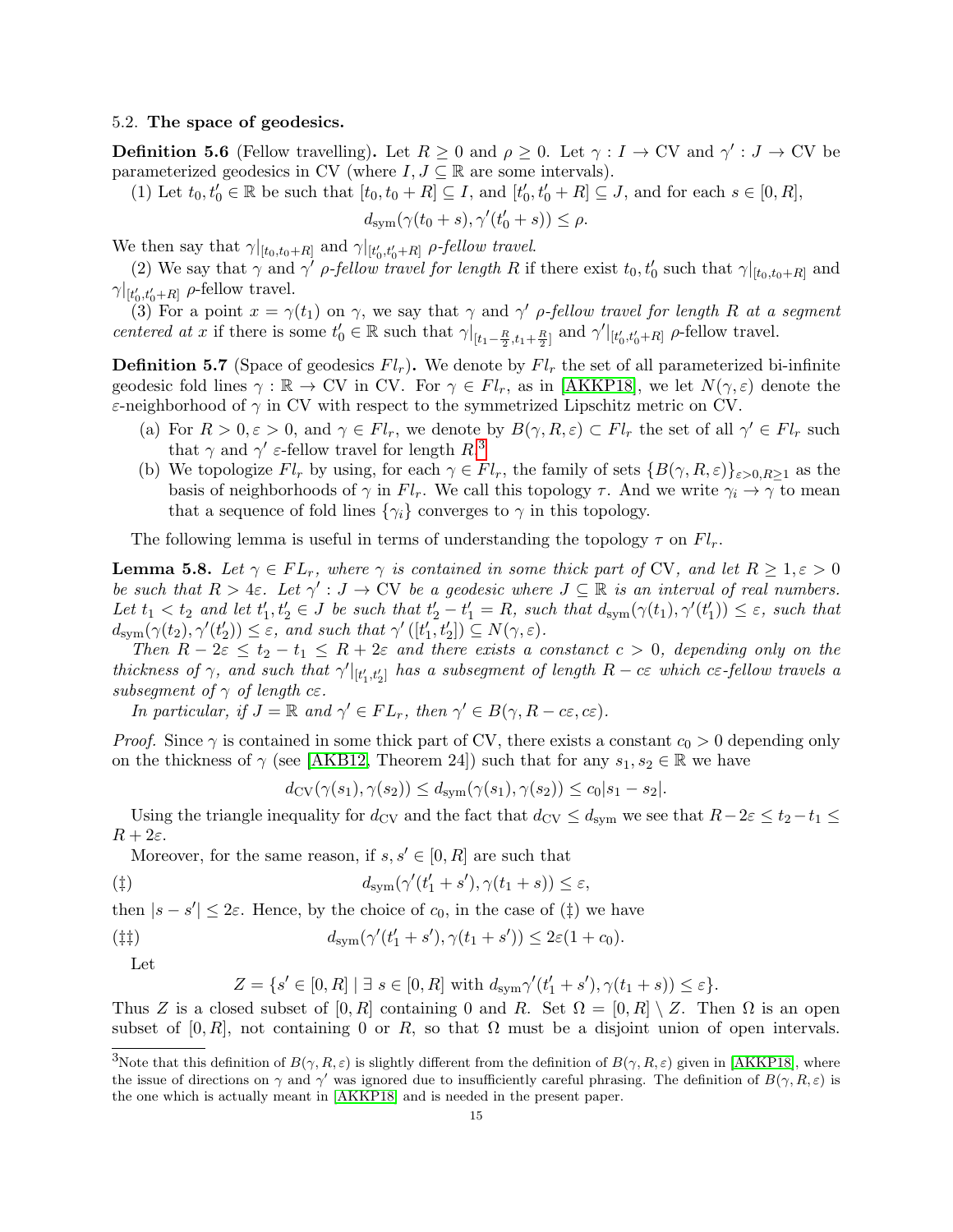Suppose that  $J = (a', b')$ , with  $a' < b'$ , is one of these intervals. Thus  $a', b' \in Z$ . Hence, by ( $\ddagger \ddagger$ ),  $d_{\text{sym}}(\gamma'(t'_1 + a'), \gamma(t_1 + a')) \leq 2\varepsilon(1 + c_0)$  and  $d_{\text{sym}}(\gamma'(t'_1 + b'), \gamma(t_1 + b')) \leq 2\varepsilon(1 + c_0)$ .

Recall that, by our assumptions,  $\gamma'([t'_1, t'_2]) \subseteq N(\gamma, \varepsilon)$ . Thus, since  $J \subseteq [0, R] \setminus Z$ , either

$$
d_{\text{sym}}(\gamma'(t'_1 + a'), \gamma((-\infty, t_1])) \leq \varepsilon \text{ or } d_{\text{sym}}(\gamma'(t'_1 + a'), \gamma([t_2, \infty))) \leq \varepsilon
$$

and, similarly, either

$$
d_{\text{sym}}(\gamma'(t'_1+b'),\gamma((-\infty,t_1])) \leq \varepsilon \text{ or } d_{\text{sym}}(\gamma'(t'_1+b'),\gamma([t_2,\infty))) \leq \varepsilon.
$$

We consider separately 3 cases.

**Case 1.** There exist  $y_a, y_b < t_1$  such that  $d_{sym}(\gamma(y_a), \gamma'(t'_1 + a')) \leq \varepsilon$  and  $d_{sym}(\gamma(y_b), \gamma'(t'_1 + b')) \leq \varepsilon$ . Then  $d_{sym}(\gamma(y_a), \gamma(t_1+a')) \leq \varepsilon + 2\varepsilon(1+c_0)$  and  $d_{sym}(\gamma(y_b), \gamma(t_1+b')) \leq \varepsilon + 2\varepsilon(1+c_0)$ . Hence  $|t_1+a'-y_a| \leq \varepsilon+2\varepsilon(1+c_0)$  and  $|t_2+b'-y_b| \leq \varepsilon+2\varepsilon(1+c_0)$  which implies that  $a', b' \leq \varepsilon+2\varepsilon(1+c_0)$ . **Case 2.** There exist  $y_a, y_b > t_2$  such that  $d_{sym}(\gamma(y_a), \gamma'(t'_1 + a')) \leq \varepsilon$  and  $d_{sym}(\gamma(y_b), \gamma'(t'_1 + b')) \leq \varepsilon$ .

Then by a similar argument as in Case 1, we see that  $|R - a'|, |R - b'| \leq \varepsilon + 2\varepsilon(1 + c_0)$ . **Case 3.** There exist values  $y_1 \le t_1$  and  $y_2 \ge t_2$  such that either

$$
d_{\text{sym}}(\gamma(y_1), \gamma'(t'_1 + a')) \leq \varepsilon \text{ and } d_{\text{sym}}(\gamma(y_2), \gamma'(t'_1 + b')) \leq \varepsilon,
$$

or

$$
d_{\text{sym}}(\gamma(y_1), \gamma'(t'_1 + b')) \leq \varepsilon
$$
 and  $d_{\text{sym}}(\gamma(y_2), \gamma'(t'_1 + a')) \leq \varepsilon$ .

Let

$$
Q_1 = \{ q \in [a', b'] \mid \exists y \le t_1 \text{ with } d_{\text{sym}}(\gamma(y), \gamma'(t_1' + q)) \le \varepsilon \}
$$

and

$$
Q_2 = \{ q \in [a', b'] \mid \exists y \ge t_2 \text{ with } d_{\text{sym}}(\gamma(y), \gamma'(t_1' + q)) \le \varepsilon \}.
$$

Thus  $Q_1, Q_2$  are nonempty closed subsets of  $[a', b']$  with  $Q_1 \cup Q_2 = [a', b']$ . Since  $[a', b']$  is connected, it follows that there exists some  $q \in Q_1 \cap Q_2$ . For this q there exist  $y_1 \le t_1$  and  $y_2 \ge t_2$  such that  $d_{sym}(\gamma(y_1), \gamma'(t'_1 + q)) \leq \varepsilon$  and  $d_{sym}(\gamma(y_2), \gamma'(t'_1 + q)) \leq \varepsilon$ . Hence

$$
R - 2\varepsilon \le |t_2 - t_1| \le |y_2 - y_1| \le d_{\text{sym}}(\gamma(y_1), \gamma(y_2)) \le 2\varepsilon,
$$

which contradicts our assumption that  $R > 4\varepsilon$ . Thus Case 3 cannot occur.

We have proved that  $[\varepsilon(3+2c_0), R-\varepsilon(3+2c_0)] \subseteq Z$ . By ( $\ddagger\ddagger$ ) for every  $s' \in [\varepsilon(3+2c_0), R-\varepsilon(3+2c_0)]$ we have  $d_{\text{sym}}(\gamma'(t'_1 + s'), \gamma(t_1 + s')) \leq 2\varepsilon(1 + c_0).$ 

Thus, with  $c = 3 + 2c_0$ , we see that  $\gamma' |_{[t'_1,t'_2]}$  has a segment of length  $R - c\varepsilon$  that  $c\varepsilon$ -fellow travels a subsegment of length  $R - c\varepsilon$  of  $\gamma$ , as required.

We conclude this subsection with the following lemma, which is our main tool for showing that geodesics converge. The reader should note the very important hypothesis that  $\varphi$  has a lone axis.

<span id="page-15-0"></span>**Lemma 5.9.** Suppose  $\varphi \in \text{Out}(F_r)$  is fully irreducible with lone axis  $\gamma$ , that x is a point on  $\gamma$ , that  $\rho \geq 0$ , and that  $D_i$  is a sequence of positive numbers with  $D_i \to \infty$ . Suppose further that  $(\gamma_i)_{i>0}$  is a sequence of simple periodic fold lines determined by expanding irreducible train track maps and satisfying that  $\gamma_i$  ρ–fellow travels  $\gamma$  along a length  $D_i$ –interval centered at x. Then  $\gamma_i \to \gamma$  in  $FL_r$ .

*Proof.* We prove convergence by showing that any subsequence  $\{\gamma_{i_j}\}_{j\in\mathbb{N}}$  of  $\{\gamma_i\}$  has a subsequence converging to  $\gamma$ . Since  $(CV, d_{sym})$  is proper, each  $B(D_{i_j}, \rho)$  is compact, so that  $\{\gamma_{i_j}\}_j$  has finer and finer subsequences  $\{\gamma_{i_k}\}_k$  converging pointwise in the respective  $B(D_{i_j}, \rho)$ . This allows us, by diagonalization, to take a subsequence of  $\{\gamma_{i_j}\}_j$  converging to a fold line  $\gamma'$  in  $FL_r$ . (That the limit  $\gamma'$  is indeed a folding line comes from [\[BR15,](#page-25-26) Lemma 7.3].) By the assumptions on the  $\gamma_i$ , we know that  $\gamma'$  must be a fold line in  $N(\gamma, \rho)$ . Moreover, by Remark [5.1,](#page-12-2) the  $\gamma_i$  are geodesics and therefore  $\gamma'$  is a geodesic as well. Then Lemma [5.5](#page-13-0) implies that  $\gamma'$  shares endpoints with  $\gamma$ . We conclude that  $\gamma'$  is in the axis bundle of  $\varphi$ . Since  $\varphi$  has only a lone axis,  $\gamma' = \gamma$  and the proof is complete. □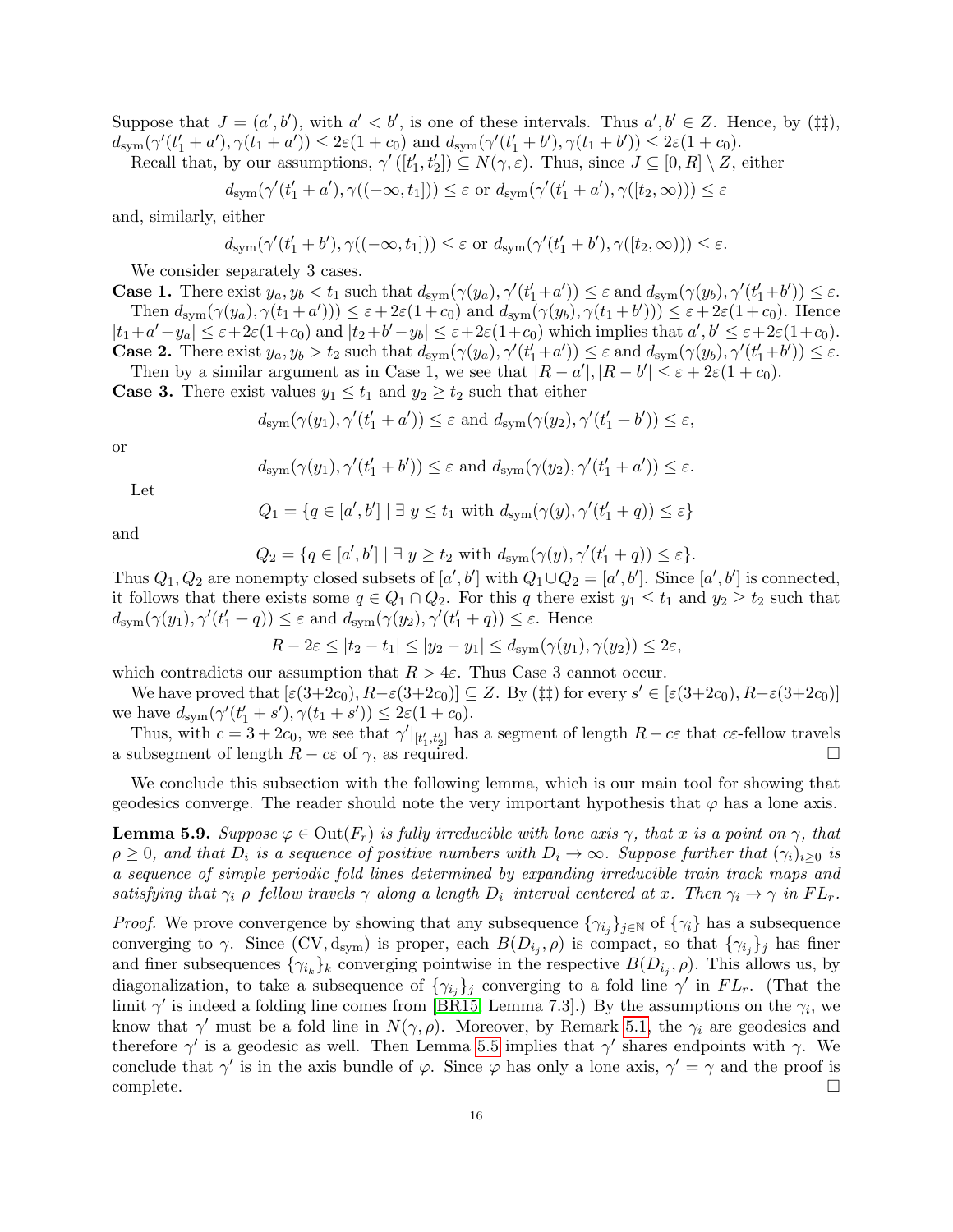5.3. Principal and triangular automorphisms. Our main theorem can be informally stated as saying that a random element of  $Out(F_r)$  is triangular. We explain this terminology here.

Let  $\Delta_r$  denote the graph consisting of the disjoint union of  $2r-3$  triangles. As in [\[AKKP18\]](#page-25-6), we call an ageometric fully irreducible  $\varphi \in \text{Out}(F_r)$  with  $IW(\varphi) \cong \Delta_r$  principal.

By the main theorem of [\[MP16\]](#page-26-3), principal outer automorphisms are lone axis outer automorphisms. We say their axis is in the *principal stratum* of  $Fl<sub>r</sub>$ . If for an ageometric fully irreducible  $\varphi \in \text{Out}(F_r)$  the graph  $IW(\varphi)$  is a disjoint union of  $\leq 2r-3$  triangles, we call  $\varphi$  triangular (called principal basin in [\[AKKP18\]](#page-25-6)).

**Remark 5.10.** In the present paper we only defined the notion of  $IW(\varphi)$  for an ageometric fully irreducible  $\varphi \in \text{Out}(F_r)$ . Thus for us principal and triangular fully irreducible outer automorphisms are ageometric by definition. However, in [\[HM11\]](#page-25-4), Handel and Mosher defined  $IW(\varphi)$  in the more general context of any nongeometric fully irreducible  $\varphi \in \text{Out}(F_r)$ . If  $\varphi \in \text{Out}(F_r)$  is a nongeometric fully irreducible outer automorphism with  $IW(\varphi)$  being a disjoint union of  $\leq 2r-3$  triangles, then for the rotationless index of  $\varphi$  we have  $i(\varphi) < 1-r$  and therefore  $\varphi$  is ageometric in this case. Thus we could have omitted the ageometric assumption in the definition of principal and replaced it by "nongeometric", and the ageometric property for principal and triangular fully irreducible outer automorphisms would still have been automatically satisfied in that case.

It is proved in [\[AKKP18\]](#page-25-6) that principal outer automorphisms exist in each rank:

<span id="page-16-1"></span>**Proposition 5.11** ([\[AKKP18\]](#page-25-6) Example 6.1). For each  $r \geq 3$ , there exists a principal  $\varphi \in \text{Out}(F_r)$ .

Before proceeding, we record a key consequence of being a triangular outer automorphism.

<span id="page-16-2"></span>**Proposition 5.12.** Let  $\varphi \in \text{Out}(F_r)$  be a triangular fully irreducible outer automorphism. Then every branch point in  $T_+^{\varphi}$  is trivalent.

*Proof.* By replacing  $\varphi$  by a positive power, we may assume that  $\varphi$  is rotationless (note that this operation does not change  $T_+^{\hat{\varphi}}$  or  $IW(\varphi)$ ; in particular the outer automorphism remains triangular). Recall that all triangular outer automorphisms are ageometric fully irreducible. As noted before, by [\[BF94,](#page-25-16) Theorem 3.2] every ageometric fully irreducible outer automorphism admits a train track representative without PNPs. Thus we can represent  $\varphi$  by a rotationless expanding irreducible train track map  $g : \Gamma \to \Gamma$  with no PNPs.

Let  $b \in T^{\varphi}_+$  be a branch point. Then, by Proposition [4.3\(](#page-11-0)2), we have  $b = g_{\infty}(\tilde{x})$  for a principal vertex  $\tilde{x} \in \tilde{G}$  that is the center of a principal lift  $\tilde{g}$  of g. Proposition [4.3\(](#page-11-0)1) then implies that  $g_{\infty}$ induces a bijection between the set of directions at b in  $T_+^{\varphi}$  and the set of  $\tilde{g}$ -fixed directions in  $\tilde{G}$ . If  $\tilde{x}$  is a lift of the (principal vertex)  $x \in \Gamma$  then  $\widetilde{SW}(\tilde{x}) \cong SW(g, x)$  and there is a bijection between the set of  $\tilde{q}$ -fixed directions at  $\tilde{x}$  and the set of g-fixed directions at x. By the assumptions on  $\varphi$ ,

$$
IW(\varphi) = \sqcup SW(g, v)
$$

where the union is taken over all principal vertices v of Γ. Thus  $SW(g, x)$  is one of the triangular components of  $IW(\varphi)$ , which implies that  $\widetilde{SW}(\tilde{x})$  has three vertices, and therefore  $T^{\varphi}_+$  has three directions at b. It follows that b is trivalent, as required.  $\Box$ 

The following is a consequence of [\[AKKP18,](#page-25-6) Theorem A], see Corollary 5.4 in [\[AKKP18\]](#page-25-6).

<span id="page-16-0"></span>**Proposition 5.13** ([\[AKKP18\]](#page-25-6) Theorem A). [\[AKKP18,](#page-25-6) Corollary 5.4] Suppose that  $r \geq 3$  and  $\gamma$ is the axis in CV of a principal  $\varphi \in \text{Out}(F_r)$ . Then there exist constants  $R, \varepsilon > 0$  so that for any simple periodic fold line  $\gamma' \in B(\gamma, R, \varepsilon)$ , we have that  $\gamma'$  is an axis of a triangular fully irreducible  $\varphi' \in \text{Out}(F_r).$ 

The following is a strengthening of Proposition [5.13](#page-16-0) using Lemma [5.9.](#page-15-0)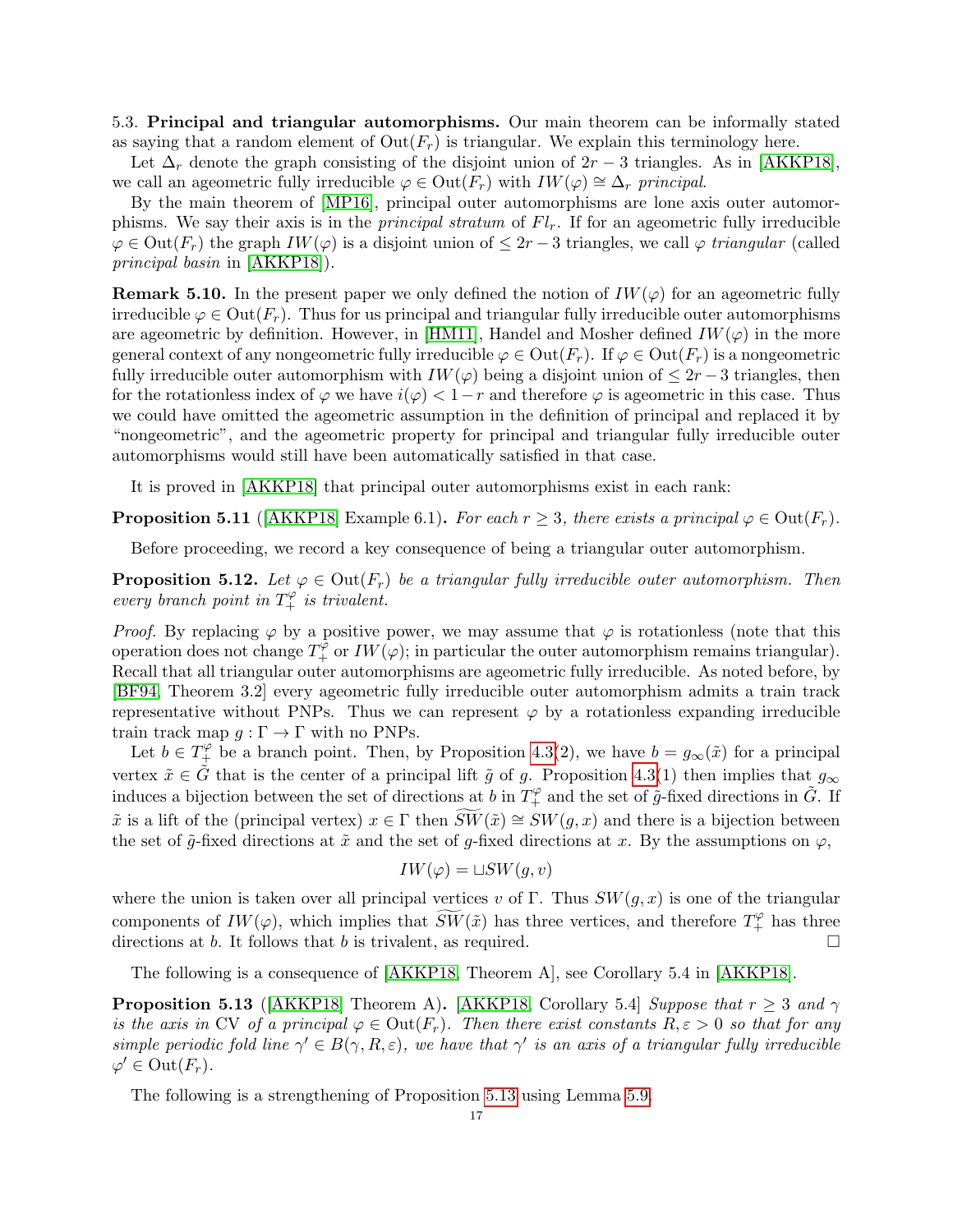<span id="page-17-1"></span>**Corollary 5.14.** Let  $\varphi \in \text{Out}(F_r)$  be a principal (and hence lone axis) fully irreducible outer automorphism with axis  $\gamma$  in CV. Let  $\rho \geq 0$  be arbitrary. Then there exists some value  $R \geq 1$ such that, whenever  $\psi$  is a fully irreducible outer automorphism with an axis  $\gamma'$  satisfying that  $\gamma' \in B(\gamma, R, \rho)$ , we have that  $\psi$  is a triangular fully irreducible outer automorphism.

*Proof.* By Proposition [5.13,](#page-16-0) there exist values  $\varepsilon \geq 0$  and  $R' \geq 1$  such that whenever a fully irreducible  $\psi \in \text{Out}(F_r)$  has an axis  $\gamma' \in B(\gamma, R', \varepsilon)$ , we have that  $\psi$  is triangular.

We now argue by contradiction. Suppose the conclusion of the corollary fails. Then there exists a sequence of positive real numbers  $R_i \to \infty$  as  $i \to \infty$  and a sequence of fully irreducible  $\psi_i \in \text{Out}(F_r)$  with axes  $\gamma_i \in B(\gamma, R_i, \rho)$  such that for every  $i \geq 1$ , we have that  $\psi_i$  is not triangular.

Since  $\gamma$  is  $\varphi$ -periodic and a period of  $\varphi$  is a compact interval, by choosing a specific point  $x \in \gamma$ and replacing each  $\gamma_i$  by some translate by a power of  $\varphi$  (which corresponds to replacing  $\psi_i$  by its conjugate by that power of  $\varphi$ ), we may assume that each  $\gamma_i$  *ρ*–fellow travels  $\gamma$  along a length  $D_i$ –interval centered at x, where  $\lim_{i\to\infty} D_i = \infty$ . Then, by Lemma [5.9,](#page-15-0) we have  $\gamma_i \to \gamma$ . This implies that for a sufficiently large index  $i_0 \geq 1$  we have that  $\gamma_{i_0} \in B(\gamma, R', \varepsilon)$ , and therefore  $\psi_{i_0}$  is a triangular fully irreducible outer automorphism, yielding a contradiction.

### 6. THE FREE FACTOR GRAPH  $FF$

<span id="page-17-0"></span>The free factor graph  $\mathcal{F}\mathcal{F}$  for  $F_r$  is the graph having a vertex for each conjugacy class of proper nontrivial free factors of  $F_r$ . When either  $A \subsetneq B$  or  $B \subsetneq A$  an edge connects the vertices [A], [B]. The free factor graph  $\mathcal{F}\mathcal{F}$  was proven to be Gromov hyperbolic by Bestvina and Feighn in [\[BF14\]](#page-25-5) (this is also implied by [\[KR14\]](#page-25-27) applied to [\[HM13\]](#page-25-28)).

Recall from Reynolds [\[Rey12\]](#page-26-12) that, for a point  $T \in \partial CV$ , a proper free factor A of  $F_r$  is a reducing factor for T if there exists an A-invariant subtree  $T'$  in T such that the action of A on  $T'$ has a dense orbit. In particular, if A is a free factor that acts elliptically on T fixing a point  $p$  in T, then A is a reducing factor, by taking  $T' = \{p\}$ . We denote the set of reducing factors of T by  $R(T)$ . The tree T is *arational* if it has no reducing free factors.

We let  $\mathcal{AT}$  denote the set of *arational trees*  $T \in \partial CV$  (see [\[Rey12\]](#page-26-12)). Bestvina and Reynolds [\[BR15,](#page-25-26) Theorem 1.1], and independently Hamenstädt [\[Ham12\]](#page-25-29), proved that  $\partial \mathcal{F} \mathcal{F}$  is homeomorphic to equivalence classes of arational trees. This is more precisely explained in what follows.

## 6.1. The projection map  $\pi: CV \rightarrow \mathcal{F}\mathcal{F}$ .

<span id="page-17-2"></span>**Definition 6.1** (Projection map  $\pi: CV \to FF$ ). We let  $\pi: CV \to FF$  denote the projection map defined by sending  $T$  to the collection of conjugacy classes of proper free factors that act elliptically on a simplicial tree obtained by equivariantly collapsing certain edges in  $T$  to points. In terms of the graph description of CV,  $\pi(T/\mathbb{F}_r)$  is sent to the collection of conjugacy classes of nontrivial free factors that arise as the fundamental group of a proper subgraph of  $T/\mathbb{F}_r$ . We will use extensively the observation that all points in the same open simplex of CV have the same projection under  $\pi$ .

Using the main results from Bestvina–Reynolds [\[BR15\]](#page-25-26), we follow [\[DH17,](#page-25-11) Theorem 5.5] and extend  $\pi$  to a map, which we also call  $\pi$  (called  $\psi$  in [\[DH17\]](#page-25-11)),  $\pi: \overline{CV} \to \mathcal{FF} \cup \partial_{\infty} \mathcal{FF}$  satisfying: There exists a value  $\eta \in \mathbb{R}$  so that

- for each  $T \in \mathcal{AT}$  and sequence  $\{T_n \in CV\}$  converging to T, the sequence  $\{\pi(T_n)\}\$ converges to  $\pi(T) \in \partial_{\infty} \mathcal{F} \mathcal{F}$  and
- for each  $T \in \overline{CV} \setminus \mathcal{AT}$  and greedy fold line  $\gamma: \mathbb{R}_+ \to \mathbb{C}V$ , if  $\gamma(t)$  converges to T as  $t \to +\infty$ in  $\overline{CV}$ , then there exists an  $N \in \mathbb{R}_+$  so that  $d(\pi(\gamma(t)), \pi(T)) \leq \eta$  for each  $t > N$ .

As in [\[BF14,](#page-25-5) pg. 115], for  $\Gamma, \Gamma' \in CV$ , we define

(6) 
$$
d_{\mathcal{F}\mathcal{F}}(\Gamma,\Gamma') := \sup \{ d_{\mathcal{F}\mathcal{F}}(A,A') \mid A \in \pi(\Gamma), A' \in \pi(\Gamma') \}.
$$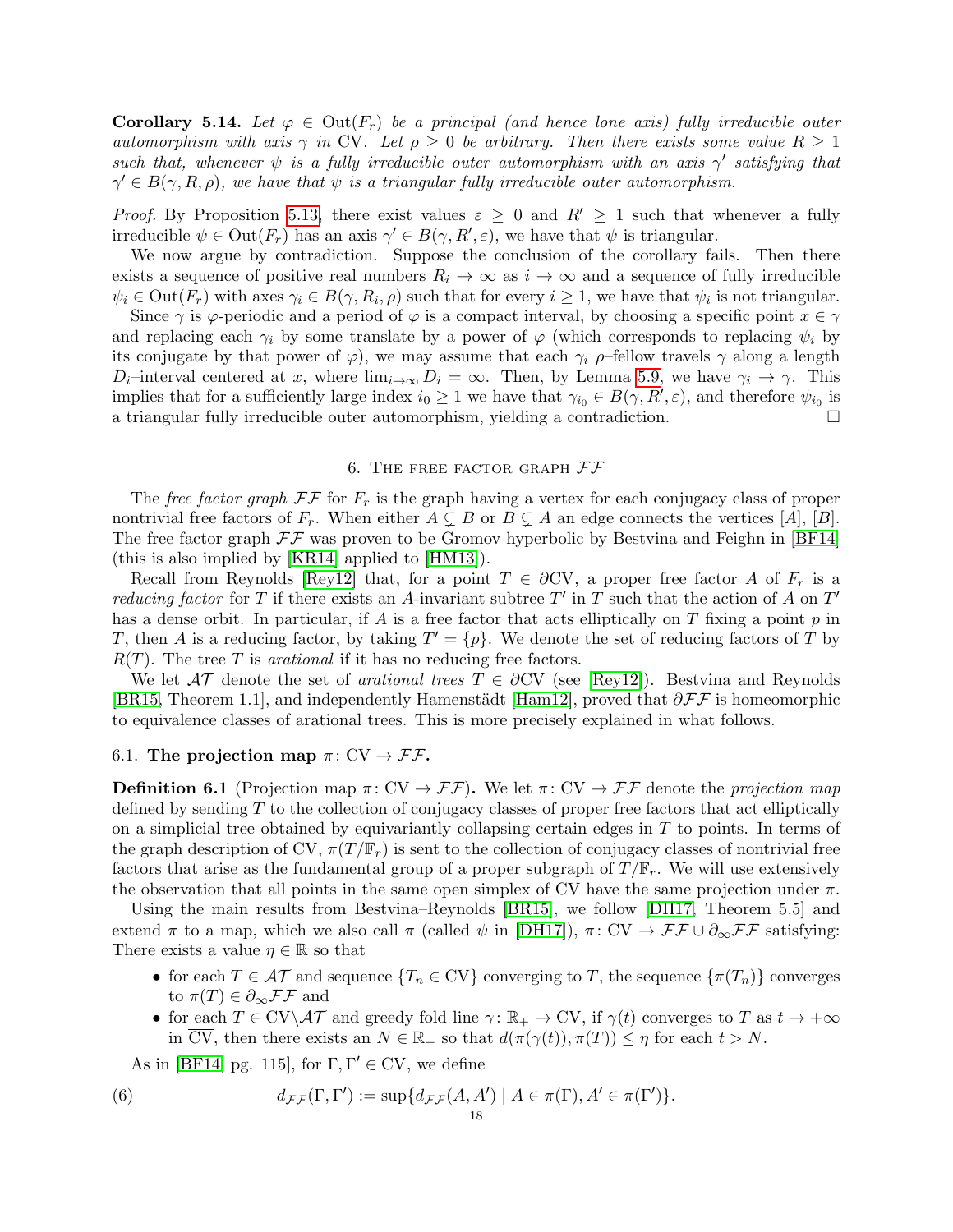With these definitions,  $\pi: CV \to \mathcal{F}\mathcal{F}$  is  $Out(F_r)$ -equivariant and coarsely  $L_{CV}$ -Lipschitz [\[BF14,](#page-25-5) Proposition 9.3, for some constant  $L_{\text{CV}}$  depending only on the rank of the fixed free group. In the course of establishing hyperbolicity of  $\mathcal{F}\mathcal{F}$ , Bestvina–Feighn also showed that  $\pi$ -images in  $\mathcal{F}\mathcal{F}$  of geodesics in CV are uniform unparametrized quasi-geodesics [\[BF14,](#page-25-5) Corollary 6.5]. That is, they can be reparameterized to be Q–quasigeodesics for some  $Q \geq 1$  depending only on the rank of  $F_r$ .

It follows from the [\[DH17,](#page-25-11) Theorem 5.5] construction and [\[BR15,](#page-25-26) Lemma 7.1] that if  $T \in \partial CV$ is not arational, then  $\pi(T)$  is by definition the set of reducing factors  $R(T)$  of T. By work of Bestvina–Reynolds [\[BR15\]](#page-25-26), there is a constant  $\mathfrak{d} \geq 0$  such that if  $S, T \in \overline{CV}$  with  $R(T) \cap R(S) \neq \emptyset$ ,

(7) 
$$
d_{\mathcal{F}\mathcal{F}}(R(T), R(S)) \leq \mathfrak{d}.
$$

<span id="page-18-3"></span><span id="page-18-2"></span>The constants  $L_{\text{CV}}$ ,  $Q$ , and  $\mathfrak d$  established here will be important in this paper.

6.2. Nearest-point projection and  $Pr_\gamma$ . Recall from §[2.1](#page-3-0) the definition of a Gromov product and that, since  $\mathcal{F}\mathcal{F}$  is  $\delta$ -hyperbolic, given points  $x, y, z \in \mathcal{F}\mathcal{F}$ , we have that

(8) 
$$
|d(x, \mathbf{n}_{[x,y]}(z)) - (x|y)_z| < 2\delta,
$$

where  $\mathbf{n}_{[x,y]}(z)$  denotes the nearest-point projection of z to the geodesic segment  $[x,y]$  connecting x and y in  $\mathcal{F}\mathcal{F}$  and  $\delta$  is the hyperbolicity constant of  $\mathcal{F}\mathcal{F}$ .

Suppose that  $\gamma: I \to \text{CV}$  is a greedy folding path. As in [\[DT17\]](#page-25-7), we use  $\mathbf{n}_{\pi \circ \gamma}$  to denote the nearest-point projection to the image of  $\pi \circ \gamma$  in  $\mathcal{F}\mathcal{F}$ .

With the knowledge that a greedy folding path is a standard geodesic, the following is a direct consequence of [\[DT17,](#page-25-7) Lemma 4.2]. Except for where references are given, the lemma will be the extent of what we need to know about the projection function  $Pr_\gamma: CV \to \gamma(I)$  of [\[BF14,](#page-25-5) §6]. Note that [\[DT17,](#page-25-7) §4.1] is also dedicated to explaining the function. We need only the following lemma:

<span id="page-18-1"></span>**Lemma 6.2** ([\[DT17\]](#page-25-7) Lemma 4.2). There exists a constant  $c \geq 0$ , depending only on the rank r of  $F_r$ , so that for any  $T \in \text{CV}$  and a greedy folding path  $\gamma: I \to \text{CV}$ , we have that

$$
d_{\mathcal{F}\mathcal{F}}(\pi(\mathrm{Pr}_{\gamma}(T)), \mathbf{n}_{\pi\circ\gamma}(\pi(T))) \leq \mathfrak{c}.
$$

For this reason, we will at times in statements replace  $\pi(P_{r_{\gamma}}(T))$  with  $\mathbf{n}_{\pi\circ\gamma}(\pi(T))$  or vice versa.

The following lemma, Lemma [6.3,](#page-18-0) is indirectly stated in the proof of [\[BR15,](#page-25-26) Proposition 8.5] and then directly stated as [\[DH17,](#page-25-11) Proposition 5.11].

<span id="page-18-0"></span>**Lemma 6.3** ([\[DH17\]](#page-25-11) Proposition 5.11). There exists a value  $M > 0$  so that for all sufficiently large  $B > 0$ , all  $y_0, y_1 \in CV$ , all trees  $T \in \overline{CV}$ , and all sequences  $(T_n)$  in  $Out(F_r)$  converging to T we have: If  $(\pi(T_n)) | \pi(y_1)_{\pi(y_0)} \geq B$  for all  $n \geq 0$ , then  $(\pi(T)) | \pi(y_1)_{\pi(y_0)} \geq B - M$ .

## 7. The bounded geodesic image property for fully irreducible axes

In this section, we show that greedy folding axes of fully irreducible outer automorphism have the bounded geodesic image property in CV. Informally, this means that geodesics which are far from the axis have bounded diameter projection to the axis in CV. For honest (symmetric) metric spaces, the bounded geodesic image property is equivalent to the strong contracting property [\[ACT15\]](#page-24-3) (strong contracting was established in [\[AK11\]](#page-24-0) for axes in CV). However, for the asymmetric metric spaces the contracting property does not appear to directly imply the bounded geodesic image property and additional, situation specific arguments, are required. Here, we rely on recent work of Dahmani and Horbez [\[DH17\]](#page-25-11).

**Definition 7.1** (Bounded geodesic image property). A greedy folding path  $\gamma$  in CV has the *bounded* geodesic image property if there exist constants  $C_1$  and  $C_2$  so that if points  $X, Y \in CV$  satisfy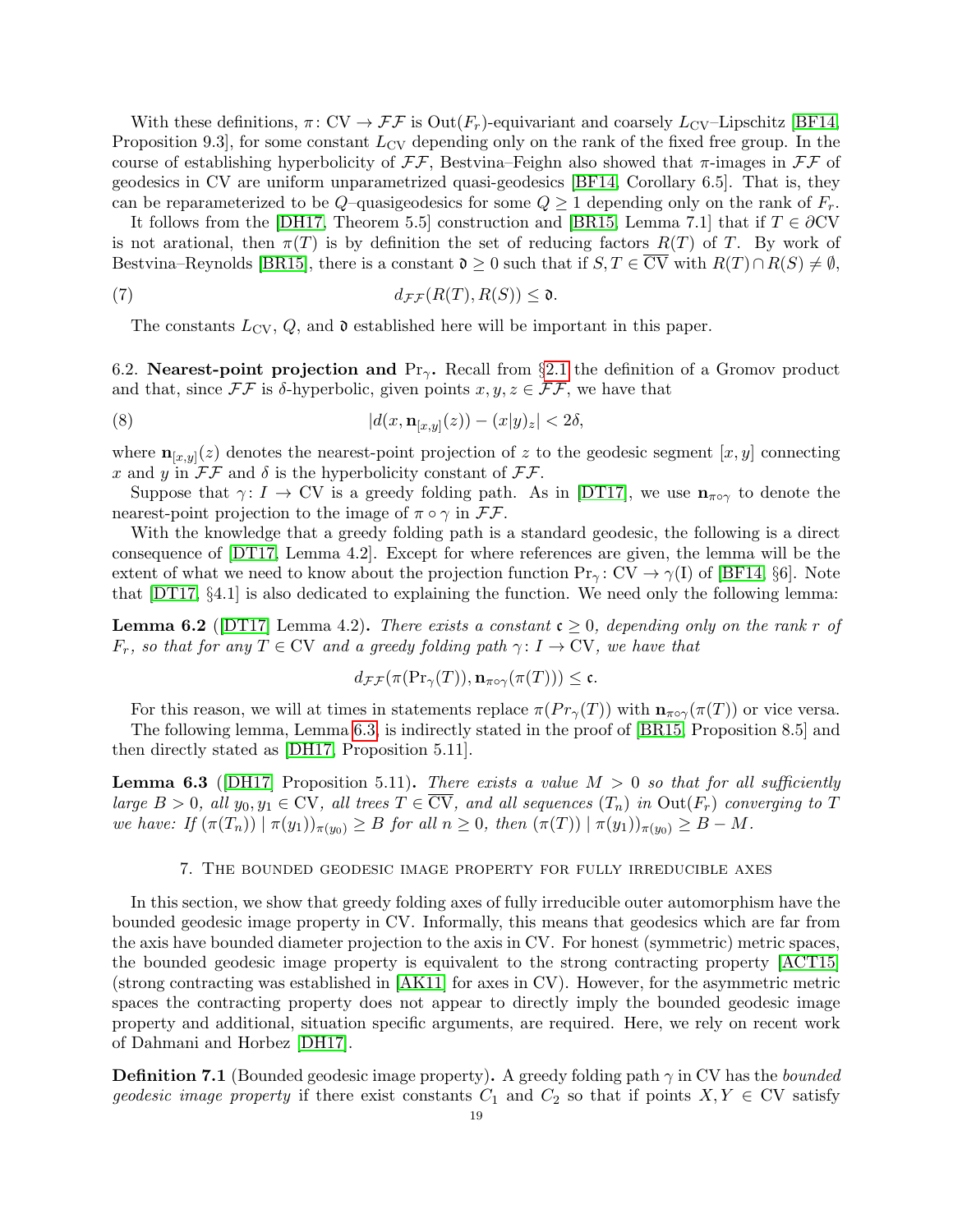$d_{sym}(\Pr_{\gamma}(X),\Pr_{\gamma}(Y)) \geq C_1$  and satisfy  $\Pr_{\gamma}(X) = \gamma(t_1)$ ,  $\Pr_{\gamma}(Y) = \gamma(t_2)$  for some  $t_1 < t_2$ , then any geodesic segment  $[X, Y]$  between them contains a subsegment  $[Z_1, Z_2]$  such that

 $d_{sym}(Z_1,\Pr_{\gamma}(X)) \leq C_2$  and  $d_{sym}(Z_2,\Pr_{\gamma}(Y)) \leq C_2$ .

7.1. Progressing and contracting geodesics. This subsection contains the technical results we need from Dahmani and Horbez [\[DH17\]](#page-25-11). First, the space  $\mathcal{UE}$  of uniquely ergonometric trees is the subspace of  $\partial CV$  consisting of trees T with  $\pi^{-1}(\pi(T)) = T$ .

We begin with a definition from [\[DH17\]](#page-25-11) (Definition 5.13). While it involves *(full) recurrence*, the actual definition of full recurrence will not be necessary for our use. Please notice that we have slightly reformulated the [\[DH17\]](#page-25-11) definition using Lemma [6.2.](#page-18-1)

**Definition 7.2**  $((C: A_0, B_0, C_0)$ -progressing). Suppose that  $(T, T') \in \mathcal{UE} \setminus \Delta$ , that  $\gamma : \mathbb{R} \to \mathrm{CV}$ is a greedy fold line from T to T', and that S is a point on  $\gamma$ . Suppose further that  $C, A_0, B_0, C_0 > 0$ . Then  $\gamma$  is said to be  $(C: A_0, B_0, C_0)$ -progressing at S if the pair  $(\gamma, S)$  satisfies:

If we have

- a tree  $\widetilde{S} \in \gamma$  to the right of S along  $\gamma$  with  $d_{\mathcal{F} \mathcal{F}}(S, \widetilde{S}) \leq A_0$ , and
- a tree  $R \in CV$  such that  $Pr_{\gamma}(R)$  is to the right of S and  $d_{\mathcal{F}\mathcal{F}}(\tilde{Q}, Pr_{\gamma}(R)) \geq B_0$  for any choice of  $\widetilde{Q}$  satisfying the conditions of  $\widetilde{S}$  above, and
- a greedy folding path  $\gamma' : [a, b] \to \text{CV}$  from S' to R, where S' is either equal to  $\widetilde{S}$  or is in the same simplex as  $\widetilde{S}$  and is fully recurrent with respect to R, and
- a value  $c \in [a, b]$  so that, in the symmetrized metric, diam( $\gamma'([a, c]) \geq 3$ .

Then diam $\mathfrak{f}_{\mathcal{F}}(\pi \circ \gamma'([a,c]) \geq C_0$ .

Recall that  $Q \geq 0$  is the constant such that all  $d_{CV}$ –geodesics in CV map to unparameterized Q-quasigeodesics under the map  $\pi: CV \to FF$ . As in the paragraph preceding [\[DH17,](#page-25-11) Definition 3.3], we fix  $\kappa \geq 0$  to be as in the conclusion of Proposition [2.1,](#page-5-2) where Q is the constant fixed here.

**Definition 7.3** ((B, D)-contracting). Suppose that  $\gamma$  is a geodesic in CV and S is a point on  $\gamma$ . Then we say that  $\gamma$  is  $(B, D)$ -contracting at S if the following holds:

Let  $a \in \mathbb{R}$  be such that  $\gamma(a) = S$  and let  $b := \inf\{x \in \mathbb{R} \mid \text{diam}_{\mathcal{FF}}(\gamma|_{[a,x]}) \geq B\}$ . Then for all geodesics  $\gamma' \in CV$ , if  $\pi(\gamma')$  crosses  $\pi(\gamma|_{[a,b]})$  up to distance  $\kappa$ , then there exists an  $a' \in \mathbb{R}$  so that  $d_{\text{CV}}(\gamma'(a')), S) \leq D.$ 

We need the following result of Dahmani–Horbez. Informally, it states that progressing implies contracting.

<span id="page-19-1"></span>**Proposition 7.4** ([\[DH17\]](#page-25-11) Proposition 5.17). There exist constants  $\alpha_0, \beta_0, \gamma_0$  so that for each triple  $(A_0, B_0, C_0)$  with  $A_0 \ge \alpha_0$ ,  $B_0 \ge \beta_0$ , and  $C_0 \ge \gamma_0$ , there exists a  $B > 0$  satisfying:

For each  $C > 0$ , there exists a  $D > 0$  such that for all  $(T, T') \in \mathcal{UE} \setminus \Delta$ , all greedy folding lines  $\gamma: \mathbb{R} \to \mathrm{CV}$  from T to T', and all  $S \in \mathrm{im}(\gamma)$ , if  $\gamma$  is  $(C; A_0, B_0, C_0)$ -progressing at S, then  $\gamma$ is  $(B, D)$ -contracting at S.

7.2. The bounded geodesic image property for fully irreducible axes. In this section we will prove Theorem [7.8,](#page-21-0) establishing that a greedy folding axis in CV of a fully irreducible element of  $Out(F_r)$  has the bounded geodesic image property.

We will need the following lemma, Lemma [7.5.](#page-19-0) This lemma could be ascertained from a combination of results in [\[DH17\]](#page-25-11), but we give a more direct proof in our circumstance here.

<span id="page-19-0"></span>**Lemma 7.5.** Suppose  $\gamma$  is a greedy fold axis of a fully irreducible element of  $Out(F_r)$ . Fix  $A_0, B_0, C_0 \geq 0$  sufficiently large. Then for each  $S \in \gamma$  there is a  $C \geq 0$  such that  $\gamma$  is  $(C : A_0, B_0, C_0)$ progressing at S.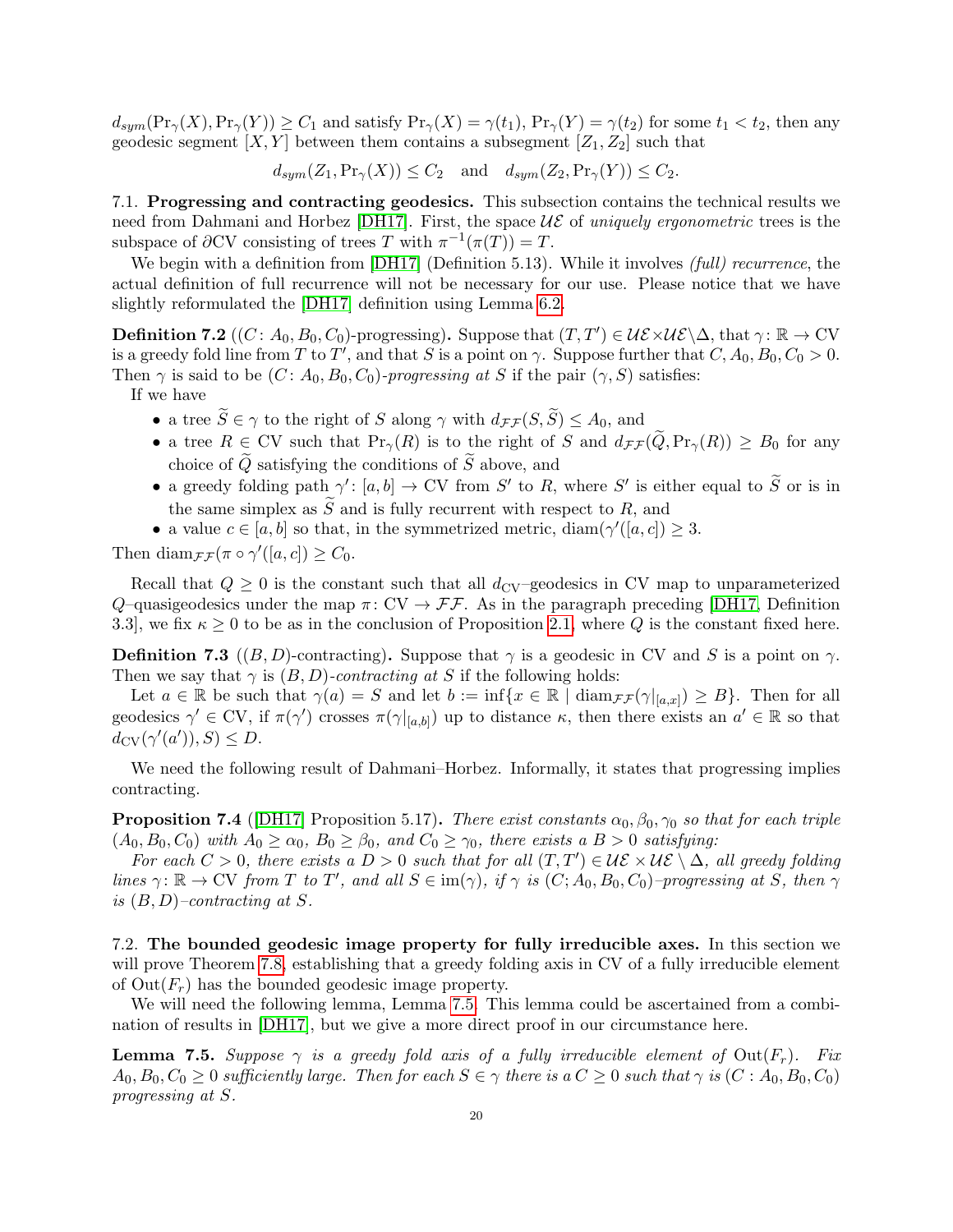Proof of Lemma [7.5.](#page-19-0) Suppose for the sake of contradiction that we have:

- (1) a sequence of  $\widetilde{S}_n \in \gamma$  each lying to the right of S along  $\gamma$  and satisfying  $d_{\mathcal{F}\mathcal{F}}(S, \widetilde{S}_n) \leq A_0$ ,
- (2) a sequence  $R_n \in CV$  such that  $Pr_{\gamma}(R_n)$  is to the right of  $\widetilde{S}_n$  and  $d_{\mathcal{FF}}(\widetilde{S}_n, Pr_{\gamma}(R_n)) \geq B_0$ ,
- (3) a sequence of greedy fold paths  $\gamma'_n: [a, b] \to \text{CV}$  from  $S'_n$  to  $R_n$ , where  $S'_n$  is either equal to  $\widetilde{S}_n$  or is in the same simplex as  $\widetilde{S}_n$  and is fully recurrent with respect to  $R_n$

so that the greedy fold paths  $\gamma'_n$  further satisfy: if  $\sigma_n$  is the smallest initial segment  $\gamma'_n$  whose endpoints have symmetric distance at least n, then  $\text{diam}_{\mathcal{FF}}(\sigma_n) \leq C_0$ .

Note that  $\text{diam}_{\text{CV}}(\sigma_n) \to \infty$  as  $n \to \infty$ , even though their projections to  $\mathcal{F}\mathcal{F}$  remain bounded.

We pass to a subsequence so that the  $\{S'_n\}$  converge in  $\overline{CV}$  to an  $F_r$ -tree  $S'$ . As in [\[DH17,](#page-25-11) Lemma 5.20], we prove:

# Claim 7.6.  $S' \in CV$  (as opposed to  $\in \partial CV$ ).

*Proof of Claim.* Observe that the  $\tilde{S}_n$  vary in a compact subset of  $\gamma$  since  $\gamma$  projects to a quasigeodesic in  $\mathcal{F}\mathcal{F}$ . Hence, we can pass to a subsequence so that they are all in the same simplex – hence so are the  $S'_n$ . Now if  $S' \in \partial CV$ , then by [\[BR15,](#page-25-26) Lemma 7.3] each element of  $F_r$  acting elliptically on  $S'$  also acts elliptically on R. Since the trees  $S'_n$  live in the same open simplex in CV, this means that  $S'$  has a primitive elliptic element  $a$ , where  $a$  comes from a closed loop in the underlying graph of the open simplex containing all the  $S_n'$ . (In particular, it is in the subgraph whose edge-lengths shrink to zero as  $n \to \infty$ .) Then  $\langle a \rangle$  is a common reducing factor for the trees R and S' and, by the definition of the map  $\pi$ , we have that, coarsely speaking,  $\pi(R) = \pi(S) = \langle a \rangle$ . The choice of a also implies that  $\pi(S'_n) = \langle a \rangle$ .

Let M be the constant provided by Lemma [6.3.](#page-18-0) Define C to be the constant replacing the  $2\delta$  in Equation [8](#page-18-2) if  $[x, y]$  were instead a quasi-geodesic. And let c be the constant of Lemma [6.2.](#page-18-1) Assume now that  $B_0 \geq 10M + C + c$ . We reach a contradiction by applying Lemma [6.3](#page-18-0) as follows.

Since all  $S'_n$  live in the same open simplex, we have  $\pi(S'_n) = \pi(S'_1)$  for all  $n \geq 1$ . So we insert into Lemma [6.3:](#page-18-0)  $y_0 = S_1' \in CV$ , and  $R_n = T_n$ , and  $y_1 = \gamma(t_0)$  for some sufficiently large  $t_0$ . Namely, we choose  $t_0$  large enough so that  $\pi(\gamma(t_0))$  is further than  $10M$  to the right of  $\pi(S'_1)$  along  $\pi(\gamma)$ .

Recall that, by assumption, in the factor graph  $\mathcal{F}\mathcal{F}$ , we have that  $R_n$  projects farther than  $B_0$ to the right of  $S'_1$  along  $\pi(\gamma)$ . By Equation [8](#page-18-2) and Lemma [6.2](#page-18-1) this implies that

$$
(\pi(R_n) | \pi(\gamma(t_0)))_{\pi(S'_1)} \geq B_0 - C - \mathfrak{c}.
$$

Lemma [6.3](#page-18-0) now implies that

$$
(\pi(R) | \pi \circ \gamma(t_0))\rangle_{\pi(S'_1)} \geq B_0 - M - C - \mathfrak{c} \geq 9M.
$$

This contradicts the fact that  $\pi(R) = \pi(S) = \pi(S'_1) = \langle a \rangle$ . Hence,  $S' \in \text{CV}$ , as desired.

Notice that, for sufficiently large n, we have that  $S_n$ ,  $S'_n$ , and  $S'$  are all in the same simplex, so  $\pi(S_n) = \pi(S_n') = \pi(S')$ . Thus, Item 1 at the start of the proof, together with [\[BF14,](#page-25-5) Lemma 3.1], implies  $d_{\mathcal{F}\mathcal{F}}(S, S') \leq A_0 + 4.$ 

After passing to a subsequence, we see that  $R_n \to T$  in  $\overline{CV}$  for some  $T \in \partial CV$ . Applying [\[BR15,](#page-25-26) Lemma 7.3], we have that after passing to a further subsequence certain initial segments of the  $\gamma'_n$  converge uniformly on compact sets to a folding ray  $\gamma'$ . The folding ray  $\gamma'$  has a limit  $S \in \partial CV$  such that (1) if T is arational, then  $\pi(S) = \pi(T) \in \partial \mathcal{FF}$  and (2) if T is not arational, then  $\pi(T)$  and  $\pi(S)$  are uniformly close in  $\mathcal{F}\mathcal{F}$ , since T and S share a reducing factor. In particular,  $d_{\mathcal{F}\mathcal{F}}(\pi(T), \pi(S)) \leq \mathfrak{d}$ , for  $\mathfrak{d}$  as defined in Equation [7.](#page-18-3)

<span id="page-20-0"></span>**Claim 7.7.** There exists a point z on  $\gamma'$  such that  $d_{\mathcal{F}\mathcal{F}}(S, Pr_{\gamma}(z)) \geq C_0 + 10L_{CV}$ , where  $L_{CV}$  is the Lipschitz constant for  $\pi: CV \to \mathcal{F}\mathcal{F}$ .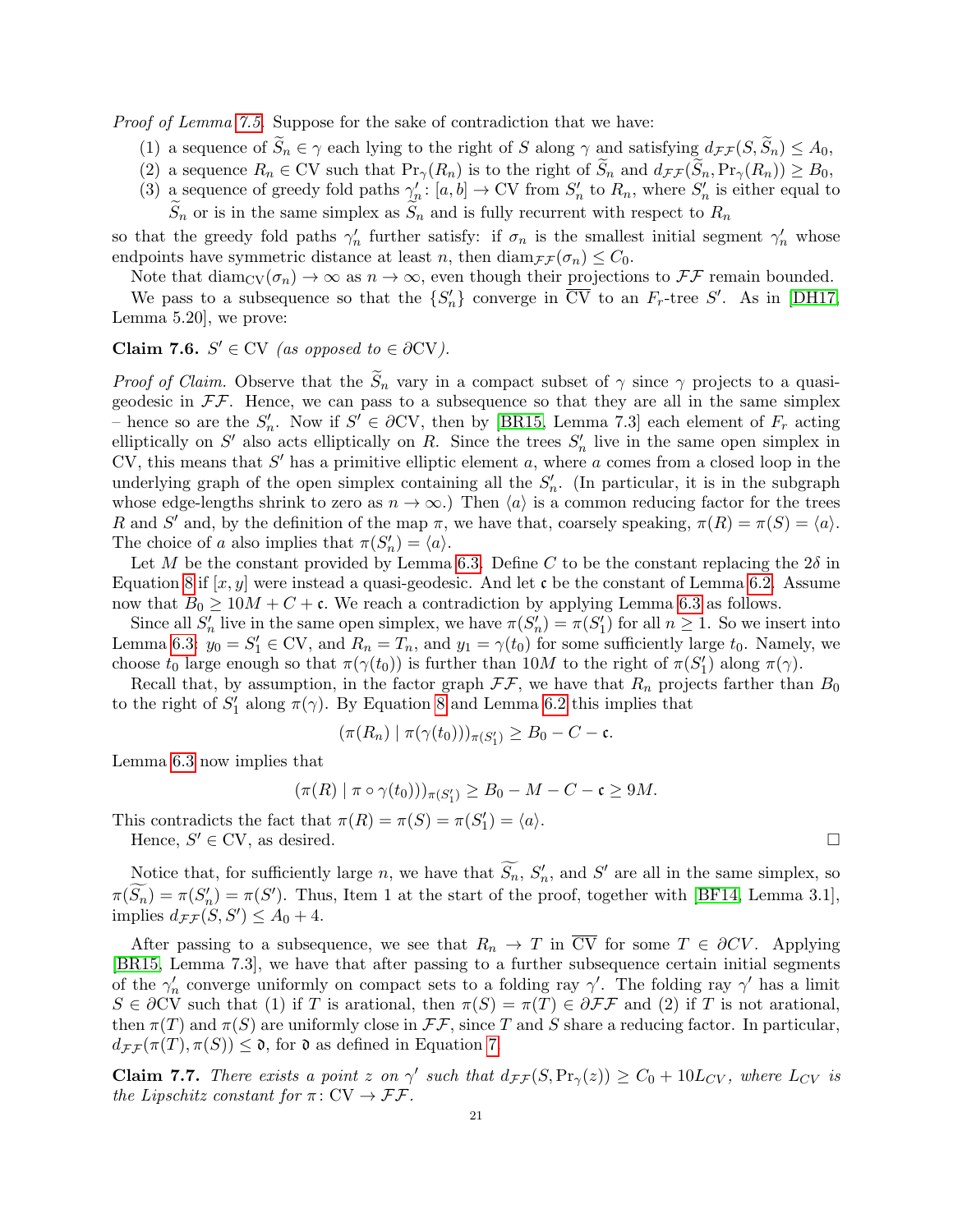*Proof of Claim.* We start by assuming that  $B_0 > C_0 + 10K + M + 3C + 2c + \mathfrak{d}$ , where still M is the constant provided by Lemma [6.3,](#page-18-0) and  $\delta$  is the hyperbolicity constant of  $\mathcal{F}\mathcal{F}$ , and C adjusts  $2\delta$  for our using quasi-geodesics,  $\mathfrak c$  is the constant of Lemma [6.2,](#page-18-1) and the definition of  $\mathfrak d$  is as in Equation [7.](#page-18-3) Let  $y_0 = \pi(S) = \pi(S'_1) = \pi(S'_n)$ .

By Item 2 at the start of the proof we know  $d_{\mathcal{F}\mathcal{F}}(\widetilde{S}_n,\Pr_\gamma(R_n)) \geq B_0$  and thus, by Lemma [6.2,](#page-18-1)

<span id="page-21-1"></span>
$$
(\pi(S_n) | \mathbf{n}_{\pi \circ \gamma}(\pi(R_n)))_{y_0} \geq B_0 - \mathfrak{c} - C.
$$

Therefore, Lemma [6.3](#page-18-0) implies that, for  $t_0$  sufficiently large,

(9)  $(\pi(T) | \pi(\gamma(t_0)))_{y_0} \ge B_0 - M - C - \mathfrak{c}.$ 

We consider separately two cases:

(1)  $T$  is arational and (2)  $T$  is not arational.

Suppose first that we are in Case 1, i.e. that T is arational, so that  $\pi(T) = \pi(S)$ . Then, by [\[BR15\]](#page-25-26), we know that  $\pi(\gamma'(t))$  converges to the point  $\pi(T)$  in  $\partial \mathcal{F}\mathcal{F}$  as  $t \to +\infty$ . Since for ideal triangles in  $\delta$ -hyperbolic spaces, the Gromov product converges in a lim sup sense, we have that, for any point  $\pi(z)$  on  $\pi(\gamma')$  sufficiently far away from the point  $y_0$ :

$$
(\pi(z) | \pi(\gamma(t_0)))_{y_0} \geq B_0 - M - 2C - \mathfrak{c}.
$$

Equation [8](#page-18-2) then says

$$
d_{\mathcal{F}\mathcal{F}}(y_0, \mathbf{n}_{\pi\circ\gamma}(\pi(z))) \geq B_0 - M - 3C - \mathfrak{c}.
$$

This in turn implies that

$$
d_{\mathcal{F}\mathcal{F}}(y_0, \Pr_{\gamma}(z)) \ge B_0 - M - 3C - 2\mathfrak{c} \ge C_0 + 10L_{CV}.
$$

Thus the claim is satisfied using any such z.

We now suppose that we are in Case 2, i.e. that T is not arational, so that  $d_{\mathcal{F}\mathcal{F}}(\pi(T), \pi(S)) \leq \mathfrak{d}$ . By the second bullet point of Definition [6.1,](#page-17-2) we have for all  $t$  sufficiently large:

$$
d_{\mathcal{F}\mathcal{F}}(\pi(S), \pi(\gamma'(t))) \leq \eta,
$$

for some uniform constant  $\eta > 0$  independent of  $\gamma$ ,  $\gamma'$ , or T (see Definition [6.1\)](#page-17-2). Hence, for large t

$$
d_{\mathcal{F}\mathcal{F}}(\pi(T), \pi(\gamma'(t))) \leq \eta + \mathfrak{d}.
$$

By taking t large enough and setting  $z = \gamma'(t)$ , by Equation [9,](#page-21-1) we have

$$
(\pi(z) | \pi(\gamma(t_0)))_{y_0} \geq B_0 - M - 2C - \mathfrak{c} - \mathfrak{d}.
$$

Using a similar argument as in Case 1, we now also have that the claim is satisfied in this case with our  $z = \gamma'(t)$ , where t is sufficiently large.

We now complete the proof as in [\[DH17,](#page-25-11) Lemma 5.21]. Recall that certain initial subsegments of the  $\gamma'_n$  converge uniformly on compact sets to  $\gamma$ . So we can choose a sequence  $\{z_n\}$  in CV converging to the point z of Claim [7.7](#page-20-0) and satisfying that  $z_n \in \gamma'_n$  for each n. Now take n sufficiently large so that both  $d_{sym}(S_n',S') < \frac{1}{2}$  $\frac{1}{2}$  and  $d_{sym}(z_n, z) < \frac{1}{2}$  $\frac{1}{2}$ . Claim [7.7](#page-20-0) implies that  $d_{\mathcal{F}\mathcal{F}}(S, \Pr_{\gamma}(z_n)) \geq$  $C_0 + 3L_{CV}$ . Observe that, since  $d_{sym}(z_n, z) < \frac{1}{2}$  $\frac{1}{2}$  and S' is fixed,  $d_{sym}(z_n, S')$  is bounded also, and hence  $d_{sym}(z_n, S'_n)$  is bounded. This implies that eventually the  $z_n$  lie on the segments  $\sigma_n$ . However,  $\text{diam}_{\mathcal{F}\mathcal{F}}(\sigma_n) \leq C_0$  for all n and  $y_0 \subset \pi(\sigma_n)$  for all n, so that  $d_{\mathcal{F}\mathcal{F}}(S, \Pr_\gamma(z_n)) \leq C_0$ . This contradicts that  $d_{\mathcal{F}\mathcal{F}}(S, \Pr_{\gamma}(z_n)) \geq C_0 + 3L_{CV}$ .

<span id="page-21-0"></span>**Theorem 7.8.** Let  $\gamma$  be a greedy folding axis in CV of a fully irreducible outer automorphism  $\varphi \in \text{Out}(F_r)$ . Then  $\gamma$  has the bounded geodesic image property.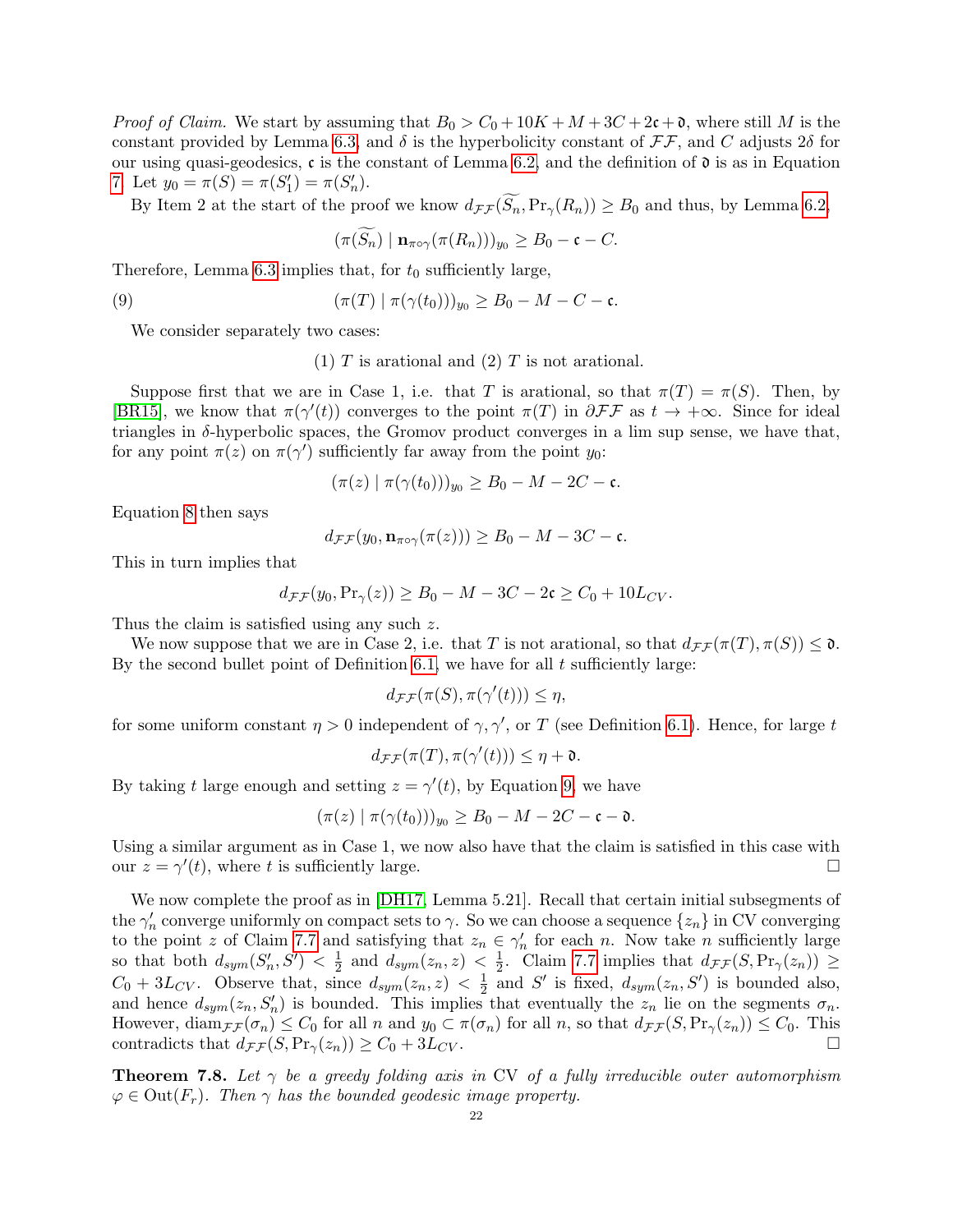*Proof.* By combining Lemma [7.5](#page-19-0) with Proposition [7.4,](#page-19-1) we see that for each S in the image of  $\gamma$ there exist constants  $B_1, D_1 \geq 0$  so that  $\gamma$  will be  $(B_1, D_1)$ -contracting at S. It follows that  $\gamma$  is  $(B_1, D_1)$ -contracting at each translate  $\varphi^i(S)$ . If necessary, replace  $\varphi$  with a positive power so that  $d_{\mathcal{F}\mathcal{F}}(S,\varphi(S)) \geq B_1.$ 

First, we refer the reader back to §[6](#page-17-0) for properties of  $\mathcal{F}\mathcal{F}$  and add the following: In a  $\delta$ -hyperbolic metric space  $X$ , every quasigeodesic has the bounded geodesic image property. More precisely, for any  $\delta \geq 0$  and  $Q \geq 1$  there exist constants  $E, E_1 > 0$  with the following property. For any  $x, y$  in a δ-hyperbolic metric space X and a Q-quasigeodesic  $\alpha$  in X, if  $\mathbf{n}_{\alpha}(y)$  occurs at least distance E to the right of  $\mathbf{n}_{\alpha}(x)$  along  $\alpha$ , then any Q-quasigeodesic  $[x, y]$  contains a subsegment  $[x', y']$  such that  $d(x', \mathbf{n}_{\alpha}(x)) \leq E_1$ , and  $d(y', \mathbf{n}_{\alpha}(y)) \leq E_1$ , and  $[x', y']$  has Hausdorff distance at most  $E_1$  from  $[\mathbf{n}_{\alpha}(x)), \mathbf{n}_{\alpha}(y)]$ .

We set  $l = \max\{d_{sym}(S, \varphi(S)), d_{\mathcal{F}\mathcal{F}}(S, \varphi(S))\}$  and recall that c is the constant of Lemma [6.2.](#page-18-1) Note that  $l \geq B_1$ .

Now define  $C_1 = K(10Kl + 2\mathfrak{c} + E + K)$  and suppose that we have  $X, Y \in CV$  such that  $d_{\text{sym}}(\text{Pr}_{\gamma}(X),\text{Pr}_{\gamma}(Y)) \geq C_1$  with the projection of Y to  $\gamma$  occurring to the right of the projection of X along the orientation of  $\gamma$ . Let  $[X, Y]$  be any geodesic from X to Y in CV.

We know that  $\pi(\gamma)$  is a K-parameterized quasigeodesic in  $\mathcal{F}\mathcal{F}$ , and that  $\pi(\text{Pr}_{\gamma}(X))$  and  $\pi(\text{Pr}_{\gamma}(Y))$ are within c of the nearest point projections of  $\pi(X)$  and  $\pi(Y)$  to  $\pi(\gamma)$ . By the choice of  $C_1$ , this implies that

$$
d_{\mathcal{F}\mathcal{F}}(\pi(\Pr_{\gamma}(X)), \pi(\Pr_{\gamma}(Y))) \ge 10Kl + E + 2\mathfrak{c}
$$

and so

$$
d_{\mathcal{F}\mathcal{F}}(\mathbf{n}_{\pi(\gamma)}(\pi(X)), \mathbf{n}_{\pi(\gamma)}(\pi(Y))) \ge 10Kl + E.
$$

By the bounded geodesic image property for  $\pi(\gamma)$ , there exists a subsegment  $[x', y']$  of the (unparameterized) Q–quasigeodesic  $\pi([X, Y])$  in  $\mathcal{F}\mathcal{F}$  such that

$$
d(x', \mathbf{n}_{\pi(\gamma)}(\pi(X)) \le E_1
$$
 and  $d(y', \mathbf{n}_{\pi(\gamma)}(\pi(Y)) \le E_1$ .

We take  $\pi(S_x)$  to be the translate  $\varphi^i(\pi(S))$  occurring immediately to the right of  $\mathbf{n}_{\pi(\gamma)}(\pi(X))$ along  $\pi(\gamma)$ . Note that  $d_{\mathcal{F}\mathcal{F}}(\pi(S_x), \mathbf{n}_{\pi(\gamma)}(\pi(X))) \leq lK$ . Similarly, we let  $\pi(S_y)$  be the translate  $\varphi^i(\pi(S))$  which is the second to last translate of  $\pi(S)$  before  $\mathbf{n}_{\pi(\gamma)}(\pi(Y))$  along  $\pi(\gamma)$ . Then  $d_{\mathcal{F}\mathcal{F}}(\pi(S_y), \mathbf{n}_{\pi(\gamma)}(\pi(Y))) \leq 2lK$ . Our selection of  $S_x$  and  $S_y$  guarantees that we may apply the bounded geodesic image property at both of these points.

We first apply the  $(B_1, D_1)$ -contraction property for  $S_x$ , using the segment of  $[x', y']$  that crosses a subsegment of  $\pi(\gamma)$  starting at  $\pi(S_x)$  with length  $B_1$ , and find a point  $Z_1$  on the corresponding segment  $J_1$  of  $[X, Y]$  such that  $d_{sym}(Z_1, S_x) \leq D_1$ . Then we apply the  $(B_1, D_1)$ -contraction property for  $S_y$ , using the segment of  $[x', y']$  that crosses a subsegment of  $\pi(\gamma)$  starting at  $\pi(S_y)$  with length  $B_1$ , and find a point  $Z_2$  on the corresponding segment  $J_2$  of  $[X, Y]$  such that  $d_{sym}(Z_2, S_y) \leq D_1$ . By construction,  $J_1$  occurs before  $J_2$  in  $[X, Y]$  and therefore  $Z_1$  comes before  $Z_2$  along  $[X, Y]$ . Since  $\gamma$  is thick, there is a  $C_2$  such that  $d_{sym}(Z_1, S_x)$  and  $d_{sym}(Z_2, S_y)$  are both less then  $C_2$ .

<span id="page-22-0"></span>**Corollary 7.9.** Let  $\gamma$  be a greedy folding axis in CV of some fully irreducible  $\varphi \in \text{Out}(F_r)$ . Then there exist constants  $\rho \geq 0$  and  $c_0 \geq 0$  with the following property. Let  $C_1, C_2 > 0$  be the bounded geodesic image property constants for  $\gamma$  (where we know that this property holds for  $\gamma$  by Theorem [7.8\)](#page-21-0). Let  $R \geq 1$  be an arbitrary sufficiently large number.

Let  $X, Y \in CV$  be such that  $d_{sym}(\Pr_{\gamma}(X), \Pr_{\gamma}(Y)) \geq C_1$  and such that  $\Pr_{\gamma}(X) = \gamma(t_1)$ ,  $\Pr_{\gamma}(Y) =$  $\gamma(t_2)$  where  $t_2-t_1 \geq R$ . Then any geodesic segment  $[X, Y]$  contains a subsegment of length  $\geq R-c_0$ that  $\rho$ -fellow travels a subsequent of the same length in  $\gamma$ .

To prove the corollary, we need the following lemma.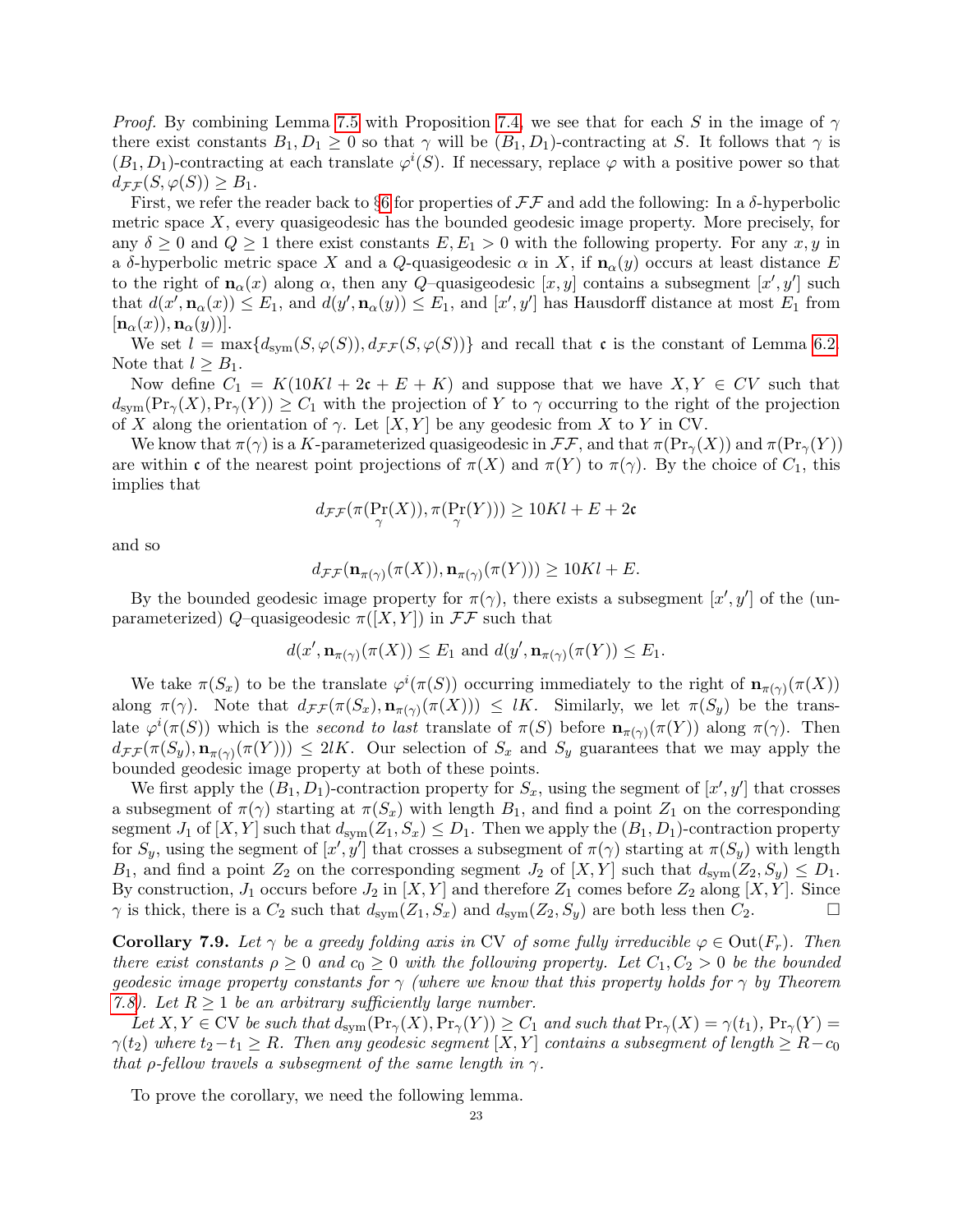<span id="page-23-0"></span>**Lemma 7.10.** Let  $K \geq 0$  and  $C \geq 0$ . Then there exists a constant  $A' = A'(K, C) > 0$  with the following property. Let  $\gamma$  be a geodesic in CV such that  $\pi \circ \gamma$  is a K-quasigeodesic in FF. Let  $P, Q \in \gamma$  and  $Z_1, Z_2 \in \mathbb{C}V$  be such that  $d_{sym}(Z_1, P) \leq C$  and  $d_{sym}(Z_2, P) \leq C$ . Let  $[P, Q]$  denote the segment of  $\gamma$  from P to Q. Then for any geodesic segment  $[Z_1, Z_2]$  in CV, we have that the segments  $[P,Q]$  and  $[Z_1, Z_2]$  are A-Hausdorff close with respect to  $d_{sym}$ .

*Proof.* Consider the geodesic segments  $[P, Z_1], [Z_2, Q]$  and the path  $\alpha = [P, Z_1] \cup [Z_1, Z_2] \cup [Z_2, Q]$ . Since  $d_{sym}(Z_1, P) \leq C$  and  $d_{sym}(Z_2, P) \leq C$ , the path  $\alpha$  is a C'-quasigeodesic in CV for some constant  $C' \geq 0$  depending only on C. Therefore, by [\[DT17,](#page-25-7) Theorem 4.1], for some constant  $A = A(C', K) \geq 0$ , the paths  $\alpha$  and  $[P, Q]$  are A-Hausdorff close with respect to  $d_{sym}$ . It follows that  $[P,Q]$  and  $[Z_1, Z_2]$  are  $(A+C)$ -close, and the lemma holds with  $A'=A+C$ .

We can now prove Corollary [7.9.](#page-22-0)

*Proof of Corollary [7.9.](#page-22-0)* By the bounded geodesic image property for  $\gamma$ , there exists a subsegment  $[Z_1, Z_2]$  in  $[X, Y]$  such that  $d_{sym}(\Pr_Y(X), Z_1) \leq C_2$  and  $d_{sym}(\Pr_Y(Y), Z_2) \leq C_2$ . Since  $\gamma$  is the axis of a fully irreducible,  $\pi \circ \gamma$  is a K-quasigeodesic in  $\mathcal{F}\mathcal{F}$  for some  $K \geq 0$ . Thus, by Lemma [7.10,](#page-23-0) the segments  $[Z_1, Z_2]$  and  $[\Pr_\gamma(X), \Pr_\gamma(Y)] = [\gamma(t_1), \gamma(t_2)]$  are A'-Hausdorff close with respect to  $d_{\text{sym}}$ .

By the triangle inequality we have  $d_{\text{CV}}(Z_1, Z_2) \geq R - 2C_2$ . Then by Lemma [5.8](#page-14-0) the segment  $[Z_1, Z_2]$  has a subsegment of length  $\geq R - 2C_2 - cC_2$  that  $cC_2$  fellow travels a segment of  $\gamma$  of the same length (where c is the constant depending on thickness of  $\gamma$  provided by Lemma [5.8\)](#page-14-0). Therefore the conclusion of the corollary holds with  $\rho = cC_2$  and  $c_0 = 2C_2 + cC_2$ 

## 8. Random outer automorphisms are triangular

Let  $\varphi$  be a principal fully irreducible outer automorphism (which exists by Proposition [5.11\)](#page-16-1) and let  $\gamma$  be its lone folding axis (see §[4.2\)](#page-10-0). Evidently,  $\gamma$  is both a greedy and a simple folding path.

By Theorem [7.8,](#page-21-0) there are constants  $C_1, C_2 \geq 0$  such that  $\gamma$  is  $(C_1, C_2)$ –contracting. Let  $\rho \geq 0$ be the constant given by Corollary [7.9.](#page-22-0) With this set-up we have the following statement:

<span id="page-23-1"></span>**Proposition 8.1.** There exists a constant  $R_1 \geq 0$  satisfying the following: Let  $\psi$  be a fully irreducible outer automorphism with simple folding axis  $\gamma'$ . Suppose that the Pr<sub> $\gamma$ </sub>-projection of  $\gamma'$  to  $\gamma$ has diameter  $\geq R_1$  and that, using the orientations on these paths, the left end of  $\gamma'$  projects to the left of the right end of  $\gamma'$ . Then  $\psi$  is triangular.

*Proof.* The conclusion follows directly from Corollary [5.14](#page-17-1) and Corollary [7.9.](#page-22-0)  $\Box$ 

Proposition [8.1](#page-23-1) is a key technical result that combines the full strength of the bounded geodesic image property (Corollary [7.9\)](#page-22-0) and of the "stability" result for triangular and principal outer automorphisms (Corollary [5.14\)](#page-17-1).

We now turn to the proof of our main results stated in the introduction. To do so, we freely use the constants collected in §[6.](#page-17-0) To simplify notation, we denote the  $\pi$ -image of a point x in CV by  $\overline{x} \subset \mathcal{F}\mathcal{F}.$ 

<span id="page-23-2"></span>**Theorem A.** Let  $r \geq 3$  and let  $\mu$  be a probability distribution on  $Out(F_r)$  which is nonelementary and has bounded support for the action on  $\mathcal{F}\mathcal{F}$  and let  $(w_n)$  be the random walk determined by  $\mu$ . Suppose that  $\langle \text{supp}(\mu) \rangle_+$  contains  $\varphi^{-1}$  for some principal fully irreducible  $\varphi \in \text{Out}(F_r)$ . Then  $w_n$ is triangular fully irreducible outer automorphism with probability tending to 1 as  $n \to \infty$ .

Proof. We work with the constants established at the beginning of this section. As before, we apply Proposition [2.2](#page-5-1) to the action Out  $F_r \curvearrowright \mathcal{FF}$  with Q equal to the (unparameterized) quasigeodesic constants for the image of a geodesic in CV. We set  $L = L_{CV} \cdot (R_1 + 2\kappa + 2\mathfrak{c} + 1)$ , for  $R_1$  as in Proposition [8.1](#page-23-1) and c as in Proposition [6.2.](#page-18-1)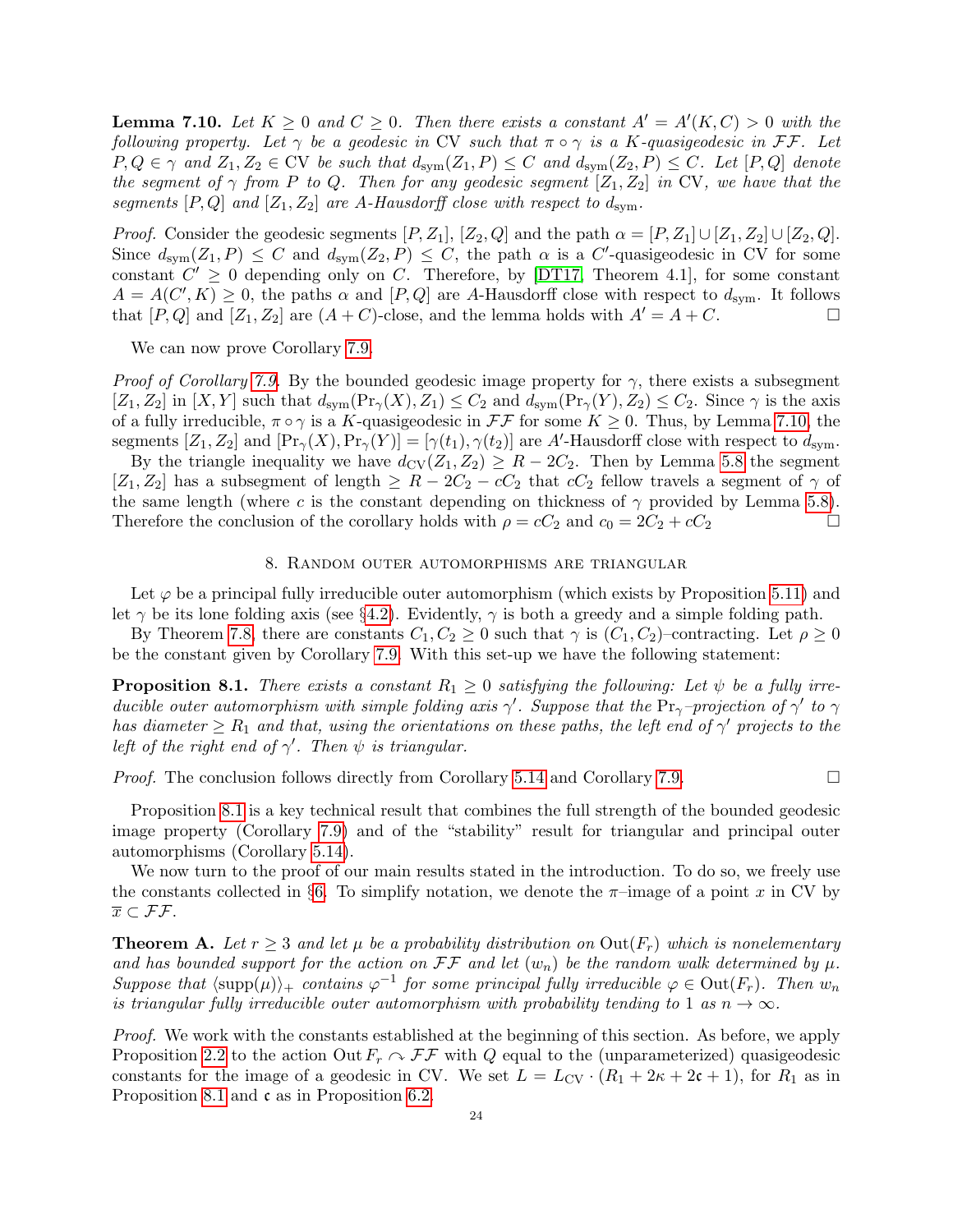Let  $\gamma(t)$  be the (lone) axis in CV of our principal fully irreducible  $\varphi$ . By Remark [3.1,](#page-8-0) for the left action of  $Out(F_r)$  on CV, iteration of  $\varphi^{-1}$  on  $\gamma$  translates in the direction of  $t \to \infty$  along  $\gamma$ . Then  $\overline{\gamma}(t)$  is a directed quasigeodesic axis for  $\varphi^{-1}$  in  $\mathcal{F}\mathcal{F}$  (again with respect to the left action of Out $(F_r)$ . Thus we can apply Proposition [2.2](#page-5-1) to  $\overline{\gamma}$  since, by assumption,  $\varphi^{-1} \in \langle \text{supp}(\mu) \rangle_+$ .

Letting  $\gamma_{w_n}$  denote a simple folding axis for  $w_n$  (as  $w_n$  is fully irreducible with probability tending to 1 as  $n \to \infty$ ), it follows by Proposition [2.2](#page-5-1) that  $\overline{\gamma}_{w_n}$  has an  $(L, \kappa)$ -oriented match with  $\overline{\gamma}$ . By the hyperbolic geometry of  $\mathcal{F}\mathcal{F}$ , this means that there is a  $g_n \in \text{Out}(F_r)$  such that the nearest point projection in  $\mathcal{F}\mathcal{F}$  of  $g_n \cdot \overline{\gamma}_{w_n}$  to  $\overline{\gamma}$  has diameter at least  $L_{CV} \cdot (R_1 + 2\mathfrak{c} + 1)$ . If we instead use the projection  $\pi \circ Pr_{\gamma}$ , we find that the diameter of the image of the projection is at least  $L_{\text{CV}} \cdot (R_1 + 1)$  (see Proposition [6.2\)](#page-18-1). Further, since the match is oriented, we have that the left end of  $\overline{\gamma}_{w_n}$  projects to the left of its right end, along  $\gamma$ . Finally, we use the fact that  $\pi: CV \to \mathcal{FF}$  is L<sub>CV</sub>–Lipschitz to conclude that the Pr<sub> $\gamma$ </sub>–projection of  $\gamma_{w_n}$  to  $\gamma$  has diameter at least  $R_1$ . Hence, from Proposition [8.1,](#page-23-1) we conclude that  $w_n$  is triangular.

In the following corollary  $i(\varphi_n)$  is the rotationless index of  $\varphi_n$  (see §[4.6\)](#page-12-1) and  $ind_{geom}(T^{\varphi_n}_+)$  is the geometric index of  $\varphi_n$  (see [\[CH12\]](#page-25-30)).

**Corollary B.** Let  $r \geq 3$  and let  $\mu$  be a probability distribution on  $Out(F_r)$  which is nonelementary and has bounded support for the action on  $\mathcal{F}\mathcal{F}$ , and let  $(w_n)$  be the random walk determined by  $\mu$ . Suppose that  $\langle \text{supp}(\mu) \rangle_+$  contains  $\varphi^{-1}$  for some principal fully irreducible  $\varphi \in \text{Out}(F_r)$ .

Then, with probability going to 1 as  $n \to \infty$ ,  $w_n$  is an ageometric fully irreducible outer automorphism  $\varphi_n$  satisfying:

- (1) each component of the ideal Whitehead graph  $IW(\varphi)$  is a triangle;
- (2) each branchpoint of  $T_{+}^{\varphi_n}$  is trivalent;
- (3)  $i(\varphi_n) > 1-r$  and  $ind_{geom}(T_+^{\varphi_n}) < 2r-2$ ;
- (4) the tree  $T_+^{\varphi_n}$  is nongeometric.

*Proof.* Theorem [A](#page-23-2) implies that, with probability going to 1 as  $n \to \infty$ , the outer automorphism  $\varphi_n$  is triangular fully irreducible. Thus, in particular,  $\varphi_n$  is ageometric, so that the tree  $T_+^{\varphi_n}$  is nongeometric and  $i(\varphi_n) > 1 - r$ . Also, for nongeometric trees we have  $ind_{geom}(T^{\varphi_n}_+) < 2r - 2$  (see [\[CH12,](#page-25-30) p. 300] for more details). Proposition [5.12](#page-16-2) now implies that  $T_+^{\varphi_n}$  is trivalent.

**Corollary C.** Let  $r > 3$  and let  $\mu$  be a probability distribution on  $Out(F_r)$  which is nonelementary and has bounded support for the action on  $\mathcal{F}\mathcal{F}$ , and let  $(w_n)$  be the random walk determined by  $\mu$ . Suppose that  $\langle \text{supp}(\mu) \rangle_+$  contains a pair of elements  $\varphi$  and  $\psi$ , such that both  $\varphi$  and  $\psi^{-1}$  are principal fully irreducible outer automorphisms.

Then, with probability approaching 1 as  $n \to \infty$ , both  $w_n$  and  $w_n^{-1}$  are triangular fully irreducible outer automorphisms. In particular, both fixed trees of  $w_n$  are trivalent.

*Proof.* Let  $\mathcal{T} \subset \text{Out}(F_r)$  be the subset consisting of the triangular fully irreducible elements. By Theorem [A,](#page-23-2)  $\mu^n(\mathcal{T}) \to 1$ . Recall that  $\check{\mu}$  denotes the reflected measure,  $\check{\mu}(g) = \mu(g^{-1})$ , so the same theorem implies that  $\check{\mu}^n(\mathcal{T}) \to 1$ . But the distribution of the random element  $w_n^{-1}$  is  $\check{\mu}^n$ , and Theorem [A](#page-23-2) applies to  $\mu$  as well. Therefore the probability that both  $w_n$  and  $w_n^{-1}$  lie in  $\mathcal T$  tends to 1 as  $n \to \infty$ .

#### **REFERENCES**

- <span id="page-24-1"></span>[ABH<sup>+</sup>06] P. Arnoux, V. Berth´e, A. Hilion, A. Siegel, et al. Fractal representation of the attractive lamination of an automorphism of the free group. In Annales de l'institut Fourier, volume 56, pages  $2161-2212$ . Chartres: L'Institut, 1950-, 2006.
- <span id="page-24-3"></span>[ACT15] G. N. Arzhantseva, C. H. Cashen, and J. Tao. Growth tight actions. *Pacific J. Math*, 278(1):1–49, 2015.
- <span id="page-24-0"></span>[AK11] Y. Algom-Kfir. Strongly contracting geodesics in outer space. Geom. Topol, 15(4):2181–2233, 2011.
- <span id="page-24-2"></span>[AKB12] Y. Algom-Kfir and M. Bestvina. Asymmetry of outer space. Geom. Dedicata, 156:81–92, 2012.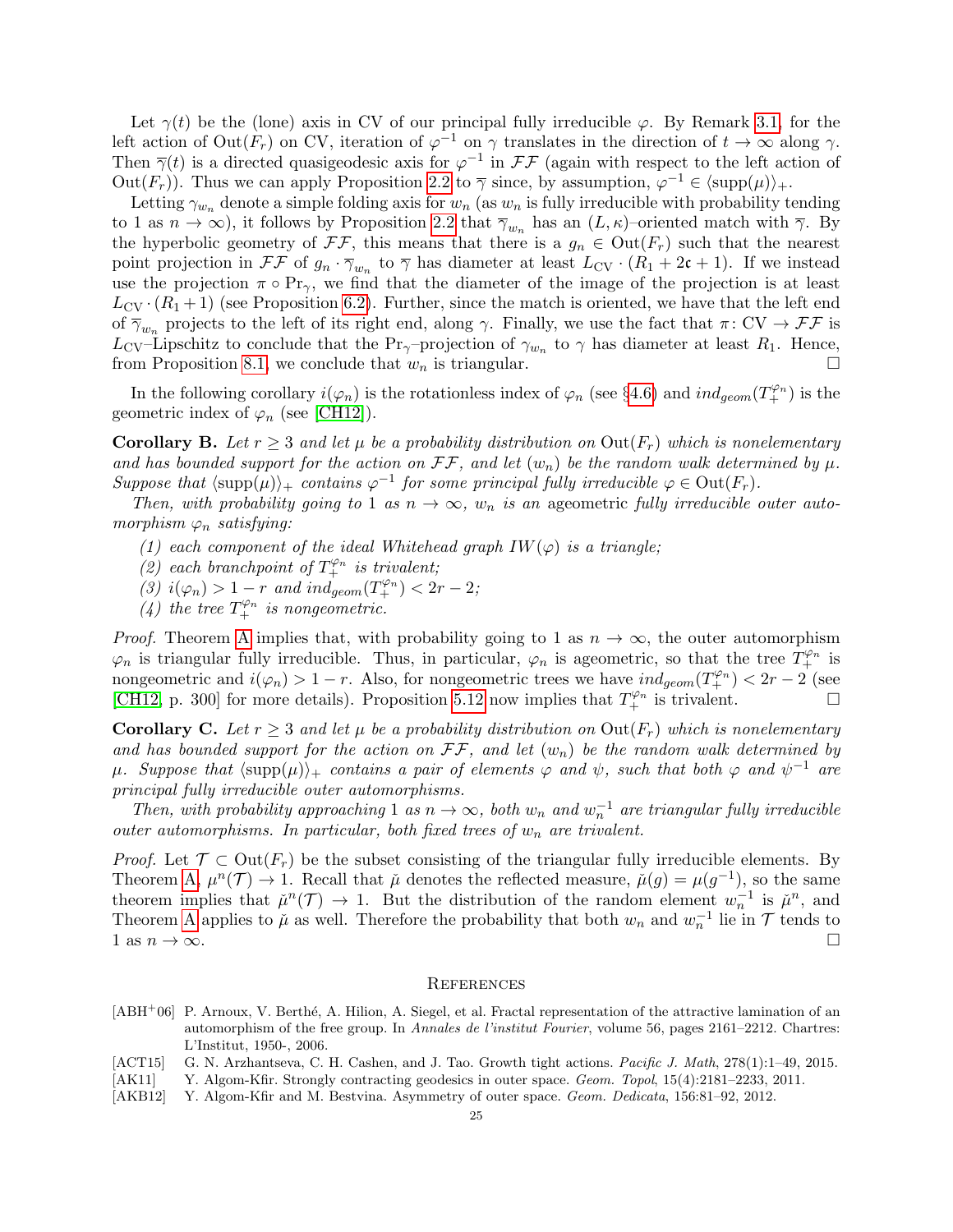- <span id="page-25-6"></span>[AKKP18] Y. Algom-Kfir, I. Kapovich, and C. Pfaff. Stable Strata of Geodesics in Outer Space. International Mathematics Research Notices, 2018(00):pp. 1–30, 2018.
- <span id="page-25-8"></span>[AKP17] Y. Algom-Kfir and C. Pfaff. Normalizers and centralizers of cyclic subgroups generated by lone axis fully irreducible outer automorphisms. New York J. Math, 23:365–381, 2017.
- <span id="page-25-19"></span> $[Best1]$  M. Bestvina. A Bers-like proof of the existence of train tracks for free group automorphisms. Fund. Math, 214:89–100, 2011.
- <span id="page-25-15"></span>[Bes14] M. Bestvina. Geometry of outer space. In Geometric group theory, volume 21 of IAS/Park City Math. Ser., pages 173–206. Amer. Math. Soc., Providence, RI, 2014.
- <span id="page-25-16"></span>[BF94] M. Bestvina and M. Feighn. Outer limits. preprint, pages 1–19, 1994.
- <span id="page-25-5"></span>[BF14] M. Bestvina and M. Feighn. Hyperbolicity of the complex of free factors. Advances in Mathematics, 256:104–155, 2014.
- <span id="page-25-23"></span>[BFH97] M. Bestvina, M. Feighn, and M. Handel. Laminations, trees, and irreducible automorphisms of free groups. Geometric and Functional Analysis, 7(2):215–244, 1997.
- <span id="page-25-12"></span>[BH92] M. Bestvina and M. Handel. Train tracks and automorphisms of free groups. The Annals of Mathematics, 135(1):1–51, 1992.
- <span id="page-25-18"></span>[Bog08] O. Bogopolski. Introduction to group theory. EMS Textbooks in Mathematics. European Mathematical Society (EMS), Zürich, 2008. Translated, revised and expanded from the 2002 Russian original.
- <span id="page-25-26"></span>[BR15] M. Bestvina and P. Reynolds. The boundary of the complex of free factors. Duke Mathematical Journal, 164(11):2213–2251, 2015.
- <span id="page-25-30"></span>[CH12] T. Coulbois and A. Hilion. Botany of irreducible automorphisms of free groups. Pacific Journal of Mathematics, 256(2), 2012.
- <span id="page-25-24"></span>[CHL08] T. Coulbois, A. Hilion, and M. Lustig. R-trees and laminations for free groups I: algebraic laminations. Journal of the London Mathematical Society, 78(3):723–736, 2008.
- <span id="page-25-17"></span>[CL95] M. Cohen and M. Lustig. Very small group actions on r-trees and dehn twist automorphisms. Topology, 34(3):575–617, 1995.
- <span id="page-25-10"></span>[Cou14] T. Coulbois. Free group automorphisms and train-track representative in python/sage. [https://github.](https://github.com/coulbois/sage-train-track) [com/coulbois/sage-train-track](https://github.com/coulbois/sage-train-track), 2012–2014.
- <span id="page-25-13"></span>[CV86] M. Culler and K. Vogtmann. Moduli of graphs and automorphisms of free groups. Inventiones mathemat $i$ cae, 84(1):91-119, 1986.
- <span id="page-25-11"></span>[DH17] F. Dahmani and C. Horbez. Spectral Theorems for Random Walks on Mapping Class Groups and  $Out(F_n)$ . International Mathematics Research Notices, page rnw306, 2017.
- <span id="page-25-20"></span>[DKL15] S. Dowdall, I. Kapovich, and C. J. Leininger. Dynamics on free-by-cyclic groups. Geom. Topol., 19(5):2801–2899, 2015.
- <span id="page-25-7"></span>[DT17] S. Dowdall and S. J. Taylor. Hyperbolic extensions of free groups. Geom. Topol., 22(1):517–570, 2017.
- <span id="page-25-22"></span>[FH11] M. Feighn and M. Handel. The recognition theorem for  $Out(F_n)$ . Groups Geom. Dyn., 5(1):39–106, 2011.
- <span id="page-25-14"></span>[FM11] S. Francaviglia and A. Martino. Metric properties of outer space. Publicacions Matem`atiques, 55(2):433– 473, 2011.
- <span id="page-25-3"></span>[GJLL98] D. Gaboriau, A. Jaeger, G. Levitt, and M. Lustig. An index for counting fixed points of automorphisms of free groups. Duke Math. J., 93(3):425–452, 1998.
- <span id="page-25-2"></span>[GL95] D. Gaboriau and G. Levitt. The rank of actions on R-trees. In Annales scientifiques de l'Ecole normale supérieure, volume 28, pages 549–570. Société mathématique de France, 1995.
- <span id="page-25-0"></span>[GM17] V. Gadre and J. Maher. The stratum of random mapping classes. Ergodic Theory and Dynamical Systems, pages 1–17, 2017.
- <span id="page-25-29"></span>[Ham12] U. Hamenstädt. The boundary of the free factor graph. arXiv preprint arXiv:1211.1630, 2012.
- <span id="page-25-4"></span>[HM11] M. Handel and L. Mosher. Axes in outer space. Number 1004. Amer Mathematical Society, 2011.
- <span id="page-25-28"></span>[HM13] Michael Handel and Lee Mosher. The free splitting complex of a free group, I: hyperbolicity. Geom. Topol., 17(3):1581–1672, 2013.
- <span id="page-25-1"></span>[Kap09] Michael Kapovich. Hyperbolic manifolds and discrete groups. Modern Birkhäuser Classics. Birkhäuser Boston, Inc., Boston, MA, 2009. Reprint of the 2001 edition.
- <span id="page-25-25"></span>[KL10] I. Kapovich and M. Lustig. Intersection form, laminations and currents on free groups. Geometric And Functional Analysis, 19(5):1426–1467, 2010.
- <span id="page-25-9"></span>[KP15] I. Kapovich and C. Pfaff. A train track directed random walk on  $Out(F_r)$ . International Journal of Algebra and Computation, 25(5):745–798, August 2015.
- <span id="page-25-27"></span>[KR14] I. Kapovich and K. Rafi. On hyperbolicity of free splitting and free factor complexes. Groups Geom. Dyn., 8(2):391–414, 2014.
- <span id="page-25-21"></span>[LL03] G. Levitt and M. Lustig. Irreducible automorphisms of  $F_n$  have north–south dynamics on compactified outer space. Journal of the Institute of Mathematics of Jussieu, 2(01):59–72, 2003.